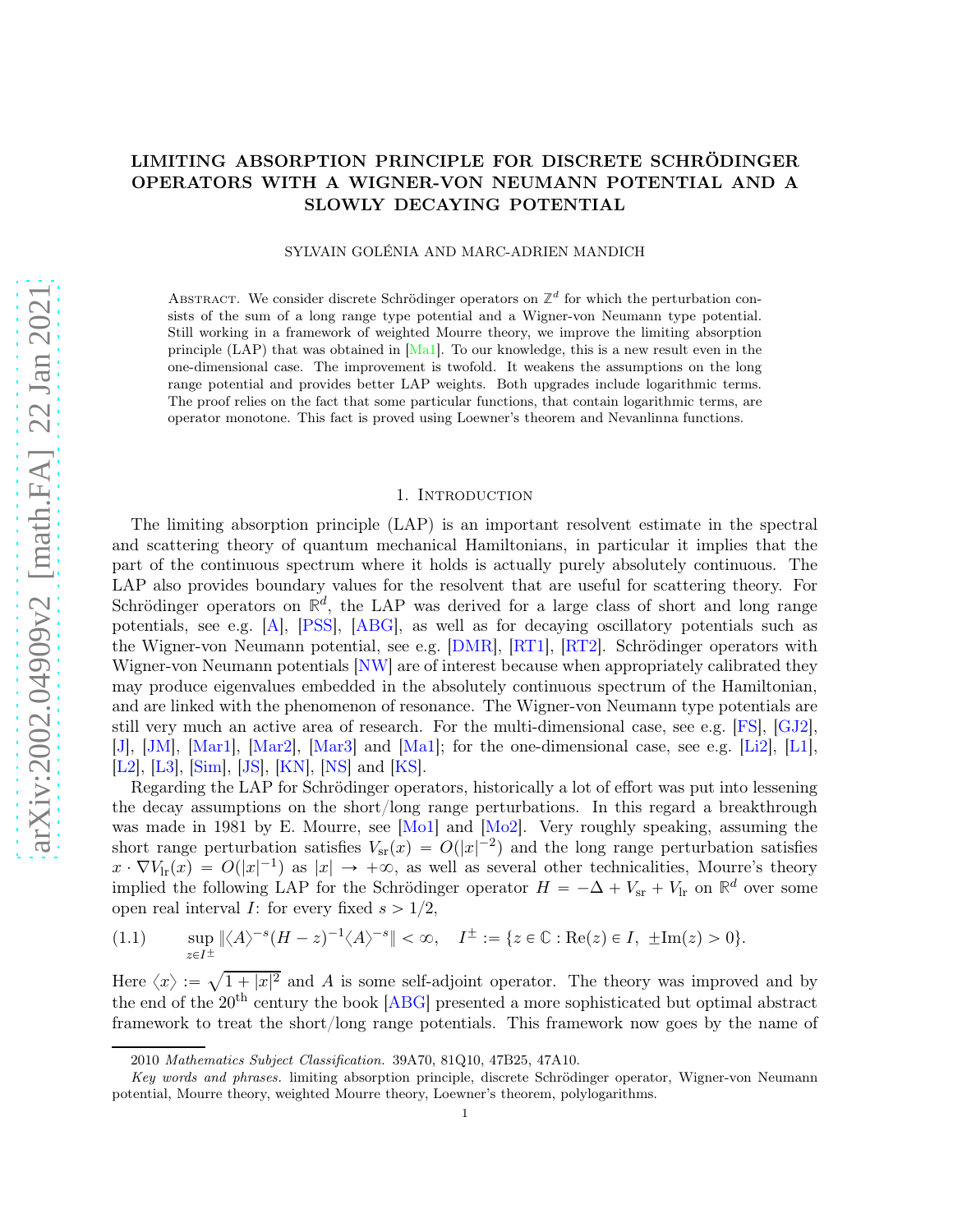*classical Mourre theory*. The Wigner-von Neumann potential is not in the scope of this framework because its decay is at best  $O(|x|^{-1})$ , see e.g. [\[GJ2,](#page-28-4) Proposition 5.4] for the continuous case and [\[Ma1,](#page-29-0) Proposition 4.2] for the discrete case.

The beginning of the  $21^{st}$  century sees the emergence of new approaches to Mourre's commutator method with [\[G\]](#page-28-12) and [\[GJ1\]](#page-28-13), and the so-called *weighted Mourre theory*, see [\[GJ2\]](#page-28-4), or the *local Putnam-Lavine theory*, see [\[J\]](#page-28-5). The classical theory revolves around the *Mourre estimate*

<span id="page-1-2"></span>(1.2) 
$$
E_I(H)[H, iA] \circ E_I(H) \geq \gamma E_I(H) + K,
$$

where  $E_I(H)$  is the spectral projection of H onto the interval I,  $[H, iA]$  is the realization of the formal commutator between H and iA, K is a compact operator, and  $\gamma > 0$ . On the other hand the more recent theories are centered around an estimate of the type

<span id="page-1-0"></span>(1.3) 
$$
E_I(H)[H, i\varphi(A)] \circ E_I(H) \geqslant E_I(H) \langle A \rangle^{-s} (\gamma + K) \langle A \rangle^{-s} E_I(H), \quad s > 1/2,
$$

where  $\varphi$  is the real-valued function

<span id="page-1-3"></span>(1.4) 
$$
\varphi(t) := \int_{-\infty}^{t} \langle x \rangle^{-2s} dx, \quad t \in \mathbb{R}.
$$

Key underlying ideas behind this choice are that 1)  $\varphi$  is bounded for  $s > 1/2$  and, 2)  $\varphi'(A) =$  $\langle A \rangle^{-2s}$ , i.e. the derivative of  $\varphi$  yields the appropriate weights for the LAP as in [\(1.1\)](#page-0-0).

In [\[GJ2\]](#page-28-4) ideas of weighted Mourre theory are used to derive the LAP for the continuous Schrödinger operator  $H = -\Delta + V_{\rm sr} + V_{\rm lr} + W$  on  $\mathbb{R}^d$ , where  $W(x) = w \sin(k|x|)/|x|$ ,  $w, k \in \mathbb{R}$ , is the Wigner-von Neumann potential, and the short/long range potentials respectively satisfy  $V_{\rm sr}(x) = O(|x|^{-1-\epsilon})$  and  $x \cdot \nabla V_{\rm lr}(x) = O(|x|^{-\epsilon})$  as  $|x| \to +\infty$  for some  $\varepsilon > 0$ . The cost of including the W was that the decay assumptions for  $V_{\rm sr}$  and  $V_{\rm lr}$  are suboptimal as per [\[ABG,](#page-28-1) Chapter 7]. Article [\[Ma1\]](#page-29-0) was an application of the ideas of [\[GJ2\]](#page-28-4) to corresponding (albeit non-radial) discrete Schrödinger operators on  $\mathbb{Z}^d$ , see Theorem [1.6](#page-3-0) below for a statement.

This article is a sequel to [\[Ma1\]](#page-29-0). The aim is to follow the weighted Mourre theory as in [\[GJ2\]](#page-28-4) and [\[Ma1\]](#page-29-0), but with a new bounded function  $\varphi$  in [\(1.3\)](#page-1-0) which involves logarithmic terms. To write down this function we need some notation. Denote  $\ln(\cdot)$  the Napierian logarithm. Let  $\ln_0(x) := 1$ ,  $\ln_1(x) := \ln(1 + x)$ , and for integer  $k \ge 2$ ,  $\ln_k(x) := \ln(1 + \ln_{k-1}(x))$ . Thus k is the number of times the function  $\ln(1 + x)$  is composed with itself. For simplicity we choose the domains  $\ln_k : [1, +\infty) \to +\infty$ . Also denote  $\ln_k^p(x) := (\ln_k(x))^p$ ,  $p \in \mathbb{R}$ . We choose  $\varphi$  to be

<span id="page-1-1"></span>(1.5) 
$$
\varphi(t) := \int_{-\infty}^{t} \langle x \rangle^{-1} \ln_{m+1}^{-2p}(\langle x \rangle) \prod_{k=0}^{m} \ln_k^{-1}(\langle x \rangle) dx, \quad t \in \mathbb{R},
$$

for some  $m \in \mathbb{N}$  and  $p > 1/2$ . Note that  $\varphi$  as in [\(1.5\)](#page-1-1) is an increasing function that is asymptotically equal to a constant minus a  $O(\ln_{m+1}^{1-2p}(t))$  term for  $t \to +\infty$ , hence a bounded function.

More notation is needed to present our results. The position space is the lattice  $\mathbb{Z}^d$  for integer  $d \geq 1$ . For  $n = (n_1, ..., n_d) \in \mathbb{Z}^d$ , set  $|n|^2 := n_1^2 + ... + n_d^2$ . Consider the Hilbert space  $\mathcal{H} := \ell^2(\mathbb{Z}^d)$ . Let  $S_i$  be the shift operator to the right on the  $i^{\text{th}}$  coordinate:

<span id="page-1-4"></span> $(S_i\psi)(n) := \psi(n_1, ..., n_i - 1, ..., n_d), \quad \forall \ n \in \mathbb{Z}^d, \ \psi = (\psi(n))_{n \in \mathbb{Z}^d} \in \mathcal{H}, \text{ and } 1 \leq i \leq d.$ 

The shifts to the left on the *i*<sup>th</sup> coordinate are  $S_i^* = S_i^{-1}$ . The discrete Schrödinger operator

$$
(1.6) \t\t\t H := \Delta + V + W
$$

acts on  $\mathfrak{H}$ , where  $\Delta$  is the discrete Laplacian operator defined by

(1.7) 
$$
\Delta := \sum_{i=1}^{d} 2 - S_i - S_i^* = \sum_{i=1}^{d} \Delta_i,
$$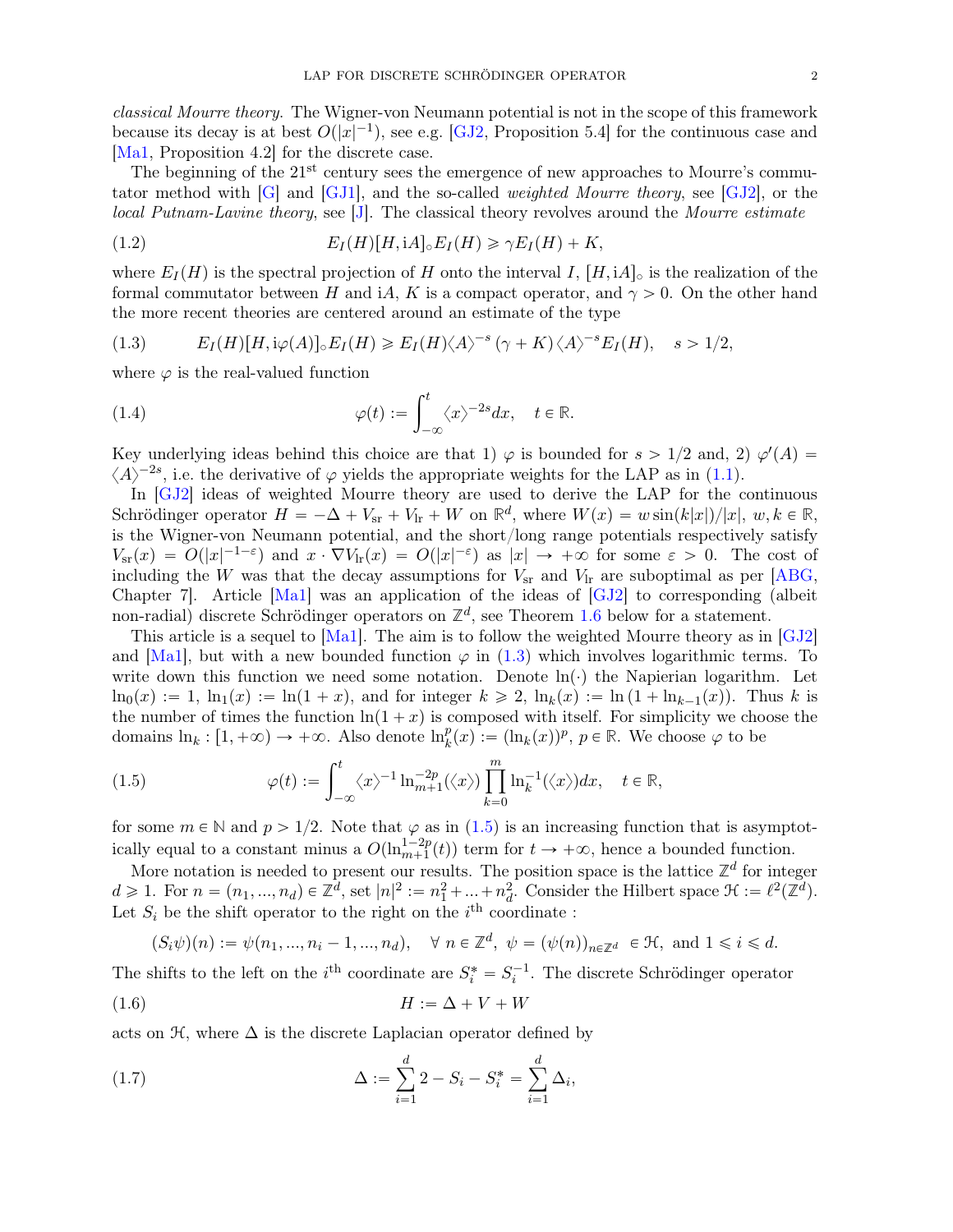W is a Wigner-von Neumann potential, parametrized by  $w \in \mathbb{R}$ ,  $k \in (0, 2\pi) \setminus {\pi}$  and defined by (1.8)  $(W\psi)(n) := w \cdot \sin(k(n_1 + ... + n_d))|n|^{-1}\psi(n)$ , for all  $n \in \mathbb{Z}^d, n \neq 0$ , and  $\psi \in \mathcal{H}$ ,

 $(W \psi)(0) := 0$ , and V is a multiplication operator by a bounded real-valued sequence  $(V(n))_{n \in \mathbb{Z}^d}$ such that  $(V\psi)(n) := V(n)\psi(n)$ . We will also consider the oscillating potential  $W_2$  given by  $(1.9) \ (W_2\psi)(n) := w \cdot (-1)^{n_1 + \dots + n_d} \cdot |n|^{-1} \psi(n)$ , for all  $n \in \mathbb{Z}^d, n \neq 0$ , and  $(W_2\psi)(0) := 0$ . In this case let  $H_2 := \Delta + V + W_2$ . Denote  $\tau_i V$ ,  $\tau_i^* V$  the operators of multiplication acting by

 $(\tau_i V)\psi(n) := V(n_1, ..., n_i - 1, ...n_d)\psi(n), \quad (\tau_i^* V)\psi(n) := V(n_1, ..., n_i + 1, ...n_d)\psi(n).$ 

**Hypothesis (H)**: Assume there are  $m \in \mathbb{N}$  and  $0 \leq r \leq q$  such that :

<span id="page-2-1"></span>(1.10) 
$$
V(n) = O\left(\ln_{m+1}^{-q}(|n|) \prod_{k=0}^{m} \ln_{k}^{-r}(|n|)\right), \text{ as } |n| \to +\infty, \text{ and}
$$

<span id="page-2-0"></span>
$$
(1.11) \t n_i(V - \tau_i V)(n) = O\left(\ln_{m+1}^{-q}(|n|) \prod_{k=0}^m \ln_k^{-r}(|n|)\right), \quad \text{as } |n| \to +\infty, \quad \forall \ 1 \le i \le d.
$$

**Remark 1.1.** If hypothesis (**H**) holds for some  $m \in \mathbb{N}$  and  $0 \leq r < q$ , then it holds for any  $integer \t m' \geqslant m \t and \t 0 \leqslant r' < q', \t with \t r' \leqslant r \t and \t q' \leqslant q.$ 

Under hypothesis (H),  $V(n) = o(1)$  as  $|n| \rightarrow +\infty$ . Thus  $V + W$  is a compact perturbation of  $\Delta$  and so  $\sigma_{\rm ess}(H) = \sigma(\Delta)$ . A Fourier transformation calculation shows that the spectrum of  $\Delta$  is purely absolutely continuous and  $\sigma(\Delta) = [0, 4d]$ . The formulation of the LAP requires a conjugate self-adjoint operator. Let  $N_i$  be the position operator on the  $i<sup>th</sup>$  coordinate defined by

<span id="page-2-4"></span>
$$
(N_i\psi)(n) := n_i\psi(n), \quad \text{Dom}[N_i] := \left\{\psi \in \ell^2(\mathbb{Z}^d) : \sum_{n \in \mathbb{Z}^d} |n_i\psi(n)|^2 < \infty\right\}.
$$

The conjugate operator to  $H$  is the generator of dilations denoted  $A$  and it is the closure of

$$
(1.12) \qquad A_0 := \mathbf{i} \sum_{i=1}^d 2^{-1} (S_i^* + S_i) - (S_i^* - S_i) N_i = \frac{\mathbf{i}}{2} \sum_{i=1}^d (S_i - S_i^*) N_i + N_i (S_i - S_i^*)
$$

with domain the compactly supported sequences. A is self-adjoint, see e.g. [\[GGo\]](#page-28-14). Let

<span id="page-2-5"></span>(1.13) 
$$
\mu(H) := (0, 4) \setminus \{E_{\pm}(k)\} \text{ for } d = 1,
$$

$$
\mu(H) := (0, E(k)) \cup (4d - E(k), 4d) \text{ for } d \ge 2.
$$

Here k is the angular frequency of W,  $E_{+}(k) := 2 \pm 2 \cos(k/2), E(k) := 2E_{-}(k)$  for  $k \in (0, \pi)$ and  $E(k) := 2E_+(k)$  for  $k \in (\pi, 2\pi)$ . The sets  $\mu(H)$  are real numbers where a classical Mourre estimate [\(1.2\)](#page-1-2) is known to hold for  $H$  – assuming the presence of the oscillatory perturbation, i.e.  $W \neq 0$ . The first basic result for H is about the local finiteness of the point spectrum.

<span id="page-2-2"></span>**Proposition 1.1.** Let  $d \geq 1$ , and V satisfy hypothesis (**H)** for some  $m \in \mathbb{N}$  and  $0 \leq r < q$ . If  $E \in \mu(H)$ , then there is an open interval I of E that contains at most finitely many eigenvalues of H *(including multiplicities). The corresponding eigenfunctions, if any, decay sub-exponentially. Also, in dimension* 1 *the point spectrum of* H *is empty in* I whenever  $I \subset (E_-(k), E_+(k)).$ 

We have a similar result for  $H_2$ . Set  $\mu(H_2) := [0, 4d] \setminus (\{0, 4, ..., 4d - 4, 4d\} \cup \{2d\}).$ 

<span id="page-2-3"></span>**Proposition 1.2.** Let  $d \geq 1$  and V satisfy hypothesis (**H**) for some  $m \in \mathbb{N}$  and  $0 \leq r < q$ . If  $E \in \mu(H_2)$ , then there is an open interval I of E that contains at most finitely many eigenvalues of H<sup>2</sup> *(including multiplicities). The corresponding eigenfunctions, if any, decay sub-exponentially. In dimension* 1 *the point spectrum of*  $H_2$  *is void in*  $(0, 4)\$ ?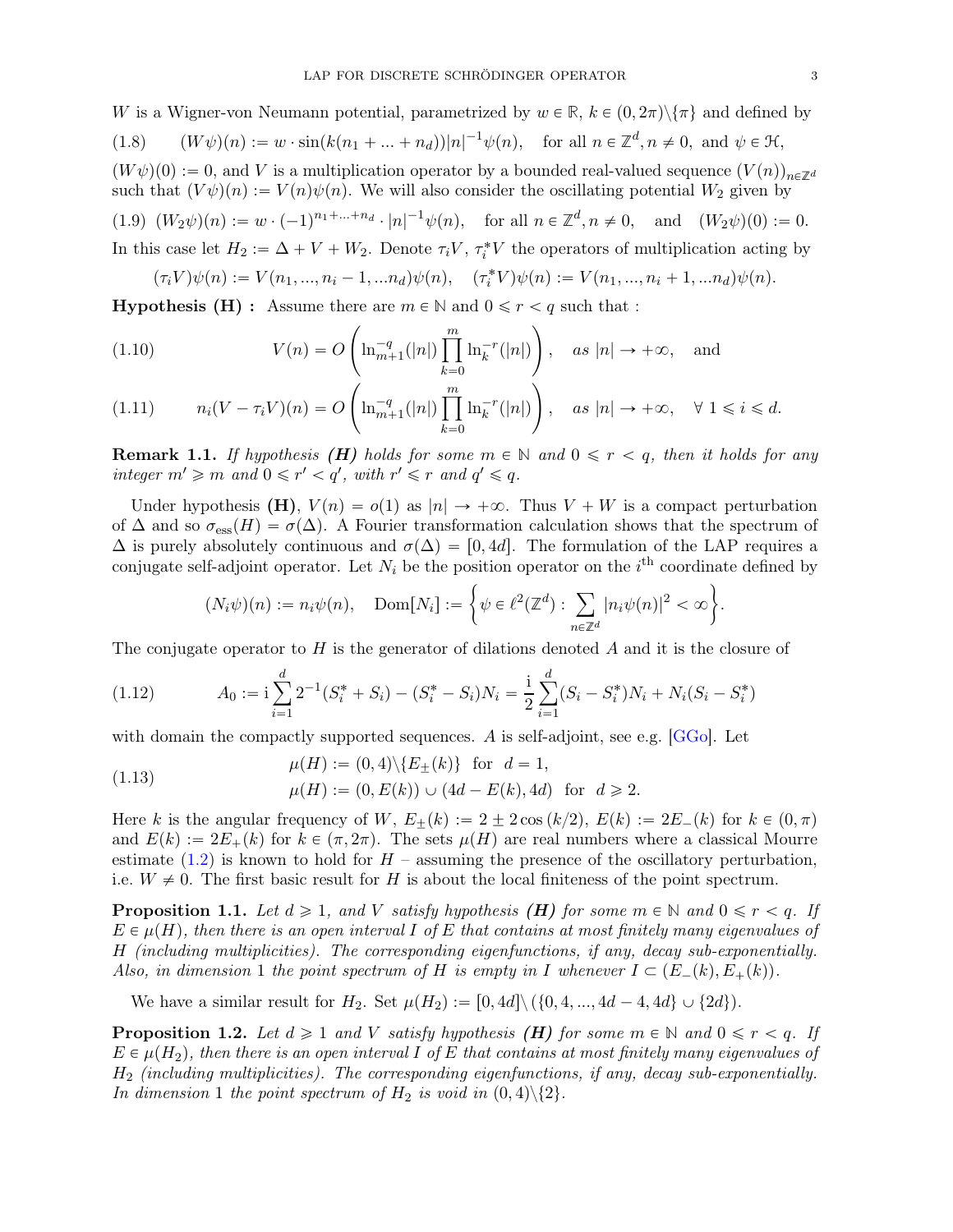Denote  $P^{\perp} := 1 - P$ , where P is the projection onto the pure point spectral subspace of H. We introduce the LAP weights with logarithmic terms :

<span id="page-3-4"></span>
$$
(1.14) \qquad \mathcal{W}_{M+1}^{-p}(x) := \langle x \rangle^{-\frac{1}{2}} w_M^{-p,-\frac{1}{2}}(x), \quad w_M^{\alpha,\beta}(x) := \ln_{M+1}^{\alpha}(\langle x \rangle) \prod_{k=0}^{M} \ln_k^{\beta}(\langle x \rangle), \quad \alpha, \beta \in \mathbb{R}.
$$

Let  $J^{\pm} := \{z \in \mathbb{C} : \text{Re}(z) \in J, \pm \text{Im}(z) > 0\}$ . The main result of this article is :

<span id="page-3-1"></span>**Theorem 1.3.** Let  $d \geq 1$  and V satisfy hypothesis (H) for some  $m \in \mathbb{N}$  and  $2 = r < q$ . If  $E \in \mu(H)$ , then there is an open interval I of E such that for any compact interval  $J \subset I$ , any *integer*  $M \ge m$ *, and any*  $p > 1/2$ *,* 

<span id="page-3-2"></span>(1.15) 
$$
\sup_{z \in J^{\pm}} \left\| W_{M+1}^{-p}(A) (H - z)^{-1} P^{\perp} W_{M+1}^{-p}(A) \right\| < \infty.
$$

*The following local decay estimate also holds for all*  $\psi \in \mathcal{H}$ ,  $M \geq m$  and  $p > 1/2$ :

<span id="page-3-3"></span>(1.16) 
$$
\int_{\mathbb{R}} \left\| \mathcal{W}_{M+1}^{-p}(A) e^{-\mathrm{i} tH} P^{\perp} E_J(H) \psi \right\|^2 dt < \infty.
$$

*By Lemma [4.11](#page-15-0) the above estimates also hold for*  $\langle N \rangle = (1 + |N_1|^2 + ... + |N_d|^2)^{1/2}$  *instead of*  $\langle A \rangle$ *. Finally, the spectrum of* H *is purely absolutely continuous on* J whenever  $P = 0$  on J.

With the obvious substitutions, the statement and conclusion of Theorem [1.3](#page-3-1) also hold for the Hamiltonian  $H_2 = \Delta + V + W_2$ .

**Remark 1.2.** If  $W = 0$  or  $W_2 = 0$ , then the conclusion of Theorem [1.3,](#page-3-1) *i.e.* the existence *of a neighborhood where the LAP holds, is valid for a larger set of energies, precisely*  $E \in$  $[0, 4d] \setminus \{0, 4, ..., 4d - 4, 4d\}.$ 

**Example 1.4.** Suppose  $V(n) = O(|n|^{-1} \ln^{-q} |n|)$  as  $|n| \to +\infty$  for some  $q > 2$ . Then hypothesis (H) holds with  $m = 0$  and  $r = 2$ . The LAP in Theorem [1.3](#page-3-1) holds with the weights  $W_{M+1}^{-p}(A)$ *for any*  $M \ge 0$  *and*  $p > 1/2$ *, so in particular for*  $W_1^{-p}$  $I_1^{-p}(A) = \langle A \rangle^{-\frac{1}{2}} \ln^{-p}(1 + \langle A \rangle), p > 1/2.$ 

Example 1.5. An interesting 1-dimensional example is  $H_2 = \Delta + V + W_2$  where  $V(n) =$  $2(-1)^n \cdot (n \ln(n))^{-1}$  and  $W_2(n) = (-1)^n \cdot n^{-1}$ ,  $n \in \mathbb{N}$ . It is due to C. Remling [\[R\]](#page-29-14). Although the *example is on the half-line the arguments presented here apply with minor considerations. So in particular the spectrum of this*  $H_2$  *is purely a.c. on*  $(-2, 2) \setminus \{0\}$  *(in the notation of*  $[R]$ *).* 

For comparison, the statement of the principal result of [\[Ma1\]](#page-29-0) is added below, taking into account the technical improvement in [\[Ma2,](#page-29-15) Theorem 1.8] :

<span id="page-3-0"></span>**Theorem 1.6.** [\[Ma1\]](#page-29-0) Let  $d \geq 1$  and V satisfy  $V(n) = O(|n|^{-\epsilon})$  and  $n_i(V - \tau_iV)(n) = O(|n|^{-\epsilon})$ *for some*  $\varepsilon > 0$ , and  $\forall 1 \leq i \leq d$ . If  $E \in \mu(H)$ , then there exists an open interval I containing E such that for any compact interval  $J \subset I$  and any  $s > 1/2$ ,  $\sup_{z \in J^{\pm}} |\langle A \rangle^{-s} (H - z)^{-1} P^{\perp} \langle A \rangle^{-s}| < \infty$ .

Thus, Theorem [1.3](#page-3-1) improves Theorem [1.6](#page-3-0) by weakening the decay assumptions on  $V$ , as well as improving the LAP weights. The article [\[Ma1\]](#page-29-0) considers a second Wigner-von Neumann potential, namely  $W'(n) = \prod_{i=1}^d \sin(k_i n_i)/n_i$ . Although W' could have been included in this article and similar results would have been derived, we did not do so to keep the size of the article reasonable. Another obvious comment is that we do not know how to effectively use commutator methods to study spectral properties of the discrete Hamiltonian H (with  $W \neq$ 0) on  $[0, 4d] \setminus \mu(H)$ , see the comments that follow [\[Ma1,](#page-29-0) Proposition 4.5]. For the continuous Schrödinger operators on  $\mathbb{R}^d$ , with  $W \neq 0$ , a similar limitation exists, see [\[GJ2\]](#page-28-4) and [\[JM\]](#page-28-6), in that the LAP was established only on  $(0, k^2/4)$  for  $d \ge 2$ . But interestingly, an argument was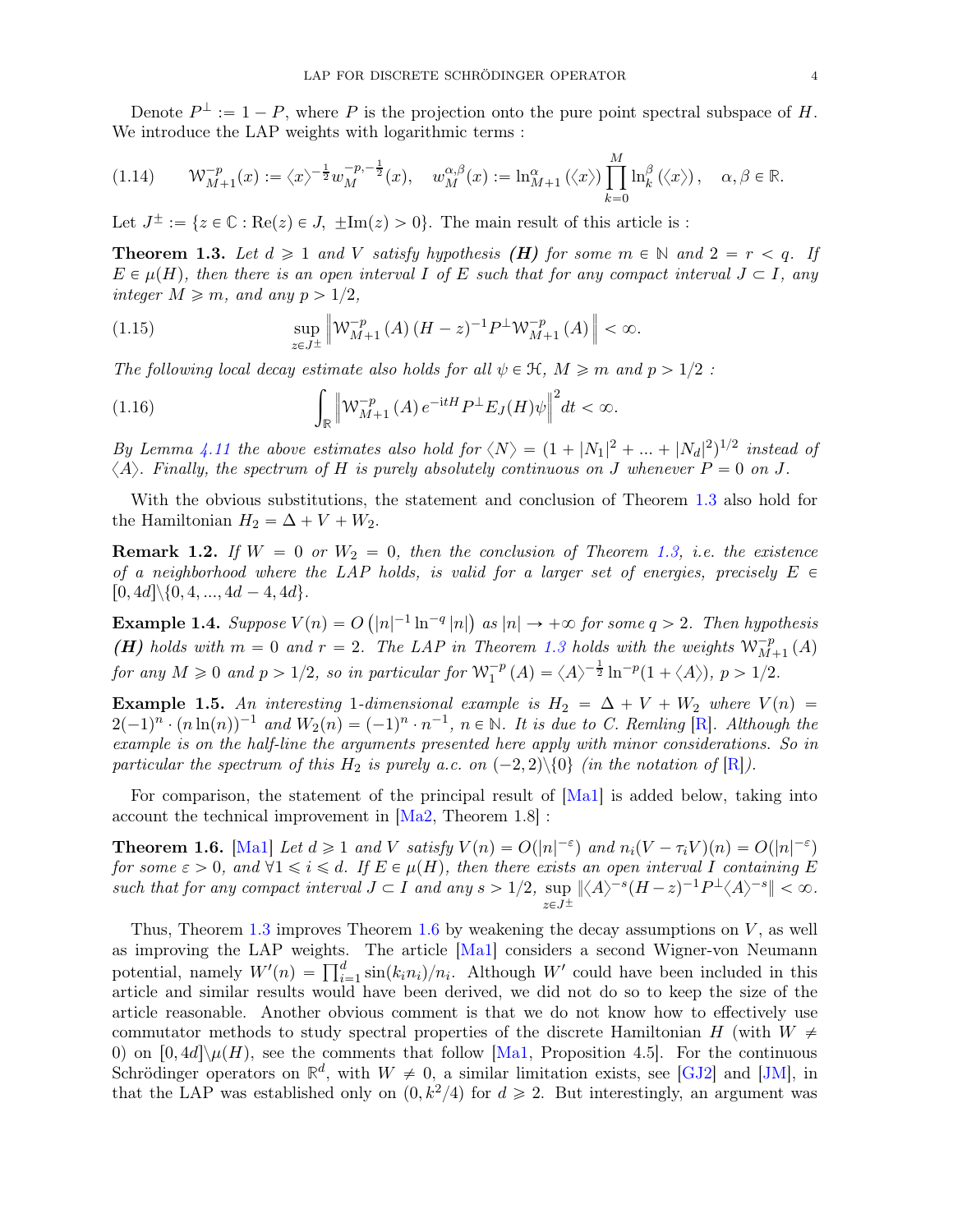recently found to justify a LAP on  $(0, +\infty) \setminus \{k^2/4\}$  when the Wigner-von Neumann potential is radial, i.e.  $W(x) = q \sin(k|x|)/|x|$ , see [\[J\]](#page-28-5) and [\[Mb,](#page-29-16) Section 3.5].

Fix  $d = 1$  to discuss Theorem [1.3](#page-3-1) in relation to other one-dimensional results in the literature. In [\[Sim\]](#page-29-10), the perturbation consists of a Wigner-von Neumann potential plus a  $V \in \ell^1(\mathbb{Z})$ , and it is proved that the spectrum of H is purely absolutely continuous on  $(0, 4)\setminus{E_+(k)}$ . Note that our assumption [\(1.11\)](#page-2-0), with  $2 = r < q$ , implies  $(V - \tau V) \in \ell^1(\mathbb{Z})$  but not necessarily  $V \in \ell^1(\mathbb{Z})$ , (although the weaker assumption  $1 = r < q$  is sufficient to have  $(V - \tau V) \in \ell^1(\mathbb{Z})$ ). Another recent result is [\[Li1\]](#page-28-15), where it is shown that if the perturbation is  $O(|n|^{-1})$ , then H does not have singular continuous spectrum. Although this criteria applies to the Wigner-von Neumann potential, it does not apply to all potentials  $V$  in the scope of this article, since for example hypothesis (**H)** allows for  $V(n) = \ln^{-q}(1 + \langle n \rangle), q > 2$ . Now suppose the absence of oscillations, i.e.  $W = 0$  and  $W_2 = 0$ . Because  $(V - \tau V) \in \ell^1(\mathbb{Z})$ , V is of bounded variation, and so the spectra of H and  $H_2$  are purely a.c. on  $(0, 4)$ , by a result due to B. Simon in [\[Si\]](#page-29-17).

Consider now  $d \geq 1$  to discuss Theorem [1.3](#page-3-1) in relation to the framework of Mourre theory as exposed in [\[ABG\]](#page-28-1). First, it is important to cite [\[BSa\]](#page-28-16), where the details of this framework are worked out for the multi-dimensional discrete Schrödinger operators on  $\mathbb{Z}^d$ . From this perspective, this article is an attempt to bridge the gap between [\[Ma1\]](#page-29-0) and [\[BSa\]](#page-28-16).

Recall the regularity classes  $C^{1,1}(A) \subset C^1(A) \subset C^1(A)$  that structure the classical Mourre theory, see Section [2.1.](#page-6-0) In [\[ABG,](#page-28-1) Chapter 7], it is shown that  $\mathcal{C}^{1,1}(A)$  is an optimal class in that if the Hamiltonian  $H \in C^{1,1}(A)$  then a LAP holds for H, whereas there is an example where  $H \in C_u^1(A)$  but  $H \notin C^{1,1}(A)$  and no LAP holds. In [\[Ma1,](#page-29-0) Proposition 4.2] it is proved that the Wigner von-Neumann potential W, and thereby H, are not even of class  $\mathcal{C}_u^1(A)$ . An analogous argument also gives  $W_2, H_2 \notin C_u^1(A)$ , provided  $w \neq 0$ . Thus our Hamiltonian does not fall under the framework of classical Mourre theory.

Let us discuss the assumptions on the short/long range perturbations  $V_{sr}$ ,  $V_{lr}$ . The criteria in the classical theory (see [\[BSa,](#page-28-16) Theorem 2.1], also [\[ABG,](#page-28-1) Theorem 7.6.8]) are :

<span id="page-4-1"></span>(1.17) 
$$
\int_{1}^{\infty} \sup_{\kappa < |n| < 2\kappa} |V_{\rm sr}(n)| d\kappa < \infty, \quad \forall \ 1 \leq i \leq d,
$$

and

<span id="page-4-2"></span>
$$
(1.18) \quad V_{\rm lr}(n) = o(1) \text{ as } |n| \to +\infty \quad \text{and} \quad \int_1^{\infty} \sup_{\kappa < |n| < 2\kappa} |(V_{\rm lr} - \tau_i V_{\rm lr})(n)| d\kappa < \infty, \quad \forall \ 1 \leq i \leq d.
$$

Table [1](#page-4-0) contrasts these criteria with our hypothesis in Theorem [1.3.](#page-3-1) In this Table  $g(n)$  :=  $O(|n|^{-1}w_m^{-q,-r}(n))$  as  $|n| \to +\infty$ .

<span id="page-4-0"></span>

| If $V$ satsifies     |                                 | $V(n) = O(g(n))$ $(V - \tau_i V)(n) = O(g(n))$ , $\forall i$ | $V(n) = \sum_{i=1}^{d} \frac{\ln(2 +  n_i )}{\ln^{\sigma}(1 + \langle n \rangle)}$ |
|----------------------|---------------------------------|--------------------------------------------------------------|------------------------------------------------------------------------------------|
| then: $(1.10)$ holds | $yes, \forall m \in \mathbb{N}$ | $n_{0}$                                                      | $yes, \forall \sigma > 3$                                                          |
| with $2 = r < q$     |                                 |                                                              |                                                                                    |
| then: $(1.11)$ holds | $yes, \forall m \in \mathbb{N}$ | $yes, \forall m \in \mathbb{N}$                              | $yes, \forall \sigma > 2$                                                          |
| with $2 = r < q$     |                                 |                                                              |                                                                                    |
| then: $(1.17)$ holds | $yes, \forall m \in \mathbb{N}$ | $n_{0}$                                                      | $no, \forall d \geq 1$                                                             |
|                      | and $1 = r < q$                 |                                                              |                                                                                    |
| then $:(1.18)$ holds | $yes, \forall m \in \mathbb{N}$ | $yes, \forall m \in \mathbb{N}$                              | $yes, for d = 1, \sigma > 1;$                                                      |
|                      | and $1 = r < q$                 | and $1 = r < q$<br>$m_{i}$ and $n = 1$                       | $no, \forall d \geq 2$                                                             |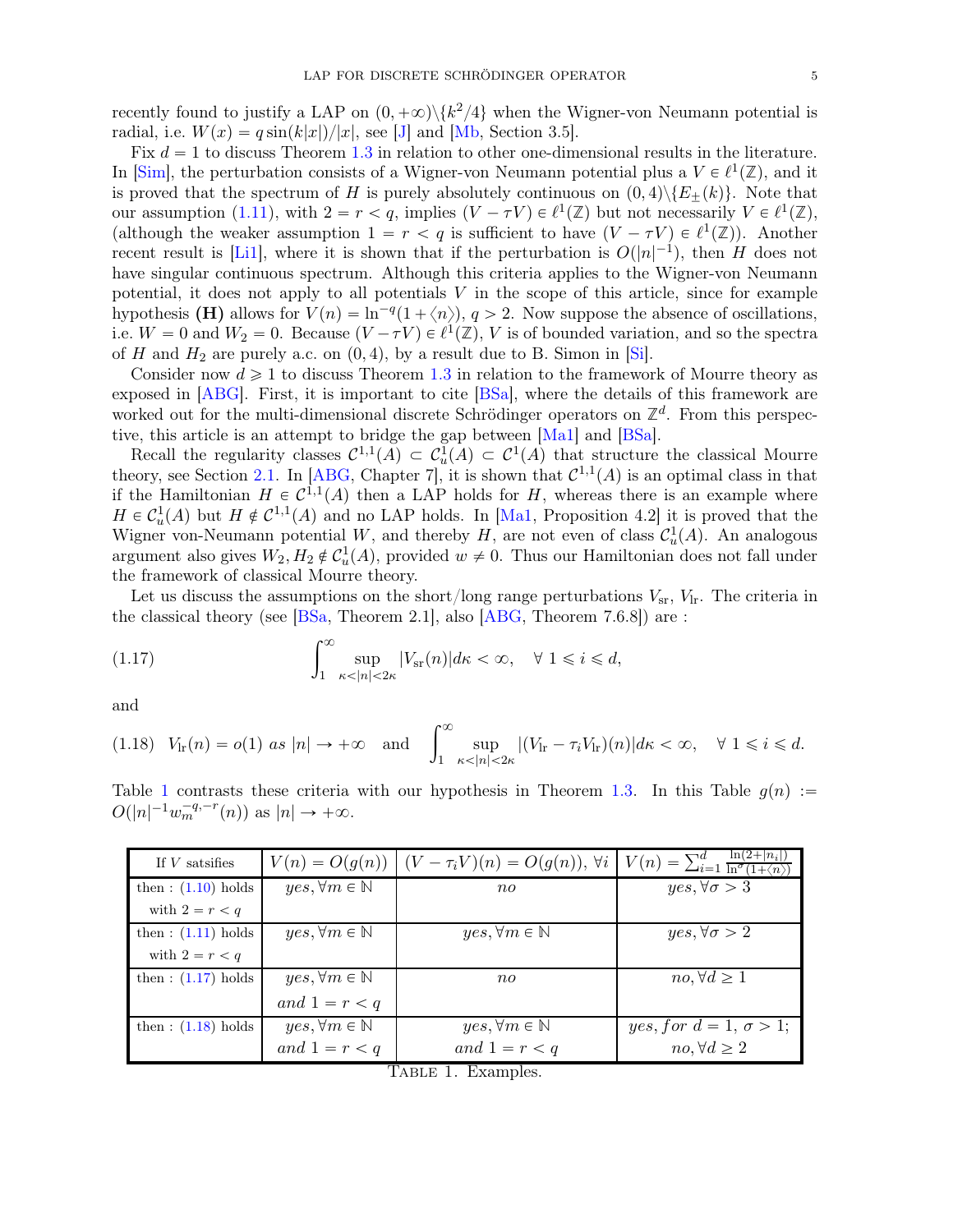The last column in Table [1](#page-4-0) shows that it is possible to concoct a non-radial potential  $V$  that verifies the hypothesis of Theorem [1.3](#page-3-1) but neither  $(1.17)$  nor  $(1.18)$ . It is an open problem for us to verify if this potential is of class  $\mathcal{C}^{1,1}(A)$ . If the potential V is radial the first two lines of Table [1](#page-4-0) suggest that our assumptions on  $V$  may be slightly suboptimal, at least in the absence of oscillations, i.e.  $W = 0$ , because Theorem [1.3](#page-3-1) requires  $r = 2$ , rather than  $r = 1$ . To the best of our understanding, our requirement of "an entire extra logarithm"  $(r = 1$  vs.  $r = 2$ ) is due to a technical limitation in the construction of the almost analytical extension of the function  $\varphi$ , see [\(1.5\)](#page-1-1), which is employed to apply the Helffer-Sjöstrand formula and associated functional calculus. Indeed, although  $\varphi'(t) = \langle t \rangle^{-1} w_m^{-2p,-1}(t)$  the extension only verifies  $|\partial \tilde{\varphi}/\partial \overline{z}| \leq c \langle \text{Re}(z) \rangle^{-1-\ell} |\text{Im}(z)|^{\ell}, \ell \in \mathbb{N}$ . Clearly all logarithmic decay is lost in the process of extending to the complex plane.

Let us briefly discuss the LAP weights. Let T be a self-adjoint operator on  $\mathcal{H}$ ,  $E_{\Sigma}(T)$  its spectral projection on a set  $\Sigma \subset \mathbb{R}$ . Let  $s, p, p' \in \mathbb{R}$ ,  $M \in \mathbb{N}$ . Let  $\Sigma_j = \{x \in \mathbb{R} : 2^{j-1} \leqslant |x| \leqslant 2^j\}$ ,  $j \geq 1$ , and  $\Sigma_0 := \{x \in \mathbb{R} : |x| \leq 1\}$ . Define the Banach spaces

$$
L_{s,p,p',M}^2(T) := \left\{ \psi \in \mathcal{H} : \|\langle T \rangle^s w_M^{p,p'}(T)\psi\| < \infty \right\}, \quad \text{and}
$$
\n
$$
B(T) := \left\{ \psi \in \mathcal{H} : \sum_{j=0}^{\infty} \sqrt{2^j} \|E_{\Sigma_j}(T)\psi\| < \infty \right\}.
$$

The norms on these spaces are respectively

$$
\|\psi\|_{L^2_{s,p,p',M}(T)}:=\|\langle T\rangle^s w^{p,p'}_M(T)\psi\|\quad {\rm and}\quad \|\psi\|_{B(T)}:=\sum_{j=0}^\infty \sqrt{2^j}\|E_{\Sigma_j}(T)\psi\|.
$$

The dual of  $L^2_{s,p,p',M}(T)$  with respect to the inner product on H is  $(L^2_{s,p,p',M}(T))^* = L^2_{-s,-p,-p',M}(T)$ and the dual  $B^*(T)$  of  $B(T)$  is the Banach space obtained by completing  $\mathcal H$  in the norm

$$
\|\psi\|_{B^*(T)}:=\sup_{j\in\mathbb{N}}\sqrt{2^{-j}}\|E_{\Sigma_j}(T)\psi\|.
$$

We refer to [\[JP\]](#page-28-17) and the references therein for these definitions. Write  $L_s^2(T) := L_{s,0,0,0}^2(T)$ . For any  $s, p > 1/2$  and  $M \in \mathbb{N}$ , the following strict inclusions hold :

$$
L_s^2(T) \subsetneq L_{1/2,p,1/2,M}^2(T) \subsetneq B(T) \subsetneq L_{1/2}^2(T),
$$

and

<span id="page-5-0"></span>
$$
L_{-1/2}^2(T) \subsetneq B^*(T) \subsetneq L_{-1/2, -p, -1/2, M}^2(T) \subsetneq L_{-s}^2(T).
$$

Also clear is that  $L^2_{1/2,p,1/2,M}(T) \subset L^2_{1/2,p',1/2,M'}(T)$  whenever  $p' \leq p$  and  $M' \geq M$ .

Let  $\mathcal{E}(H)$  be the set of eigenvalues and thresholds of H. By threshold we mean a real number E for which no Mourre estimate holds for H wrt. A, regardless of the interval I,  $I \ni E$ . Classical Mourre theory says that under appropriate conditions for V, and  $W = 0$ , then the LAP

(1.19) 
$$
\sup_{\eta>0} \|(H-\lambda-\mathrm{i}\eta)^{-1}\psi\|_{\mathcal{K}^*} \leq c(\lambda) \|\psi\|_{\mathcal{K}}
$$

holds for some appropriate pair of Banach spaces  $(\mathcal{K}, \mathcal{K}^*)$ , some  $c(\lambda) > 0$  and all  $\lambda \in \mathbb{R} \setminus \mathcal{E}(H)$ . Also,  $c(\lambda)$  can be chosen uniform in  $\lambda$  over fixed compact subsets of  $\mathbb{R}\setminus \mathcal{E}(H)$ . On the one hand, the spaces  $(\mathcal{K}, \mathcal{K}^*) = (B(A), B^*(A))$  are optimal in a certain sense, see [\[JP\]](#page-28-17), [\[AH\]](#page-28-18) and the discussion at the beginning of [\[ABG,](#page-28-1) Chapter 7], but these are not Besov spaces. On the other hand, the Besov spaces  $(\mathcal{K}, \mathcal{K}^*) = (\mathcal{H}_{1/2,1}, \mathcal{H}_{-1/2,\infty})$  which appear in [\[ABG\]](#page-28-1) and [\[BSa\]](#page-28-16) are not as optimal as  $(B(A), B^*(A))$ , but are optimal in the scale of Besov spaces and allow for a larger class of potentials V. Note that our new result Theorem [1.3](#page-3-1) implies [\(1.19\)](#page-5-0) for  $\mathcal{K} = L^2_{1/2,p,1/2,M}(A)$ , any  $p > 1/2$ ,  $M \ge m$ , while Theorem [1.6](#page-3-0) implies [\(1.19\)](#page-5-0) for  $K = L_s^2(A)$ , any  $s > 1/2$ .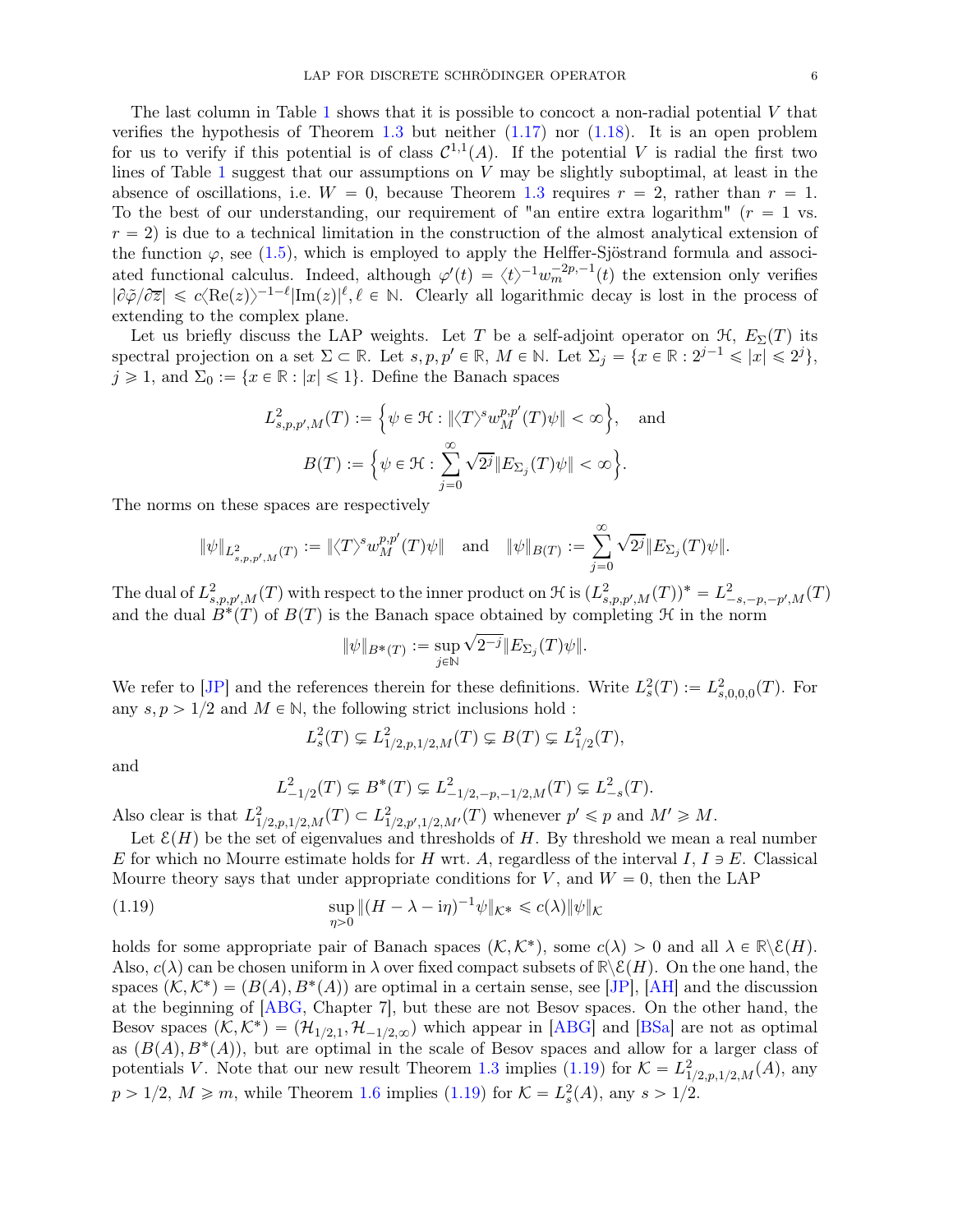Finally, a few comments about the proof of Theorem [1.3.](#page-3-1) In essence it is the same as in [\[GJ2\]](#page-28-4), or [\[Ma1\]](#page-29-0). The difference lies in the function  $\varphi$  given by [\(1.5\)](#page-1-1) rather than [\(1.4\)](#page-1-3). But in order to formulate meaningful conditions on  $V$  (hypothesis  $(H)$ ) this translates into a problem of bounding functions of the generator of dilations  $A$  by functions of the operator of position |N| involving logarithmic terms. More specifically, while the proof of Theorem [1.6](#page-3-0) required only  $\langle A \rangle^{\epsilon} \langle N \rangle^{-\epsilon} \in \mathcal{B}(\mathcal{H})$ , the space of bounded operators on H, the proof of Theorem [1.3](#page-3-1) requires  $w_M^{\alpha,\beta}(A) \cdot w_M^{-\alpha,-\beta}(N) \in \mathcal{B}(\mathcal{H})$  for some appropriate  $\alpha,\beta \geq 0$ , which is equivalent to  $w_M^{2\alpha,2\beta}(A) \leq w_M^{-2\alpha,-2\beta}(N)$  in the sense of forms. To achieve this we make a detour via the polylogarithm functions  $Li_{\sigma}(z)$  (specifically the ones of order  $2 < \sigma \leq 3$  are used). The reason for doing this is that higher powers of the logarithm are not Nevanlinna functions, but the functions  $\text{Li}_{\sigma}(z), \text{Re}(\sigma) > 0$ , are Nevanlinna functions which continue analytically across  $(-1, +\infty)$  from  $\mathbb{C}_+$  to  $\mathbb{C}_-$ , and are thus operator monotone functions, see Section [8.](#page-25-0)

The plan of the article is as follows. In Section [2,](#page-6-1) we recall definitions and results of classical and weighted Mourre theory. In Section [3](#page-7-0) we derive the classical Mourre estimate for the Hamiltonians  $H$  and  $H_2$  and prove Propositions [1.1](#page-2-2) and [1.2.](#page-2-3) In Section [4](#page-9-0) we derive operator norm bounds involving logarithms of self-adjoint operators. In Section [5](#page-16-0) we prove key Lemmas that are needed for the proof of Theorem [1.3.](#page-3-1) In Section [6](#page-18-0) we prove Theorem [1.3.](#page-3-1) In appendix A (Section [7\)](#page-22-0) we review Loewner's theorem which makes the connection between Nevanlinna functions and operator monotone functions, and prove an extension of Loewner's theorem that is suitable for semi-bounded self-adjoint operators. In appendix B (Section [8\)](#page-25-0) we briefly review polylogarithms and explain that the ones of positive order are Nevanlinna functions. In appendix C (Section [9\)](#page-27-0) we mention the basic tools we use from the kit of almost analytic extensions and Helffer-Sjöstrand functional calculus.

Acknowledgements : It is a pleasure to thank Thierry Jecko for fruitful conversations on the topic, generous advice to improve the results in various ways, and especially giving us the permission to publish his Proposition [4.4](#page-11-0) which conveniently generalizes self-adjoint operator norm estimates to sub-multiplicative functions. We are grateful to the two anonymous referees for a careful reading of the manuscript leading to many improvements, and especially Proposition [4.4.](#page-11-0)

### <span id="page-6-2"></span>2. Basics of the abstract classical and weighted Mourre theories

<span id="page-6-1"></span><span id="page-6-0"></span>2.1. **Operator Regularity.** We consider two self-adjoint operators  $T$  and  $\tilde{A}$  acting in some complex Hilbert space  $H$ , and for the purpose of this brief overview T will be bounded. Given  $k \in \mathbb{N}$ , we say that T is of class  $\mathcal{C}^k(A)$ , and write  $T \in \mathcal{C}^k(A)$ , if the map

(2.1) 
$$
\mathbb{R} \ni t \mapsto e^{\mathrm{i}tA} T e^{-\mathrm{i}tA} \in \mathcal{B}(\mathcal{H})
$$

has the usual  $C^k(\mathbb{R})$  regularity with  $\mathcal{B}(\mathcal{H})$  endowed with the strong operator topology. The form  $[T, A]$  is defined on  $Dom[A] \times Dom[A]$  by  $\langle \psi, [T, A] \phi \rangle := \langle T\psi, A\phi \rangle - \langle A\psi, T\phi \rangle$ . Recall the following convenient result:

<span id="page-6-3"></span>**Proposition 2.1.** [\[ABG,](#page-28-1) Lemma 6.2.9] *Let*  $T \in \mathcal{B}(\mathcal{H})$ *. The following are equivalent:* 

- *(1)*  $T \in C^1(A)$ .
- *(2) The form*  $[T, A]$  *extends to a bounded form on*  $H \times H$  *defining a bounded operator denoted by*  $ad_A^1(T) := [T, A]$ *.*
- *(3)* T preserves  $Dom[A]$  and the operator  $TA AT$ , defined on  $Dom[A]$ , extends to a bounded *operator.*

Consequently,  $T \in C^k(A)$  if and only if the iterated commutators  $\mathrm{ad}_A^p(T) := \left[ \mathrm{ad}_A^{p-1}(T), A \right]$ are bounded for  $1 \leq p \leq k$ . We say that  $T \in C_u^k(A)$  if the map  $(2.1)$  has the  $C^k(\mathbb{R})$  regularity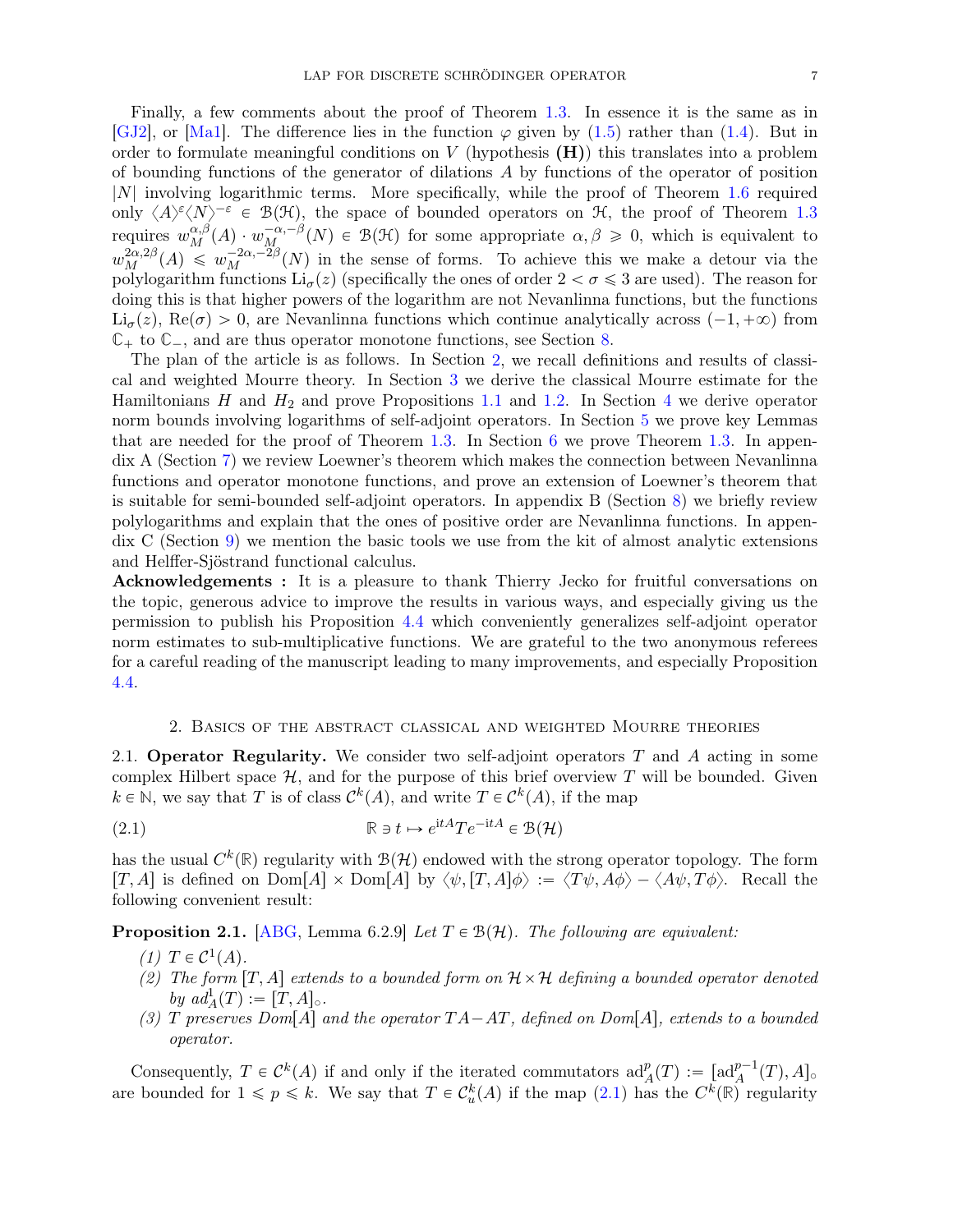with  $\mathcal{B}(\mathcal{H})$  endowed with the norm operator topology. We say that  $T \in C^{1,1}(A)$  if

<span id="page-7-1"></span>
$$
\int_0^1 \|[T, e^{\mathrm{i}tA}]_\circ, e^{\mathrm{i}tA}]_\circ \|t^{-2}dt < \infty.
$$

It turns out that  $C^2(A) \subset C^{1,1}(A) \subset C^1_u(A) \subset C^1(A)$ .

2.2. The Mourre estimate. Let I be an open interval and assume  $T \in C^1(A)$ . We say that the *Mourre estimate* holds for T on I if there is  $\gamma > 0$  and a compact operator K such that

(2.2) 
$$
E_I(T)[T,\mathrm{i}A] \circ E_I(T) \geq \gamma E_I(T) + K
$$

in the form sense on  $Dom[A] \times Dom[A]$ . We say that the *strict Mourre estimate* holds for T on I if [\(2.2\)](#page-7-1) holds with  $K = 0$ . Assuming the estimate holds over I, T has at most finitely many eigenvalues in  $I$ , and they are of finite multiplicity, while if the strict estimate holds  $T$  has no eigenvalues in I. This is a direct consequence of the Virial Theorem, see [\[ABG,](#page-28-1) Proposition 7.2.10. Let  $I(E; \varepsilon)$  be the open interval of radius  $\varepsilon > 0$  centered at  $E \in \mathbb{R}$ . One considers the function  $\varrho_T^A : \mathbb{R} \mapsto \overline{\mathbb{R}}$ :

$$
\varrho^A_T: E \mapsto \sup\ \big\{\gamma \in \mathbb{R}: \exists \varepsilon>0 \text{ such that } E_{I(E;\varepsilon)}(T)[T,\textnormal{i} A]_\circ E_{I(E;\varepsilon)}(T) \geqslant \gamma \cdot E_{I(E;\varepsilon)}(T) \big\}.
$$

It is known for example that  $\varrho_T^A$  is lower semicontinuous and  $\varrho_T^A(E) < \infty$  if and only if  $E \in \sigma(T)$ . For more properties of this function, see [\[ABG,](#page-28-1) chapter 7].

<span id="page-7-4"></span>2.3. The weighted Mourre estimate & LAP. Let T be self-adjoint in a Hilbert space  $\mathcal{H}$ . Denote  $P^{\perp} := 1 - P$ , where P is the projection onto the pure point spectral subspace of T. In [\[GJ2\]](#page-28-4) it is explained in a more general setting that a *projected weighted estimate* of the form

<span id="page-7-3"></span>(2.3) 
$$
P^{\perp}E_I(T)[T, iB] \circ E_I(T)P^{\perp} \geqslant cP^{\perp}E_I(T)C^2E_I(T)P^{\perp},
$$

where  $c > 0$ , B, C are any linear operators satisfying  $CBC^{-1} \in \mathcal{B}(\mathcal{H})$ , and C self-adjoint and injective, will imply a LAP of the form

(2.4) 
$$
\sup_{z \in I^{\pm}} \|C(T - z)^{-1} P^{\perp} C\| < \infty.
$$

The proof is by contradiction and therefore does not provide a description of the continuity properties of the LAP resolvent. Nonetheless, the resolvent estimate [\(2.4\)](#page-7-2) implies the absence of s.c. spectrum for T in I, and if B is T-bounded then  $(2.3)$  also gives the time decay estimate

<span id="page-7-0"></span>(2.5) 
$$
\int_{\mathbb{R}} \|Ce^{itT}E_I(T)P^{\perp}\psi\|^2 dt < \infty, \quad \psi \in \mathcal{H}.
$$

#### <span id="page-7-2"></span>3. Verifying the classical Mourre estimate

In this Section we derive the Mourre estimate described in the previous Section for  $T = H$ given by [\(1.6\)](#page-1-4). But first we must discuss operator regularity.

3.1. Verifying the operator regularity. We use freely Proposition [2.1.](#page-6-3) Let

(3.1) 
$$
\Theta(\Delta) := \{t_0, t_1, ..., t_d\}, \text{ where } t_k = 4k, k = 0, 1, ..., d.
$$

Recall that our choice of conjugate operator A is the closure of  $(1.12)$ . This choice is justified by the fact that the commutator between  $\Delta$  and  $\overline{A}$  is :

(3.2) 
$$
[\Delta, iA]_{\circ} = \sum_{k=1}^{d} \Delta_k (4 - \Delta_k).
$$

In particular  $\Delta \in C^1(A)$ , and since  $\sigma(\Delta_k) = [0, 4], \forall k = 1, ..., d$ , the strict Mourre estimate holds for  $\Delta$  and A over any interval  $I \subseteq \sigma(\Delta) \setminus \Theta(\Delta) = [0, 4d] \setminus \Theta(\Delta)$ . For this reason, we refer to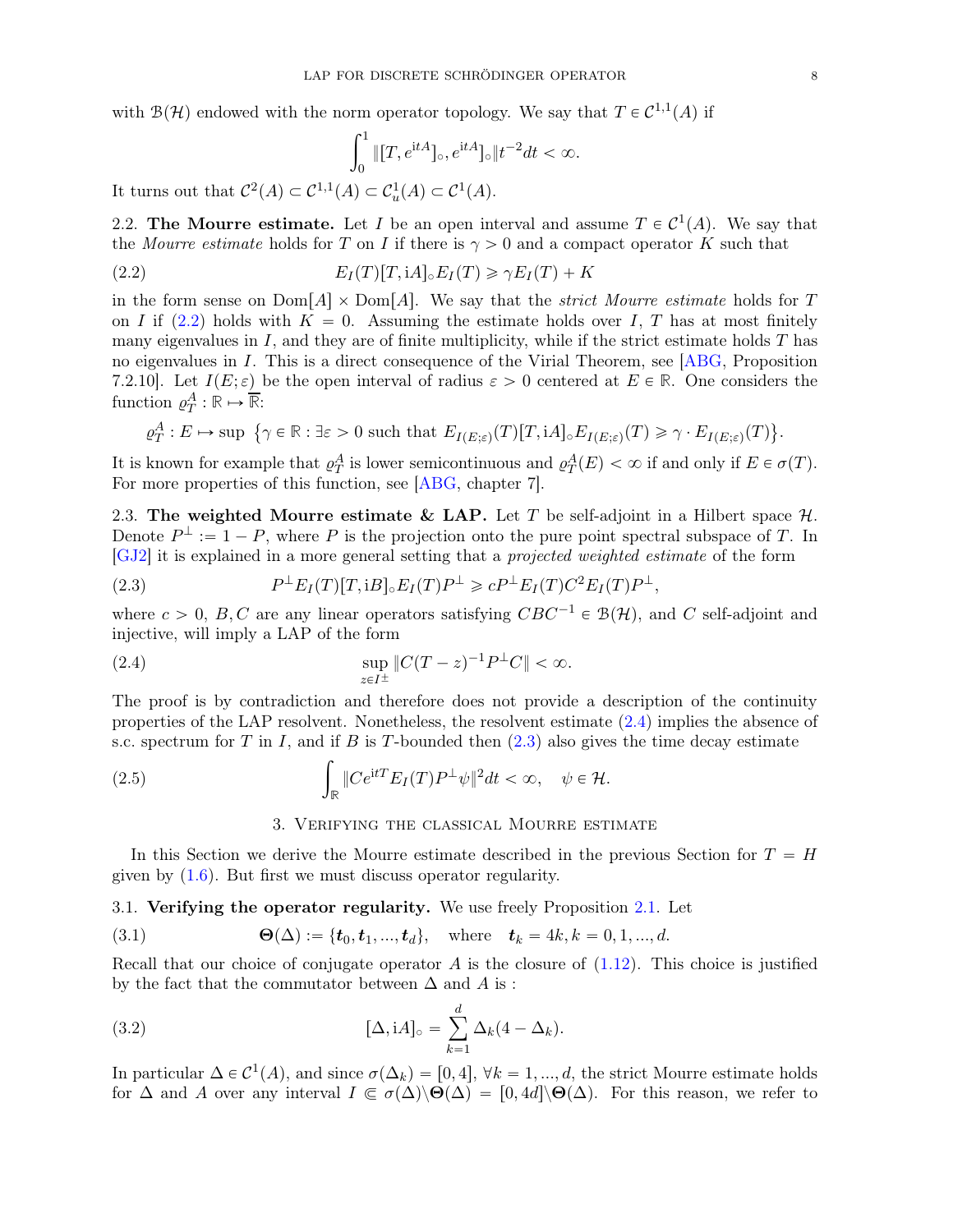$\Theta(\Delta)$  as the *thresholds* of  $\Delta$  (they are also thresholds for H and H<sub>2</sub>). In fact, one can be more specific and prove that if  $E \in \sigma_k(\Delta) := [t_{k-1}, t_k]$ , for some  $k = 1, ..., d$ , then

$$
\varrho_{\Delta}^A(E) = -(E - \boldsymbol{t}_{k-1})(E - \boldsymbol{t}_k).
$$

This can be proved by induction on d and using the nifty result [\[ABG,](#page-28-1) Theorem 8.3.6]. One can further show that for all  $k = 1, ..., d$ ,  $[\Delta, iA]_0$  decomposes into the sum of a non-negative operator and a non-negative remainder  $b_k(\Delta)$ , namely

$$
[\Delta, iA]_{\circ} = -(\Delta - \boldsymbol{t}_{k-1})(\Delta - \boldsymbol{t}_{k}) + b_{k}(\Delta),
$$

where

$$
b_k(\Delta) := -8(k-1)\Delta + 16k(k-1) + \sum_{\substack{1 \le i,j \le d \\ i \ne j}} \Delta_i \Delta_j.
$$

A somewhat surprising direct calculation based on functional calculus may show that no strict positivity can be extracted from  $b_k(\Delta)$  by localizing in energy. Finally, it is not hard to prove that  $\Delta \in C^2(A)$ , or  $C^{\infty}(A)$  for that matter. Moving on to the commutator between the potential V and A, we have:

<span id="page-8-0"></span>(3.3) 
$$
[V, iA]_{\circ} = \sum_{i=1}^{d} (2^{-1} - N_i)(V - \tau_i V)S_i + (2^{-1} + N_i)(V - \tau_i^* V)S_i^*.
$$

It is readily seen that the assumption [\(1.11\)](#page-2-0), for some  $m \in \mathbb{N}$ ,  $0 \le r < q$ , implies that  $[V, iA]_{\circ}$  is a compact operator. In particular  $V \in C^1(A)$ . Regarding the commutator between the Wigner-von Neumann potential W and A, we have  $[W, iA]_{\circ} = K_W + B_W$  where

<span id="page-8-1"></span>(3.4) 
$$
K_W := 2^{-1}W \sum_{i=1}^d (S_i^* + S_i) + 2^{-1} \sum_{i=1}^d (S_i^* + S_i)W,
$$

<span id="page-8-2"></span>(3.5) 
$$
B_W := \sum_{i=1}^d U_i \tilde{W}(S_i^* - S_i) - \sum_{i=1}^d (S_i^* - S_i) \tilde{W} U_i,
$$

W is the operator  $(\tilde{W} \psi)(n) := w \cdot \sin(k(n_1 + ... + n_d)) \psi(n)$  and  $U_i$  is the operator  $(U_i \psi)(n) :=$  $n_i|n|^{-1}\psi(n)$ , for  $n \neq 0$ ,  $(U_i\psi)(0) := 0$ . Note that  $K_W$  is compact and  $B_W$  is bounded. Thus  $W \in C^1(A)$ . However,  $W \notin C^1_u(A)$ , see [\[Ma1,](#page-29-0) Proposition 4.2]. Finally, regarding the commutator between the oscillating potential  $W_2$  and A, we have  $[W_2, iA]_{\circ} = K_{W_2} + B_{W_2}$  where

(3.6) 
$$
K_{W_2} := 2^{-1} W_2 \sum_{i=1}^d (S_i^* + S_i) + 2^{-1} \sum_{i=1}^d (S_i^* + S_i) W_2,
$$

(3.7) 
$$
B_{W_2} := \sum_{i=1}^d U_i \sigma(S_i^* - S_i) - \sum_{i=1}^d (S_i^* - S_i) \sigma U_i,
$$

 $\sigma$  is the operator  $(\sigma\psi)(n) := w \cdot (-1)^{n_1 + \dots + n_d} \psi(n)$ . Again,  $K_{W_2}$  is compact and  $B_{W_2}$  is bounded. Thus  $W_2 \in C^1(A)$ . An analogous proof to that given in [\[Ma1,](#page-29-0) Proposition 4.2] and [Ma1, Proposition 3.3 reveals that  $W_2 \notin C_u^1(A)$ .

3.2. Establishing the Mourre estimate for  $H$  wrt. A. The following Lemma applies to the one-dimensional Laplacian  $(d = 1)$ .

<span id="page-8-3"></span>**Lemma 3.1.** [\[Ma1,](#page-29-0) Lemma 3.4] *Recall that*  $E_+(k) := 2 \pm 2 \cos(k/2)$ . Let  $E \in [0, 4] \setminus \{E_+(k)\}.$ *Then there exists*  $\varepsilon = \varepsilon(E) > 0$  *such that for all*  $\theta \in C_c^{\infty}(\mathbb{R})$  *supported on*  $I = (E - \varepsilon, E + \varepsilon)$ ,  $\theta(\Delta)W\theta(\Delta) = 0$ . Thus  $\theta(\Delta)B_W\theta(\Delta)$  is a compact operator.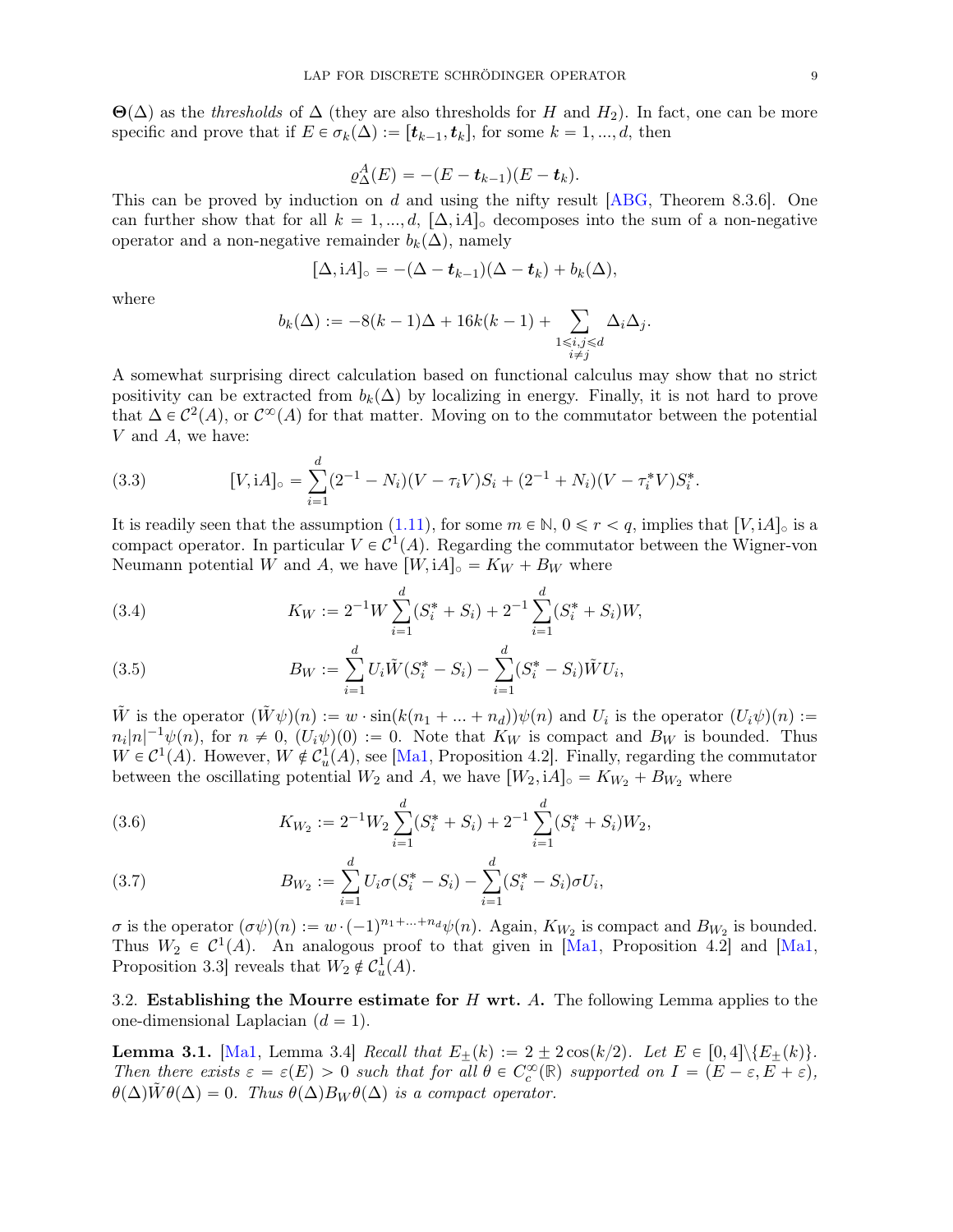The following Lemma applies to the multi-dimensional Laplacian  $(d \geq 2)$ .

<span id="page-9-3"></span>Proposition 3.2. [\[Ma1,](#page-29-0) Proposition 4.5] *Let*

$$
(3.8) \quad E(k) := \begin{cases} 4 - 4\cos(k/2) & \text{for } k \in (0, \pi) \\ 4 + 4\cos(k/2) & \text{for } k \in (\pi, 2\pi) \end{cases} \quad \text{and} \quad \mu(H) := (0, E(k)) \cup (4d - E(k), 4d).
$$

*For each*  $E \in \mu(H)$  there exists  $\varepsilon = \varepsilon(E) > 0$  such that for all  $\theta \in C_c^{\infty}(\mathbb{R})$  supported on  $I :=$  $(E - \varepsilon, E + \varepsilon), \ \theta(\Delta)\tilde{W}\theta(\Delta) = 0.$  In particular,  $\theta(\Delta)B_W\theta(\Delta)$  is a compact operator.

Putting together everything discussed in this Section we get the Mourre estimate for H:

<span id="page-9-1"></span>**Proposition 3.3.** Let  $d \geq 1$ ,  $H = \Delta + V + W$  and  $\mu(H)$  be as defined [\(1.13\)](#page-2-5). Suppose that V *satisfies* [\(1.11\)](#page-2-0) *for some*  $m \in \mathbb{N}$  *and any*  $r, q \in [0, \infty)$ , *not both zero. Then*  $H \in C^1(A)$ , *and for any*  $I \subseteq \mu(H)$ , there are  $\gamma > 0$  and compact K such that the Mourre estimate  $E_I(H)[H, iA]_0E_I(H) \geq$  $\gamma E_I(H) + K$  *holds. In particular the conclusion of Proposition* [1.1](#page-2-2) *holds on the interval* I.

Proposition [3.3](#page-9-1) is basically a reformulation of Proposition [1.1.](#page-2-2) The proof is easy and goes along the lines of [\[Ma1,](#page-29-0) Proposition 3.5]. The decay of the eigenfunctions is a consequence of [\[Ma2,](#page-29-15) Theorem 1.5], while the absence of eigenvalues is a consequence of [\[Ma2,](#page-29-15) Theorem 1.2]. Note that if  $H = \Delta + V$ , with V as in Proposition [3.3](#page-9-1) and  $W = 0$ , then the above shows that we have a Mourre estimate for H on any  $I \subseteq [0, 4d] \backslash \Theta(\Delta)$ .

3.3. Establishing the Mourre estimate for  $H_2$  wrt. A. The following Lemma applies to all dimensions  $(d \geq 1)$ .

**Lemma 3.4.** For each  $E \in [0, 4d] \setminus \{2d\}$  there exists  $\varepsilon = \varepsilon(E) > 0$  such that for all  $\theta \in C_c^{\infty}(\mathbb{R})$  $supported$  on  $I := (E - \varepsilon, E + \varepsilon), \ \theta(\Delta)\sigma\theta(\Delta) = 0$ . In particular,  $\theta(\Delta)B_{W_2}\theta(\Delta)$  is a compact *operator.*

*Proof.* The relation  $\Delta \sigma = \sigma(4d - \Delta)$  holds. This entails  $\theta(\Delta)\sigma\theta(\Delta) = \sigma\theta(\Delta)\theta(4d - \Delta)$  for all  $\theta \in C_c^{\infty}(\mathbb{R})$ . Also,  $\theta(\Delta)\theta(4d - \Delta) = 0$  whenever supp $(\theta) \subseteq [0, 2d)$  or  $\in (2d, 4d]$ . So it suffices to take  $\varepsilon$  sufficiently small. The compactness of  $\theta(\Delta)B_{W_2}\theta(\Delta)$  is then a consequence, together with the fact that  $[U_i, \Delta]$  is compact.

Putting together everything discussed above we get the Mourre estimate for  $H_2$ :

<span id="page-9-2"></span>**Proposition 3.5.** Let  $d \geq 1$ ,  $H_2 = \Delta + V + W_2$  and  $\mu(H_2) := [0, 4d] \setminus (\Theta(\Delta) \cup \{2d\})$ . Sup*pose that* V *satisfies* [\(1.11\)](#page-2-0) *for some*  $m \in \mathbb{N}$  *and any*  $r, q \in [0, \infty)$ *, not both zero. Then*  $H_2 \in C^1(A)$ , and for any  $I \subseteq \mu(H_2)$ , there are  $\gamma > 0$  and compact K such that the Mourre *estimate*  $E_I(H_2)[H_2, iA]_o E_I(H_2) \geq \gamma E_I(H_2) + K$  *holds. In particular the conclusion of Proposition [1.2](#page-2-3) holds on the interval* I*.*

<span id="page-9-0"></span>Proposition [3.5](#page-9-2) is basically a reformulation of Proposition [1.2.](#page-2-3) All the comments done after Proposition [3.3](#page-9-1) apply here to  $H_2$  as well.

#### 4. Operator norm bounds for functions of self-adjoint operators

4.1. Weighted resolvent bounds with logarithmic terms. Let  $Q$  be a self-adjoint operator in a Hilbert space  $\mathcal{H}, z \in \mathbb{C}$ . The estimate  $\| (Q - z)^{-1} \| \leq |\text{Im}(z)|^{-1}$  is widely known. The aim of this sub-section is to obtain bounds of the form  $|| f(Q)(Q - z)^{-1} || \le f(Re(z)) |\text{Im}(z)|^{-1}$  for some specific classes of functions  $f : \mathbb{R}^+ \to \mathbb{R}^+$  containing logarithmic terms. In what follows we state results for a general self-adjoint operator Q. The results of this sub-section are later applied in 2 ways : 1) in the next 2 sub-sections (which are still in a general framework), and 2) in the proof of Theorem [1.3](#page-3-1) (our Schrödinger problem). In the latter application, Lemma [4.3](#page-11-1) is applied with  $Q = A$ , the discrete version of the generator of dilations,  $s = 1/2$ , and  $p_k$  both positive and negative for  $0 \leq k \leq m + 1$ .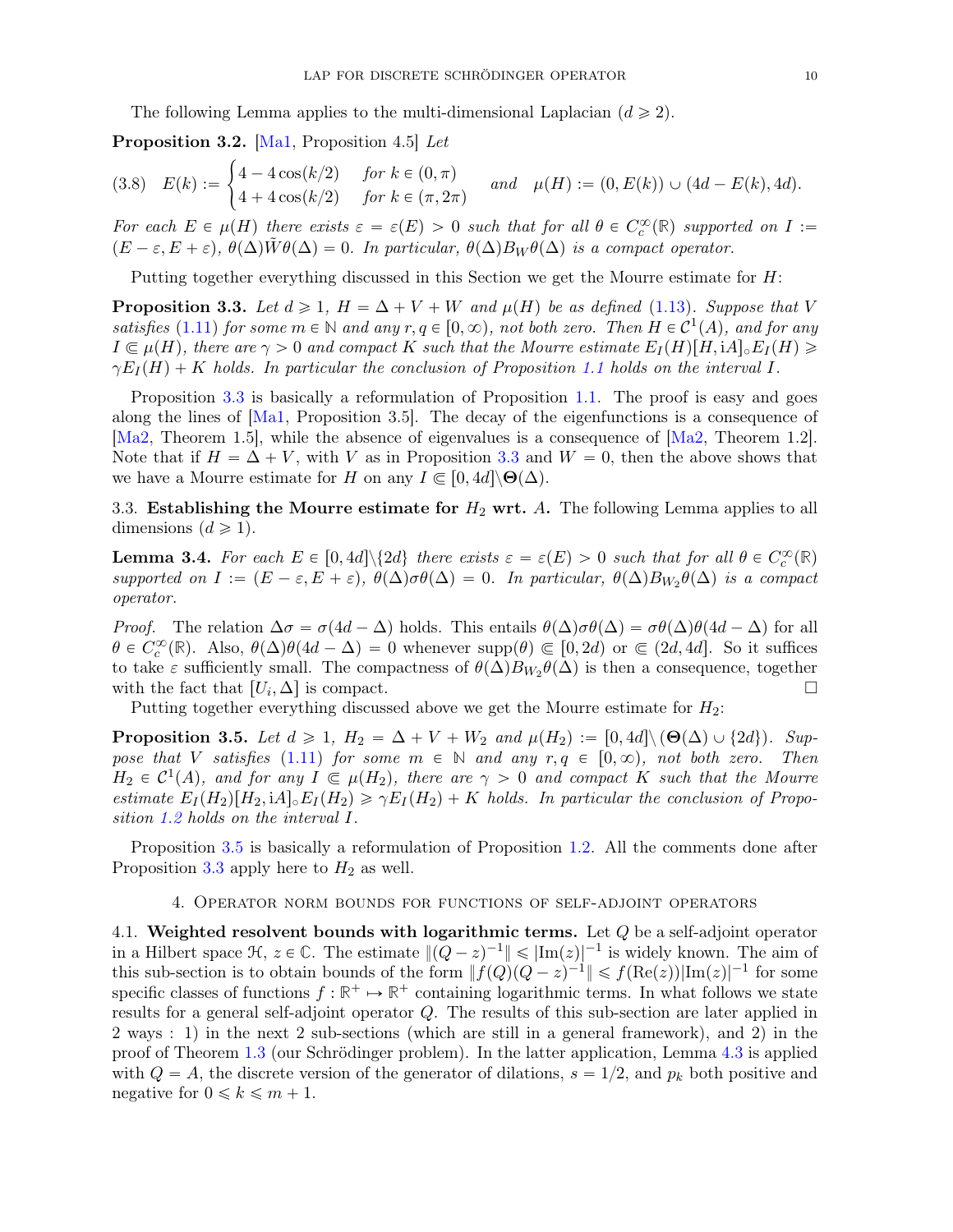The next Lemma has already been proved, e.g. [\[DG,](#page-28-19) [G,](#page-28-12) [GJ2\]](#page-28-4). We propose a proof by contradiction which lends itself reasonably well to other types of functions. Lemmas [4.2](#page-10-0) and [4.3](#page-11-1) extend Lemma [4.1](#page-10-1) by including logarithmic functions. Finally, Proposition [4.4](#page-11-0) is a very nice generalization of Lemmas [4.2](#page-10-0) and [4.3](#page-11-1) to a wider class of sub-multiplicative functions. The proof is entirely due to Thierry Jecko and we are indebted to him for allowing us to publish it.

<span id="page-10-1"></span>**Lemma 4.1.** Let Q be a self-adjoint operator. Let  $\Omega := \{(x, y) \in \mathbb{R}^2 : 0 < |y| \le c\langle x \rangle\}$ , for some c > 0. Then for every  $0 \le s \le 1$  there exists  $C > 0$  such that for all  $z = x + iy \in \Omega$ :

(4.1) 
$$
\|\langle Q\rangle^s(Q-z)^{-1}\| \leq C\langle x\rangle^s|y|^{-1}.
$$

*Proof.* If  $s = 0$  one can take  $C = 1$ . Suppose that  $s > 0$ . By the spectral theorem,

$$
\| \langle Q \rangle^s (Q-z)^{-1} \|^2 \leq \sup_{t \in \mathbb{R}} \langle t \rangle^{2s} \left( (t-x)^2 + y^2 \right)^{-1}.
$$

Let

$$
f_s(x, y, t) := \frac{\langle t \rangle^{2s}}{\langle x \rangle^{2s}} \frac{y^2}{(t - x)^2 + y^2}, \quad \text{defined on } (x, y, t) \in \overline{\Omega} \times \mathbb{R} \backslash \Lambda,
$$

where  $\overline{\Omega} = \{(x, y) \in \mathbb{R}^2 : |y| \leq c\langle x \rangle\}$  and  $\Lambda := \{(x, y, t) \in \overline{\Omega} \times \mathbb{R} : y = 0, x = t\}$ . To prove the Lemma, it is enough to show that  $f_s$  is uniformly bounded on the entire region  $\overline{\Omega} \times \mathbb{R}$ . Suppose that there is a sequence  $(x_n, y_n, t_n) \in \overline{\Omega} \times \mathbb{R}$  such that  $f_s(x_n, y_n, t_n) \to +\infty$ . Since we have

<span id="page-10-2"></span>(4.2) 
$$
0 \leq \frac{y^2}{(t-x)^2 + y^2} \leq 1, \quad \forall (x, y, t) \in \mathbb{R} \times \mathbb{R}^* \times \mathbb{R},
$$

and since  $s > 0$ , we infer that  $\langle t_n \rangle / \langle x_n \rangle \to \infty$ , as  $n \to \infty$ . In particular, since  $s \leq 1$ , we have  $(\langle t_n \rangle / \langle x_n \rangle)^s \le \langle t_n \rangle / \langle x_n \rangle$  for n large enough and  $|t_n| \to \infty$ , as  $n \to \infty$ . Next, we have:

<span id="page-10-3"></span>(4.3) 
$$
0 \le f_s(x_n, y_n, t_n) \le \frac{\langle t_n \rangle^2}{\langle x_n \rangle^2} \frac{\frac{y_n^2}{\langle x_n \rangle^2}}{\frac{\langle t_n \rangle^2}{\langle x_n \rangle^2} \left(\frac{t_n}{\langle t_n \rangle} - \frac{x_n}{\langle t_n \rangle}\right)^2 + \frac{y_n^2}{\langle x_n \rangle^2}} \le \frac{c}{\left(\frac{t_n}{\langle t_n \rangle} - \frac{x_n}{\langle t_n \rangle}\right)^2}.
$$

We infer:

$$
\limsup_{n \to \infty} f_s(x_n, y_n, t_n) \leqslant c,
$$

which is a contradiction.  $\Box$ 

<span id="page-10-0"></span>**Lemma 4.2.** Let Q and  $\Omega$  be as in Lemma [4.1.](#page-10-1) For every  $0 < s < 1$  and  $p \in \mathbb{R}$  there exists  $C > 0$  *such that for all*  $z = x + iy \in \Omega$  *:* 

(4.4) 
$$
\|\ln^p(1+\langle Q\rangle)\langle Q\rangle^s(Q-z)^{-1}\| \leq C\ln^p(1+\langle x\rangle)\langle x\rangle^s|y|^{-1}.
$$

*Proof.* The case  $p = 0$  is covered by the previous lemma. By the spectral theorem,

$$
\|\ln^p(1+\langle Q\rangle)\langle Q\rangle^s(Q-z)^{-1}\|^2\leq \sup_{t\in\mathbb{R}}\ln^{2p}(1+\langle t\rangle)\langle t\rangle^{2s}\left((t-x)^2+y^2\right)^{-1}.
$$

Therefore, we consider the function

$$
g_s(x, y, t) := \frac{\ln^{2p} (1 + \langle t \rangle)}{\ln^{2p} (1 + \langle x \rangle)} \frac{\langle t \rangle^{2s}}{\langle x \rangle^{2s}} \frac{y^2}{(t - x)^2 + y^2}, \text{ defined on } (x, y, t) \in \overline{\Omega} \times \mathbb{R} \backslash \Lambda,
$$

where  $\overline{\Omega} = \{(x, y) \in \mathbb{R}^2 : |y| \leq c\langle x \rangle\}$  and  $\Lambda := \{(x, y, t) \in \overline{\Omega} \times \mathbb{R} : y = 0, x = t\}$ . We aim at proving that  $g_s$  is uniformly bounded on the entire region  $\overline{\Omega} \times \mathbb{R}$ . Suppose that there is a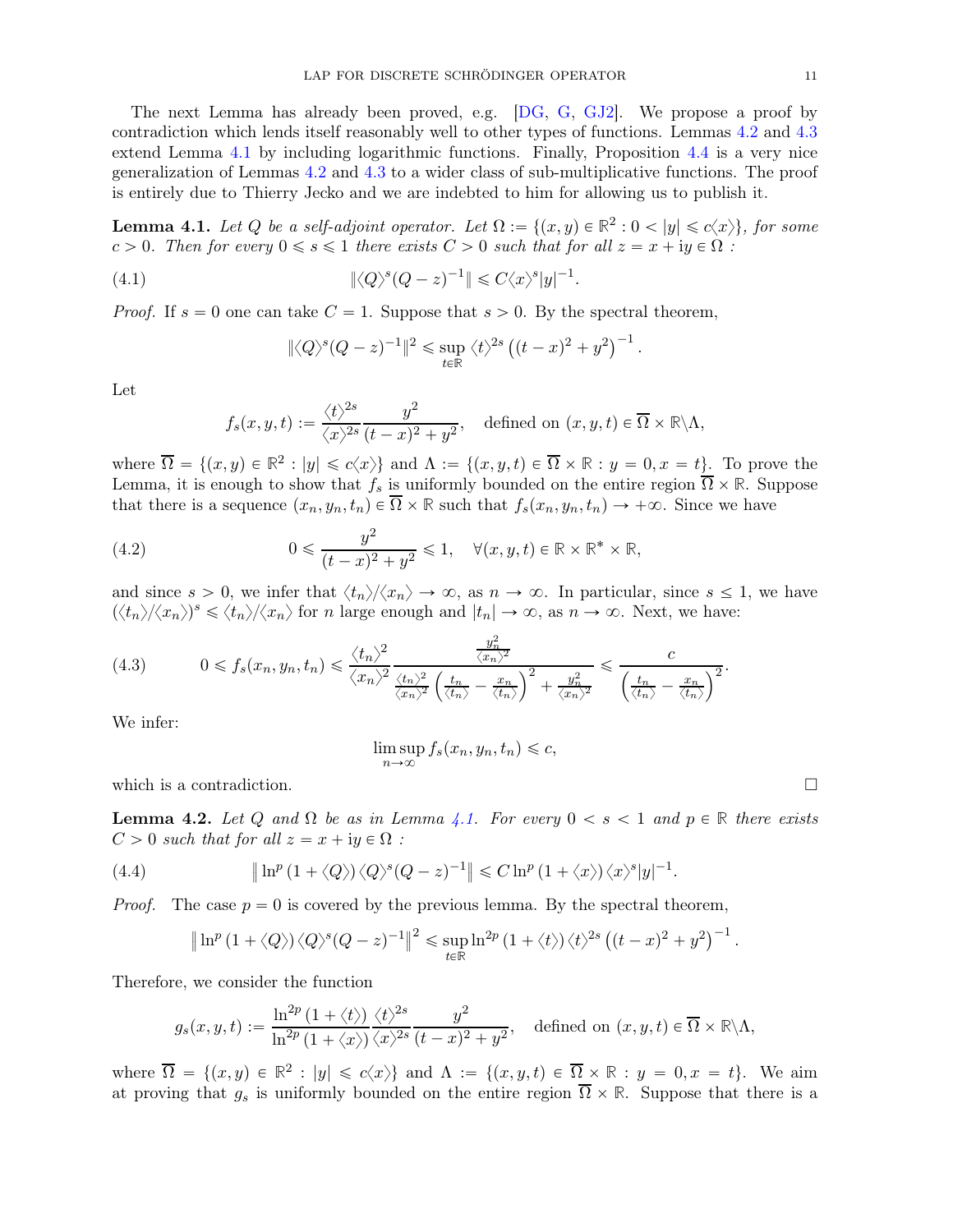sequence  $(x_n, y_n, t_n) \in \overline{\Omega} \times \mathbb{R}$  such that  $g_s(x_n, y_n, t_n) \to +\infty$ . Recalling [\(4.2\)](#page-10-2), since  $s > 0$ , up to a subsequence, we infer that

either 1) 
$$
\frac{\ln^{2p} (1 + \langle t_n \rangle)}{\ln^{2p} (1 + \langle x_n \rangle)} \to \infty,
$$
  
or 2) 
$$
\frac{\langle t_n \rangle}{\langle x_n \rangle} \to \infty,
$$

as  $n \to \infty$ . We start with case 2). Given  $\alpha > 0$ , there are  $C_{\alpha}, C_{\alpha}' > 0$  such that  $\forall a, b \in \mathbb{R}$  we have

<span id="page-11-2"></span>(4.5) 
$$
0 \leqslant \frac{\ln\left(1+\langle a\rangle\right)}{\ln\left(1+\langle b\rangle\right)} = \frac{\ln\left(\frac{1+\langle a\rangle}{1+\langle b\rangle}\right)}{\ln(1+\langle b\rangle)} + 1 \leqslant \frac{1}{\ln(2)}\ln\left(\frac{1+\langle a\rangle}{1+\langle b\rangle}\right) + 1
$$

$$
\leqslant C_{\alpha} \left(\frac{1+\langle a\rangle}{1+\langle b\rangle}\right)^{\alpha} \leqslant C_{\alpha}' \left(\frac{\langle a\rangle}{\langle b\rangle}\right)^{\alpha}.
$$

Recalling  $s \in (0, 1)$  and by considering the cases  $p > 0$  and  $p < 0$  separately, by choosing  $\alpha$  small enough, there is a finite constant  $C$  such that

$$
0 \leqslant g_s(x_n, y_n, t_n) \leqslant C f_1(x_n, y_n, t_n),
$$

where  $f_s$  is the function in Lemma [4.1.](#page-10-1) Repeating [\(4.3\)](#page-10-3), we obtain a contradiction.

We turn to the case 1). If  $p > 0$ , [\(4.5\)](#page-11-2) ensures that  $\frac{1+\langle t_n \rangle}{1+\langle x_n \rangle} \to \infty$ , as  $n \to \infty$ . Hence the case 2) holds which in turn gives a contradiction.

Suppose now that 1) holds and  $p < 0$ . Unlike before, we obtain this time that  $\frac{\langle x_n \rangle}{\langle t_n \rangle} \to \infty$ , as  $n \to \infty$ . Using [\(4.2\)](#page-10-2) and [\(4.5\)](#page-11-2), there is  $C, s' > 0$  such that

$$
0 \leqslant g_s(x_n, y_n, t_n) \leqslant C \left(\frac{\langle t_n \rangle}{\langle x_n \rangle}\right)^{s'} \to 0,
$$

as  $n \to \infty$ . This is a contradiction.

<span id="page-11-1"></span>**Lemma 4.3.** Let Q and  $\Omega$  be as in Lemma [4.1.](#page-10-1) For every  $0 < s < 1$  and  $\{p_0, ..., p_m, p_{m+1}\} \subset \mathbb{R}$ *there exists*  $C > 0$  *such that for all*  $z = x + iy \in \Omega$  *:* 

$$
(4.6) \qquad \Big\| \langle Q \rangle^{s} (Q-z)^{-1} \ln_{m+1}^{p_{m+1}} (\langle Q \rangle) \prod_{k=0}^{m} \ln_{k}^{p_{k}} (\langle Q \rangle) \Big\| \leq C \langle x \rangle^{s} |y|^{-1} \ln_{m+1}^{p_{m+1}} (\langle x \rangle) \prod_{k=0}^{m} \ln_{k}^{p_{k}} (\langle x \rangle).
$$

*Proof.* Thanks to  $(4.5)$ , the proof is analogous to that of Lemma [4.2.](#page-10-0)

We now display Thierry Jecko's more general result. Let  $I = [1, +\infty)$ . We assume 3 things:

- A1: Let  $\psi_d : I \mapsto \mathbb{R}^+ \setminus \{0\}$  be a continuous and decreasing (non-increasing) function such that for all  $\varepsilon > 0$ , the function  $I \ni x \mapsto (\psi_d(x) + 1/\psi_d(x))x^{-\varepsilon}$  is bounded.
- A2: Let  $\psi_u : I \to \mathbb{R}^+ \setminus \{0\}$  be a continuous and increasing (non-decreasing) function such that for all  $\varepsilon > 0$ , the function  $I \ni x \mapsto (\psi_u(x) + 1/\psi_u(x))x^{-\varepsilon}$  is bounded.
- A3:  $\psi_u$  is sub-multiplicative, that is, there is  $M > 0$  such that for all  $(x, y) \in I^2$ ,  $\psi_u(xy) \leq M \psi_u(x) \psi_u(y)$ .

Now let  $s \in (0, 1)$  and define  $f : I \mapsto \mathbb{R}^+ \setminus \{0\}$  by  $f(x) := x^{2s} \psi_u(x) \psi_d(x)$ .

<span id="page-11-0"></span>**Proposition 4.4.** *Let* Q and  $\Omega$  *be as in Lemma [4.1.](#page-10-1) In addition to the assumptions A1, A2 and A3 concerning*  $\psi_d$  *and*  $\psi_u$ *, suppose there is*  $R_0 \geq 1$  *such that* f *is increasing on*  $[R_0, +\infty)$ *. Then there is*  $C > 0$  *such that*  $\|\sqrt{f(\langle Q \rangle)}(Q - z)^{-1}\| \leq C\sqrt{f(\langle x \rangle)}|y|^{-1}$  *uniformly in*  $z = x + iy \in \Omega$ *.* 

**Remark 4.1.** Letting  $\psi_u(x) = \prod_{k=0, p_k > 0}^{m+1} \ln_k^{2p_k}(x)$  and  $\psi_d(x) = \prod_{k=0, p_k < 0}^{m+1} \ln_k^{2p_k}(x)$  immediately *yields Lemma [4.3.](#page-11-1) On a side note, to satisfy the assumption A3 it is probably also necessary to have a larger constant in the Napierian logarithm, i.e. instead of*  $\ln(1 + x) := \ln(1 + x)$  and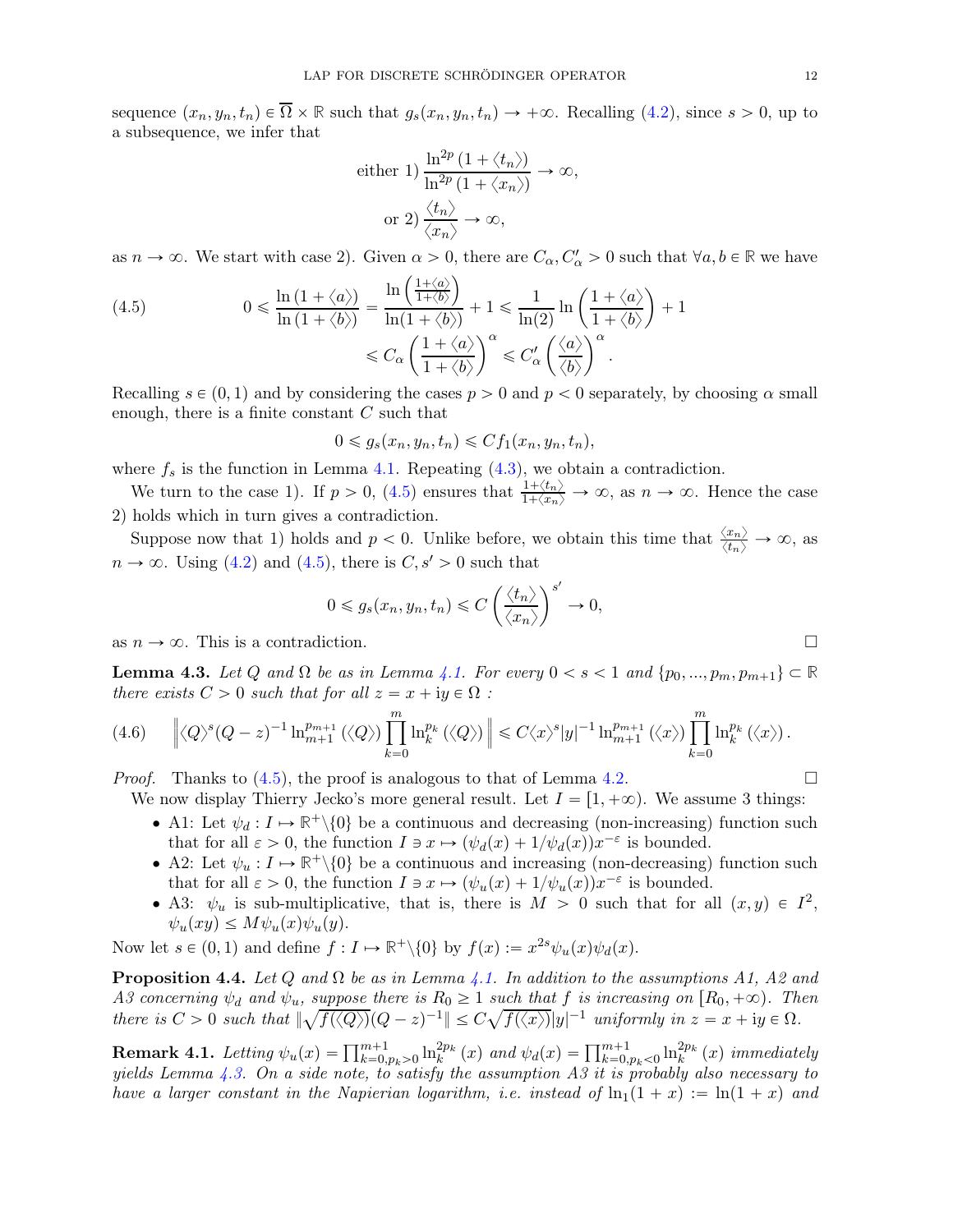$\ln_k(x) := \ln(1 + \ln_{k-1}(x))$  one should take  $\ln_1(\mu + x) := \ln(\mu + x)$  and  $\ln_k(x) := \ln(\mu + \ln_{k-1}(x))$ with  $\mu \gg 0$ . Such adjustment is inconsequential in this article.

*Proof.* First we choose an analytic extension of f such that  $c \leq 1/4$  in the definition of  $\Omega$  in Lemma [9.1.](#page-27-1)

In this proof  $C > 0$  denotes a generic constant that does not depend on x, y and t. Let  $\Omega_R := \{(x, y) \in \mathbb{R}^2 : 0 < |y| \leq c\langle x \rangle \leq R\}.$  Let  $f_u(x) := x^{2s}\psi_u(x)$ . Then  $f_u$  is sub-multiplicative, increasing on I and  $x \mapsto x^{-2}f_u(x)$  is bounded by A2. For  $y \neq 0$ , let

<span id="page-12-0"></span>
$$
g(t) := \frac{f(\langle t \rangle)}{(t-x)^2 + y^2}
$$
, and  $h(t) := \frac{f(\langle t \rangle)}{(t-x)^2y^{-2} + 1}$ .

Of course,  $g(t) = h(t)y^{-2}$ . To prove the proposition, it is enough by functional calculus to prove that there is  $C > 0$  such that for all  $(x, y) \in \Omega$ ,  $\sup_{t \in \mathbb{R}} g(t) \leq C f(\langle x \rangle) y^{-2}$ , or equivalently,

(4.7) 
$$
\sup_{t \in \mathbb{R}} h(t) \leq C f(\langle x \rangle).
$$

First we note that assumptions A1 and A2 imply that  $f(x) = x^{2s}\psi_u(x)\psi_d(x) \geq C_{\varepsilon}x^{2s}x^{-2\varepsilon}$  for any  $\varepsilon > 0$  and so lim  $f(x) = +\infty$  as  $x \to +\infty$ . In turn, this implies (together with the fact that f is continuous) that there is  $R_1 \ge R_0$  such that  $\max_{1 \le x' \le R_0} f(x') \le f(x)$  for all  $x \ge R_1$ . In Part 1, the estimate [\(4.7\)](#page-12-0) is proved for  $(x, y) \in \Omega_R$  for any finite R (with the constant C depending on R). In Part 2, the estimate [\(4.7\)](#page-12-0) is proved for  $(x, y) \in \Omega \setminus \Omega_{2R_1}$ .

PART 1: Let  $R > 1$  and  $(x, y) \in \Omega_R$  be arbitrarily given. For  $|t| \geq 4R$ ,  $|t - x| \geq |t|/2$  and  $(t-x)^2y^{-2} + 1 \ge t^2/(4y^2) + 1 \ge t^2/(4y^2)$ . So

$$
h(t)\leq \frac{f(\langle t\rangle)}{t^2}4y^2\leq 4R^2\frac{f(\langle t\rangle)}{\langle t\rangle^2}\frac{\langle t\rangle^2}{t^2}\leq 4R^2\bigg\|\frac{f(\langle t\rangle)}{\langle t\rangle^2}\bigg\|_\infty\bigg\|\frac{\langle t\rangle^2}{t^2}\bigg\|_\infty\leq C,
$$

where C grows with R. By continuity of the function h one gets  $h(t) \leq C$  uniformly in  $t \in \mathbb{R}$ . Finally,  $1/f$  being uniformly bounded by assumption,  $\sup_{t\in\mathbb{R}} h(t) \leq C$ 1  $\frac{1}{f(\langle x \rangle)} \bigg\|_{\infty} \cdot f(\langle x \rangle).$ PART 2: Let  $(x, y) \in \Omega$  with  $|x| \geq 2R_1$ .

• Case 1: For  $t \in \mathbb{R}$  satisfying  $|t - x| \le |x|/2$ , one has  $\langle t \rangle^2 = 1 + t^2 \le 1 + 2(t - x)^2 + 2x^2 \le 4\langle x \rangle^2$ , and so  $\langle t \rangle \leq 2\langle x \rangle$ . Also,  $|t| \geq |x|-|x-t| \geq |x|/2 \geq R_1$ . Since  $2\langle x \rangle \geq \langle t \rangle \geq R_1$  and f is increasing on  $[R_0, \infty)$ , it follows that

$$
h(t) \le f(\langle t \rangle) \le f(2\langle x \rangle) = f_u(2\langle x \rangle) \psi_d(2\langle x \rangle) \le C f_u(\langle x \rangle) \psi_d(\langle x \rangle) = C f(\langle x \rangle).
$$

We used that  $\psi_d$  is decreasing and  $\psi_u$  is sub-multiplicative in the last inequality.

• Case 2: For  $t \in \mathbb{R}$  satisfying  $|t - x| \ge |x|/2$ , one has

$$
\langle t \rangle^2 \le 1 + 2(t - x)^2 + 2x^2 \le 1 + 2(t - x)^2 + 8(t - x)^2 \le 16\langle t - x \rangle^2.
$$

One further subdivides into 2 subcases.

• Subcase 2.1: If  $|t| \leq |x|$ , then  $\langle x \rangle \geq \max(2R_1, \langle t \rangle)$ . So,

$$
h(t) \leq f(\langle t \rangle) \leq \max_{\langle t' \rangle \leq R_0} f(\langle t' \rangle) + \max_{R_0 \leq \langle t' \rangle \leq \langle x \rangle} f(\langle t' \rangle) \leq 2 f(\langle x \rangle),
$$

where we used the assumption about  $R_1$  and that f is increasing on  $[R_0, \infty)$ .

• Subcase 2.2: If  $|t| \ge |x|$ , then  $2R_1 \le |x| \le \langle x \rangle \le \langle t \rangle \le 4\langle t - x \rangle$ . So  $f(\langle t \rangle) \le f(4\langle t - x \rangle)$ . This leads to  $h(t) \le f(4\langle t-x \rangle)/(1 + (t - x)^2 y^{-2})$ . Next, since  $c \le 1/4$  and  $R_1 \ge 1$ , one has

$$
|y| \le |y|/(4c) \le \langle x \rangle/4 \le |x|/2 \le |t - x|
$$
 and then  $\frac{\langle t - x \rangle}{\langle y \rangle} \in I$ .

Since  $\psi_d$  is decreasing,  $\langle x \rangle \leq 4\langle t - x \rangle$ ,  $\psi_d$  is decreasing, and  $f_u$  is sub-multiplicative, we have:

$$
h(t) \le \frac{f_u(4\langle t-x\rangle)\psi_d(4\langle t-x\rangle)}{1+(t-x)^2y^{-2}} \le C\frac{f_u(\langle t-x\rangle)\psi_d(\langle x\rangle)}{1+(t-x)^2y^{-2}} \le Cf_u\left(\frac{\langle t-x\rangle}{\langle y\rangle}\right)\frac{f_u(\langle y\rangle)\psi_d(\langle x\rangle)}{1+(t-x)^2y^{-2}}.
$$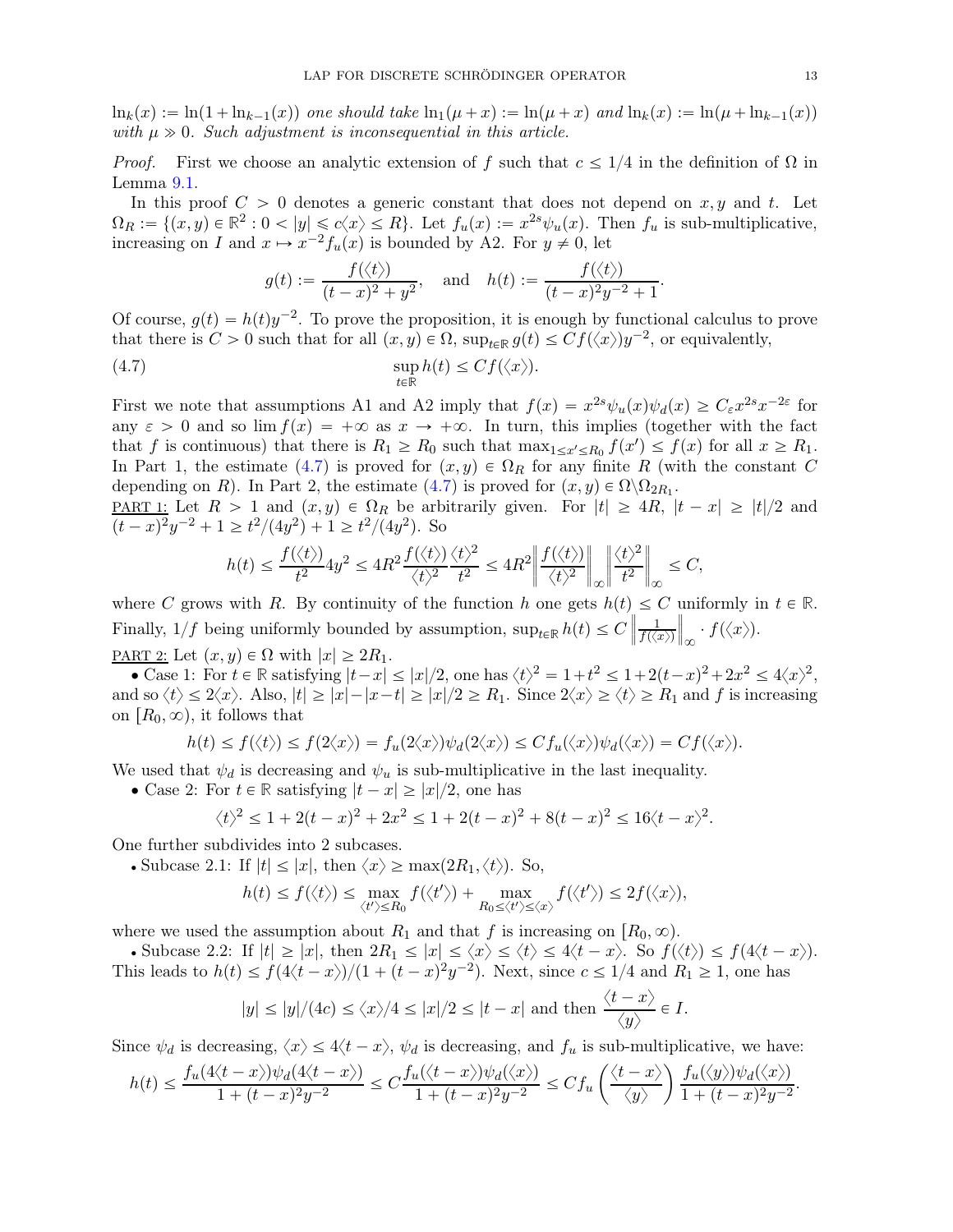Finally, since we have  $\langle t - x \rangle \le \langle (t - x)/y \rangle \cdot \langle y \rangle$ ,  $1 + (t - x)^2 y^{-2} = \langle (t - x)/y \rangle^2$ , and  $\langle y \rangle \le \langle x \rangle$ , we conclude:

$$
h(t) \le C \frac{f_u(\langle (t-x)/y \rangle)}{\langle (t-x)/y \rangle^2} f_u(\langle x \rangle) \psi_d(\langle x \rangle) \le C \left\| \frac{f_u(\langle (t-x)/y \rangle)}{\langle (t-x)/y \rangle^2} \right\|_{\infty} f_u(\langle x \rangle) \psi_d(\langle x \rangle) \le C f(\langle x \rangle).
$$

<span id="page-13-4"></span>4.2. A Heinz inequality for logarithmic functions. Let  $T, S$  be arbitrary self-adjoint and bounded from below in a Hilbert space  $\mathcal{H}$ . The notation  $T \leq S$  means that  $\text{Dom}([S]^{1/2}] \subset$  $\text{Dom}[|T|^{1/2}]$  and  $\langle \psi, T\psi \rangle \leq \langle \psi, S\psi \rangle$  for all  $\psi \in \text{Dom}[|S|^{1/2}]$ . The *Heinz inequality*, cf. [\[Ka1,](#page-28-20) [H\]](#page-28-21), states

<span id="page-13-5"></span>(4.8) 
$$
0 \leq T \leq S \Rightarrow T^{\alpha} \leq S^{\alpha}, \text{ for all } 0 \leq \alpha \leq 1,
$$

The aim of this sub-section is to extend this transitive property to a family of (poly)logarithmic functions. In what follows we consider general positive self-adjoint operators  $T, S$  and derive results in greater generality. Concerning the detailed application we make of it, notably for the proof of Theorem [1.3,](#page-3-1) please see sub-section [4.4.](#page-16-1)

In this sub-section we now always suppose  $1 \leq T \leq S$  and hence  $Dom[S^{1/2}] \subset Dom[T^{1/2}]$ . By the Heinz inequality,  $T^{2\alpha} \leq S^{2\alpha}$ ,  $0 \leq \alpha \leq 1/2$ . But this is equivalent to saying that  $||T^{\alpha}\psi|| \le ||S^{\alpha}\psi||$  for all  $\psi \in \text{Dom}[S^{\alpha}]$ . Since  $S^{\alpha}$  is bijective, it follows that  $||T^{\alpha}S^{-\alpha}\psi|| \le ||\psi||$ , for all  $\psi \in \mathcal{H}$ . Thus  $T^{\alpha}S^{-\alpha}$  is an element of  $\mathcal{B}(\mathcal{H})$ . In what follows this small argument is used repeatedly. The Helffer-Sjöstrand formula is also used, see Appendix [9.](#page-27-0) Let  $\Phi_n$ ,  $n \in \mathbb{N}^*$ , be the polylogarithmic functions from [\(8.3\)](#page-26-0). Denote  $\Phi_n^{\alpha}(x) := (\Phi_n(x))^{\alpha}$ .

<span id="page-13-0"></span>**Lemma 4.5.** *For all*  $0 \le \alpha \le 1/2$ ,  $\Phi_n^{\alpha}(T) \cdot \Phi_n^{-\alpha}(S) \in \mathcal{B}(\mathcal{H})$ ,  $n \in \mathbb{N}^*$ .

*Proof.* As discussed in Section [8](#page-25-0) the  $\Phi_n$ ,  $n \in \mathbb{N}^*$ , are Nevanlinna functions that continue analytically across  $(-1, +\infty)$  from  $\mathbb{C}_+$  to  $\mathbb{C}_-$ . Since  $1 \le T \le S$ , Theorem [7.3](#page-24-0) implies  $\Phi_n(T) \le \Phi_n(S)$ . By the Heinz inequality,  $\Phi_n^{2\alpha}(T) \le \Phi_n^{2\alpha}(S)$ ,  $0 \le \alpha \le 1/2$ . The result follows.  $\Phi_n(S)$ . By the Heinz inequality,  $\Phi_n^{2\alpha}(T) \leq \Phi_n^{2\alpha}(S)$ ,  $0 \leq \alpha \leq 1/2$ . The result follows.

<span id="page-13-2"></span>**Lemma 4.6.** For all  $k \in \mathbb{N}$  and  $0 \le \alpha \le 1/2$ ,  $\Phi_n^{\alpha}(\ln_k(T)) \cdot \Phi_n^{-\alpha}(\ln_k(S)) \in \mathcal{B}(\mathcal{H})$ ,  $n \in \mathbb{N}^*$ .

*Proof.*  $\Phi_n(\ln_k(x))$  belongs to  $P(-1, +\infty)$  because it is the composition of functions all belonging to  $P(-1, +\infty)$ . Also,  $1 \le T \le S$ . By Loewner's Theorem,  $\Phi_n(\ln_k(T)) \le \Phi_n(\ln_k(S))$ . The result follows from the Heinz inequality. follows from the Heinz inequality.

<span id="page-13-1"></span>**Lemma 4.7.** *For all*  $0 \leq p$ ,  $\ln^p(1+T) \cdot \ln^{-p}(1+S) \in \mathcal{B}(\mathcal{H})$ .

**Remark 4.2.** For  $0 \leq p \leq 1/2$ , the result follows from well-known results on the logarithm, see *e.g.* [\[RS1,](#page-29-18) Exercise 51 of Chapter VIII]. For  $p > 1/2$  we don't know how prove the result without *the use of the polylogarithmic functions.*

*Proof.* Write  $p = n\alpha$ , where  $n \in \mathbb{N}^*$  and  $0 \le \alpha \le 1/2$ . Then  $\ln^{n\alpha}(1+T)\ln^{-n\alpha}(1+S)$  equals

$$
\frac{\ln^{n\alpha}(1+T)\Phi_n^{-\alpha}(T)}{\text{bounded by (8.4)}} \frac{\Phi_n^{\alpha}(T)\Phi_n^{-\alpha}(S)}{\text{bounded by Lemma 4.5 bounded by (8.4)}} \frac{\Phi_n^{\alpha}(S)\ln^{-n\alpha}(S)}{\text{bounded by (8.4)}}.
$$

The next lemma extends the previous to iterated logarithms.

<span id="page-13-3"></span>**Lemma 4.8.** For all  $k \in \mathbb{N}$  and  $0 \leq p$ ,  $\ln_k^p(T) \cdot \ln_k^{-p}(S) \in \mathcal{B}(\mathcal{H})$ .

*Proof.* The statement is trivial for  $k = 0$  and  $k = 1$  is Lemma [4.7.](#page-13-1) Now let  $k \ge 1$ . Write  $p = n\alpha$ , where  $n \in \mathbb{N}^*$  and  $0 \le \alpha \le 1/2$ . Then  $\ln_k^{n\alpha}(T) \ln_k^{-n\alpha}(S)$  equals

$$
\frac{\ln_k^{n\alpha}(T)\Phi_n^{-\alpha}(\ln_{k-1}(T))\Phi_n^{\alpha}(\ln_{k-1}(T))\Phi_n^{-\alpha}(\ln_{k-1}(S))\Phi_n^{\alpha}(\ln_{k-1}(S))\ln_k^{-n\alpha}(S)}{\text{bounded by (8.4)}}.
$$

 $\Box$ 

 $\Box$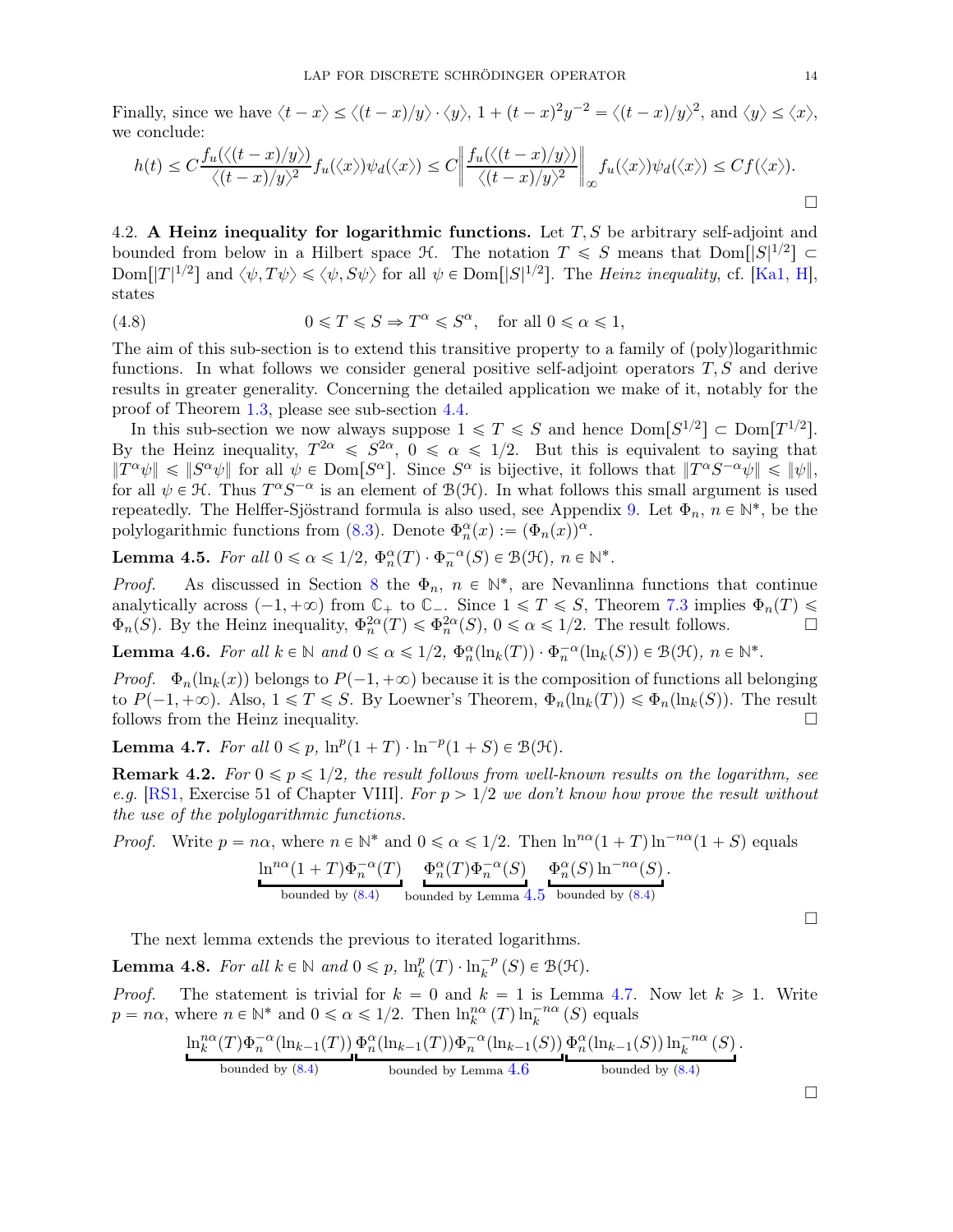The next Lemma extends the previous to products of iterated logarithms. We require extra technical regularity or a much more specific assumption.

<span id="page-14-0"></span>**Lemma 4.9.** *Let*  $\{p_0, ..., p_m, p_{m+1}\} \subset [0, +\infty)$  *and*  $m \in \mathbb{N}$  *be given. Suppose either* 

- *(a)*  $\prod_{k=0}^{m+1} \ln_k^{-p_k} (S) \in C^1(T)$ , or
- (b)  $T = \langle Q \rangle$  *for some self-adjoint operator*  $Q$  *and*  $\prod_{k=0}^{m+1} \ln_k^{-p_k} (S) \in C^1(Q)$ .

*Then*

$$
\prod_{k=0}^{m+1} \ln_k^{p_k}(T) \cdot \prod_{k=0}^{m+1} \ln_k^{-p_k}(S) \in \mathcal{B}(\mathcal{H}).
$$

*Proof.* By induction on m. The base case  $m = 0$  is Lemma [4.7](#page-13-1) (recall that  $\ln_1(x) := \ln(1 + x)$ ). For the inductive step,  $m \to m + 1$ , we have

$$
\ln_{m+2}^{p_{m+2}}(T)\prod_{k=0}^{m+1}\ln_{k}^{p_{k}}(T)\cdot\ln_{m+2}^{-p_{m+2}}(S)\prod_{k=0}^{m+1}\ln_{k}^{-p_{k}}(S).
$$

After commuting  $\ln_{m+2}^{p_{m+2}}(T)$  with  $\prod_{k=0}^{m+1} \ln_k^{-p_k}(S)$  this operator is equal to :

$$
\prod_{k=0}^{m+1} \ln_k^{p_k}(T) \prod_{k=0}^{m+1} \ln_k^{-p_k}(S) \qquad \frac{\ln_{m+2}^{p_{m+2}}(T) \ln_{m+2}^{-p_{m+2}}(S)}{\text{bounded by Lemma 4.8}}
$$

bounded by the Induction hypothesis

+ 
$$
\prod_{k=0}^{m+1} \ln_k^{p_k}(T) \left[ \ln_{m+2}^{p_{m+2}}(T), \prod_{k=0}^{m+1} \ln_k^{-p_k}(S) \right]_0 \ln_{m+2}^{-p_{m+2}}(S).
$$
  
to be developed

It is enough to show that the latter term with the under bracket is a bounded operator. If we are assuming  $(a)$  then the term is developed as follows :

$$
\frac{\mathrm{i}}{2\pi} \int_{\mathbb{C}} \frac{\partial \tilde{f}}{\partial \overline{z}} \prod_{k=0}^{m+1} \ln_k^{p_k} (T) \, (z-T)^{-1} \Big[ T, \prod_{k=0}^{m+1} \ln_k^{-p_k} (S) \, \Big]_{\circ} (z-T)^{-1} dz \wedge d\overline{z},
$$

where  $f(x) = \ln_{m+2}^{p_{m+2}} (x) \in \mathcal{S}^{\varepsilon}(\mathbb{R}), \forall \varepsilon > 0$ , see [\(9.1\)](#page-27-3). By the assumption (*a*) the commutator in the middle of the integral  $\in \mathcal{B}(\mathcal{H})$ . To keep things simple, one can use Lemma [4.1](#page-10-1) to get

$$
\Big\| \prod_{k=0}^{m+1} \ln_k^{p_k} (T) (z - T)^{-1} \Big\| \leq c \|\langle T \rangle^{\delta} (z - T)^{-1} \|\leq c \langle x \rangle^{\delta} |y|^{-1}
$$

for some  $\delta > 0$  and  $c > 0$ . Thus the latter integral converges in norm to a bounded operator. If we are assuming  $(b)$  however, then the term is developed as follows :

$$
\frac{\mathrm{i}}{2\pi} \int_{\mathbb{C}} \frac{\partial \tilde{h}}{\partial \overline{z}} \prod_{k=0}^{m+1} \ln_k^{p_k} \left( \langle Q \rangle \right) (z - Q)^{-1} \Big[ Q, \prod_{k=0}^{m+1} \ln_k^{-p_k} \left( S \right) \Big]_{\circ} (z - Q)^{-1} dz \wedge d\overline{z},
$$

where  $h(x) = \ln_{m+2}^{p_{m+2}} (\langle x \rangle) \in \mathcal{S}^{\varepsilon}(\mathbb{R}), \forall \varepsilon > 0$ . By the assumption (b) the commutator in the middle of the integral  $\in \mathcal{B}(\mathcal{H})$ . The rest is as before.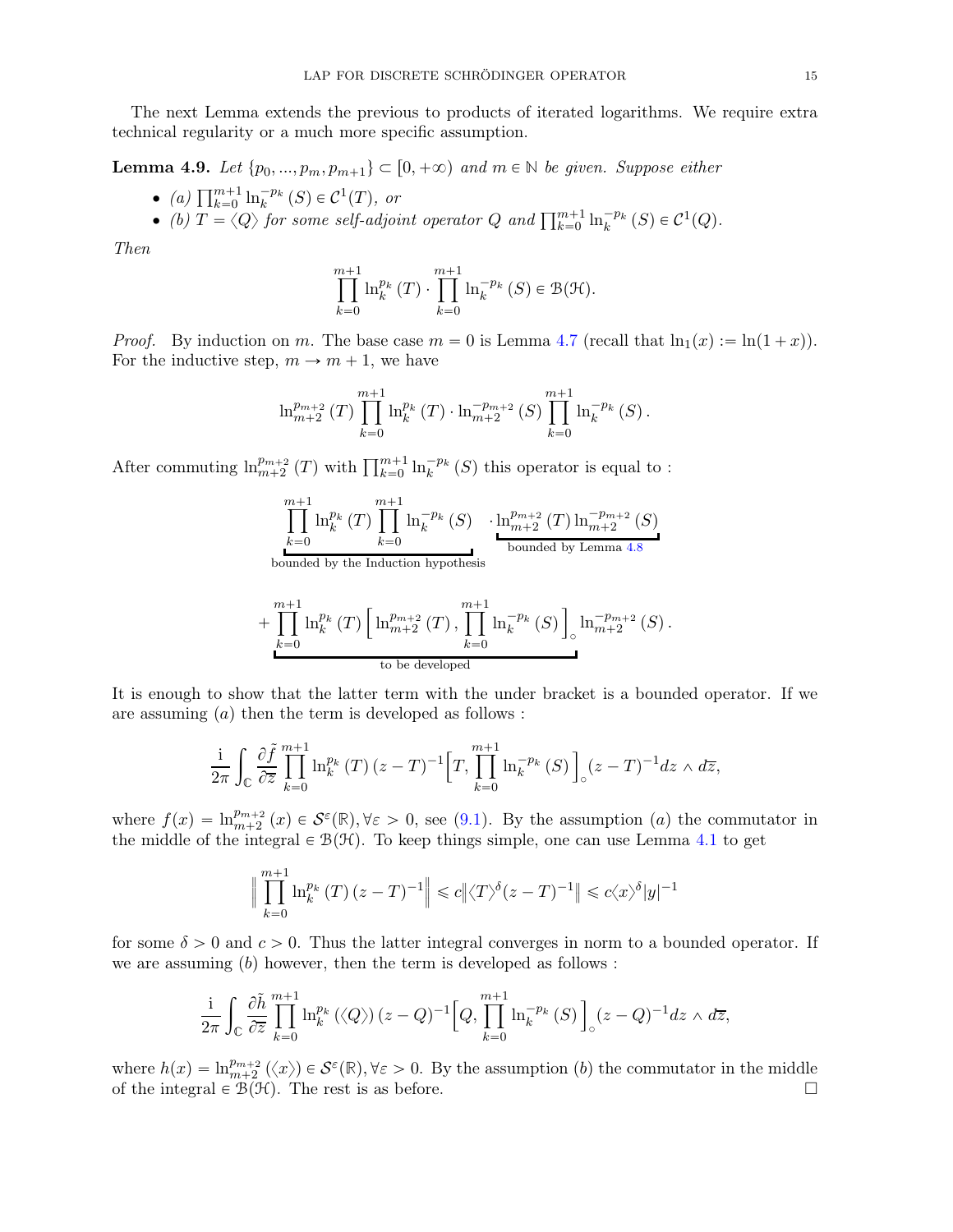<span id="page-15-2"></span>4.3. From a LAP in T to a LAP in S. In this sub-section we continue assuming  $T, S$  are arbitrary self-adjoint operators satisfying  $1 \le T \le S$ . Suppose we have a LAP of the form [\(1.15\)](#page-3-2) and a local decay estimate  $(1.16)$  where the weights are in T. Here we derive estimates that allow to pass to those same estimates with weights in  $S$  instead. We state results in greater generality. Concerning the detailed application we make of it please see sub-section [4.4.](#page-16-1)

The next Lemma extends Lemma [4.7.](#page-13-1)

<span id="page-15-1"></span>**Lemma 4.10.** *Fix*  $\sigma \in [0, 1/2]$  *and suppose either* 

- (a)  $S^{-\sigma} \in \mathcal{C}^1(T)$ , or
- (b)  $T = \langle Q \rangle$  *for some self-adjoint operator*  $Q$  *and*  $S^{-\sigma} \in C^1(Q)$ .

*Then for all*  $0 \leq p$ ,  $T^{\sigma} \ln^p(1+T) \cdot S^{-\sigma} \ln^{-p}(1+S) \in \mathcal{B}(\mathcal{H})$ .

*Proof.* The case  $\sigma = 0$  is covered by Lemma [4.7](#page-13-1) so we assume  $\sigma \in (0, 1/2]$ . Since  $T^{\sigma}S^{-\sigma} \in \mathcal{B}(\mathcal{H})$ and  $\ln^p(1+T)\ln^{-p}(1+S) \in \mathcal{B}(\mathcal{H})$ , it is enough to prove that  $T^{\sigma}[\ln^p(1+T), S^{-\sigma}]_0 \in \mathcal{B}(\mathcal{H})$ . As in the proof of Lemma [4.9](#page-14-0) we proceed slightly differently depending on whether  $(a)$  or  $(b)$  is assumed. Let us treat the case (*a*) only. The formal commutator  $T^{\sigma}[\ln^p(1+T), S^{-\sigma}]$  is equal to

$$
\frac{\mathrm{i}}{2\pi} \int_{\mathbb{C}} \frac{\partial \tilde{f}}{\partial \overline{z}} T^{\sigma} (z-T)^{-1} [T, S^{-\sigma}]_{\circ} (z-T)^{-1} dz \wedge d\overline{z},
$$

where  $f(x) = \ln^p(1+x) \in \mathcal{S}^{\varepsilon}(\mathbb{R}), \forall \varepsilon > 0$ . By assumption  $[T, S^{-\sigma}]_{0} \in \mathcal{B}(\mathcal{H})$ . Applying Lemma [4.1](#page-10-1) shows that this integral converges in norm to a bounded operator.

The next Lemma extends Lemma [4.9.](#page-14-0)

<span id="page-15-0"></span>**Lemma 4.11.** Let  $\sigma \in [0, 1/2], \{p_0, ..., p_m, p_{m+1}\} \subset [0, +\infty)$  and  $m \in \mathbb{N}$  be given. Suppose either

- (a)  $S^{-\sigma} \prod_{k=0}^{m+1} \ln_k^{-p_k} (S) \in C^1(T)$ , or
- (b)  $T = \langle Q \rangle$  for some self-adjoint operator  $Q$  and  $S^{-\sigma} \prod_{k=0}^{m+1} \ln_k^{-p_k} (S) \in C^1(Q)$ .

*Then*

$$
T^{\sigma} \prod_{k=0}^{m+1} \ln_k^{p_k}(T) \cdot S^{-\sigma} \prod_{k=0}^{m+1} \ln_k^{-p_k}(S) \in \mathcal{B}(\mathcal{H}).
$$

*Proof.* By induction on m. The base case  $m = 0$  is Lemma [4.10.](#page-15-1) The inductive step is handled in the same way as in Lemma [4.9.](#page-14-0) One commutes  $\ln_{m+2}^{p_{m+2}}(T)$  with  $S^{-\sigma}\prod_{k=0}^{m+1}\ln_k^{-p_k}(S)$ . One applies the inductive hypothesis to the first term, and for the second term (the one with the commutator) it is enough to show that

$$
T^{\sigma} \prod_{k=0}^{m+1} \ln_k^{p_k}(T) \left[ \ln_{m+2}^{p_{m+2}}(T), S^{-\sigma} \prod_{k=0}^{m+1} \ln_k^{-p_k}(S) \right]_{\circ} \in \mathcal{B}(\mathcal{H}).
$$

To this end one performs a similar integral expansion as in the proof of Lemma [4.9,](#page-14-0) with the same functions,  $f(x) = \ln_{m+2}^{p_{m+2}}(x)$  or  $h(x) = \ln_{m+2}^{p_{m+2}}(\langle x \rangle)$  depending on whether (*a*) or (*b*) is assumed. Then, to keep things simple, one can use the fact that there are  $\delta > 0$  and  $c > 0$  (by Lemma [4.1\)](#page-10-1) such that

$$
\left\|T^{\sigma}\prod_{k=0}^{m+1}\ln_k^{p_k}(T)\left(z-T\right)^{-1}\right\|\leqslant c\big\|\langle T\rangle^{\sigma+\delta}(z-T)^{-1}\big\|\leqslant c\langle x\rangle^{\sigma+\delta}|y|^{-1}.
$$

One sees that the integral converges in norm to a bounded operator.  $\Box$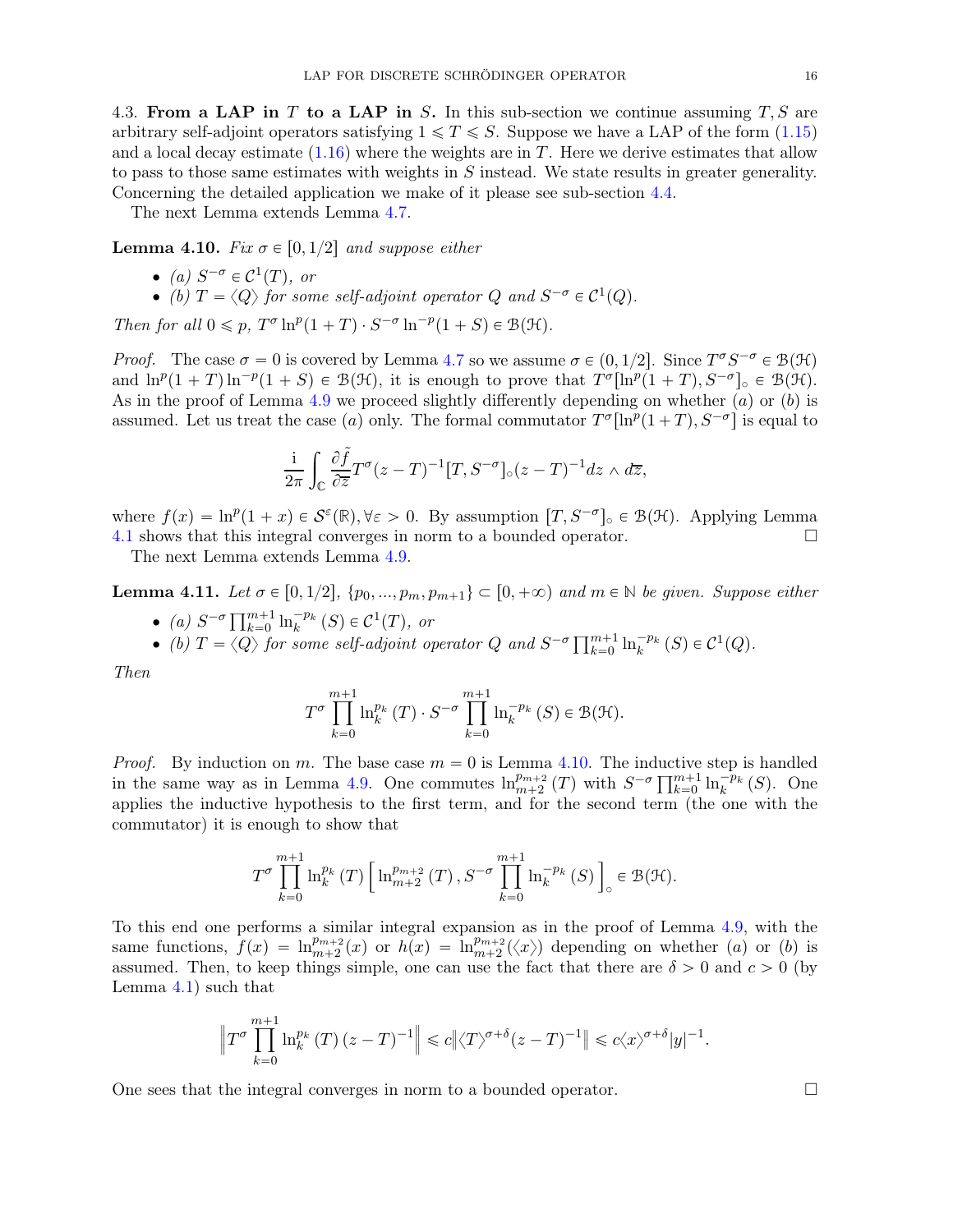<span id="page-16-1"></span>4.4. The 2 previous sub-sections in application. We are now in a position to explain how the results of the preceding 2 sub-sections are applied in the proof of Theorem [1.3.](#page-3-1)

Let A and N be respectively the discrete generator of dilations and the position operator.  $\langle A \rangle$  and  $\langle N \rangle$  are unbounded self-adjoint operators. The unboundedness is seen directly from the graph norm and using an appropriate sequence of unit vectors.

The goal is to apply the results of sub-sections [4.2](#page-13-4) and [4.3,](#page-15-2) chiefly Lemmas [4.9](#page-14-0) and [4.11,](#page-15-0) to  $(T, S) = (\langle A \rangle, \langle N \rangle)$ . However, this cannot be done as such. Instead what we do is to first establish the inequality  $1 \le \langle A \rangle \le \sqrt{c_d} \langle N \rangle$ , see Lemma [4.13](#page-16-2) below. We then apply Lemmas [4.9](#page-14-0) and [4.11](#page-15-0) to  $(T, S) = (\langle A \rangle, \sqrt{c_d} \langle N \rangle)$ . Only then do we see that their conclusions remain valid for  $(T, S) = (\langle A \rangle, \langle N \rangle).$ 

For our Schrödinger problem, in application we shall need the conclusion of Lemma [4.9](#page-14-0) to hold for  $(T, S) = \langle \langle A \rangle, \langle N \rangle \rangle$ ,  $p_k \equiv 1$  for  $0 \le k \le m$  and  $p_{m+1} > 1$ , see for example Lemma [5.3.](#page-17-0) To pass from a LAP with weights in  $\langle A \rangle$  to weights in  $\langle N \rangle$ , we shall also need the conclusion of Lemma [4.11](#page-15-0) to hold for  $(T, S) = (\langle A \rangle, \langle N \rangle), \sigma = 1/2, p_k \equiv 1/2$  for  $0 \le k \le m$  and  $p_{m+1} > 1/2$ .

In the 2 previous sub-sections we have kept the options open for 2 assumptions : (a) or (b), cf. Lemmas [4.9](#page-14-0) and [4.11.](#page-15-0) In application we choose (b), i.e. we set  $T = \langle Q \rangle$  where  $Q = A$ , the generator of dilations. Thus we must verify the regularity criteria :

**Lemma 4.12.** Let  $\sigma \in [0, 1/2], \{p_0, ..., p_m, p_{m+1}\} \subset [0, +\infty)$  and  $m \in \mathbb{N}$  be arbitrary. Then  $\langle N \rangle^{-\sigma} \prod_{k=0}^{m+1} \ln_k^{-p_k} (\langle N \rangle) \in \mathcal{C}^1(\tilde{A}).$ 

*Proof.* This is a simple application of Proposition [2.1,](#page-6-3) [\(3.3\)](#page-8-0) and the mean value theorem.  $\square$ Finally, we must give the key inequality that allows to apply Lemmas [4.9](#page-14-0) and [4.11](#page-15-0) to  $(T, S)$  $(\langle A \rangle, \sqrt{c_d} \langle N \rangle)$ :

<span id="page-16-2"></span>Lemma 4.13. Let  $c_d := \max(d^3 + d^2 + 1, 4(d+1))$ .  $\forall$   $0 \le \alpha \le 1$ ,  $(A^2 + 1)^{\alpha} \le (c_d)^{\alpha}(N^2 + 1)^{\alpha}$ .

*Proof.* The result is not new but we repeat the proof for convenience. Let  $\psi \in \text{Dom}[N^2] \subset$ Dom[ $A^2$ ]. First we calculate for  $\alpha = 1$ :

$$
\langle \psi, (A^2 + 1)\psi \rangle = \|\psi\|^2 + \|A\psi\|^2 \le \|\psi\|^2 + \left[\sum_{j=1}^d \|\psi\| + 2\|N_j\psi\|\right]^2
$$
  

$$
\le \|\psi\|^2 + \left[d^2\|\psi\|^2 + \sum_{j=1}^d 4\|N_j\psi\|^2\right](d+1) \le c_d \left[\|\psi\|^2 + \sum_{j=1}^d \|N_j\psi\|^2\right]
$$
  

$$
= c_d \langle \psi, (N^2 + 1)\psi \rangle.
$$

<span id="page-16-0"></span>Pass to exponent  $\alpha$  by invoking the Heinz inequality [\(4.8\)](#page-13-5).

## 5. Preliminary lemmas for the Proof of Theorem [1.3](#page-3-1)

Let  $P$  denote the orthogonal projection onto the pure point spectral subspace of  $H$ . A denotes the discrete generator of dilations [\(1.12\)](#page-2-4). Please note that throughout all this Section we state the results for the Hamiltonian  $H$ , but they also apply to  $H_2$  with the same proof (just exchange W with  $W_2$  and W with  $\sigma$ ).

<span id="page-16-3"></span>**Proposition 5.1.** [\[GJ1\]](#page-28-13)  $\forall u, v \in \text{Dom}[A]$ , the rank one operator  $|u\rangle\langle v| : \psi \to \langle v, \psi \rangle u \in C^1(A)$ .

<span id="page-16-4"></span>**Lemma 5.2.** *Assume V satisfies* [\(1.10\)](#page-2-1) *and* [\(1.11\)](#page-2-0) *for some*  $m \in \mathbb{N}$ *, and*  $r, q \in [0, +\infty)$  *not both zero.* Then for any open interval  $I \subset \mu(H)$  and any  $\eta \in C_c^{\infty}(\mathbb{R})$  with  $supp(\eta) \subset I$ ,  $PE_I(H)$  and  $P^{\perp}\eta(H) \in \mathcal{C}^1(A).$ 

*Proof.*  $I \subset \mu(H)$  so the Mourre estimate holds for H and A on I. In particular the point spectrum of H is finite on I, see [\[ABG,](#page-28-1) Corollary 7.2.11]. Therefore  $PE_I(H)$  is a finite rank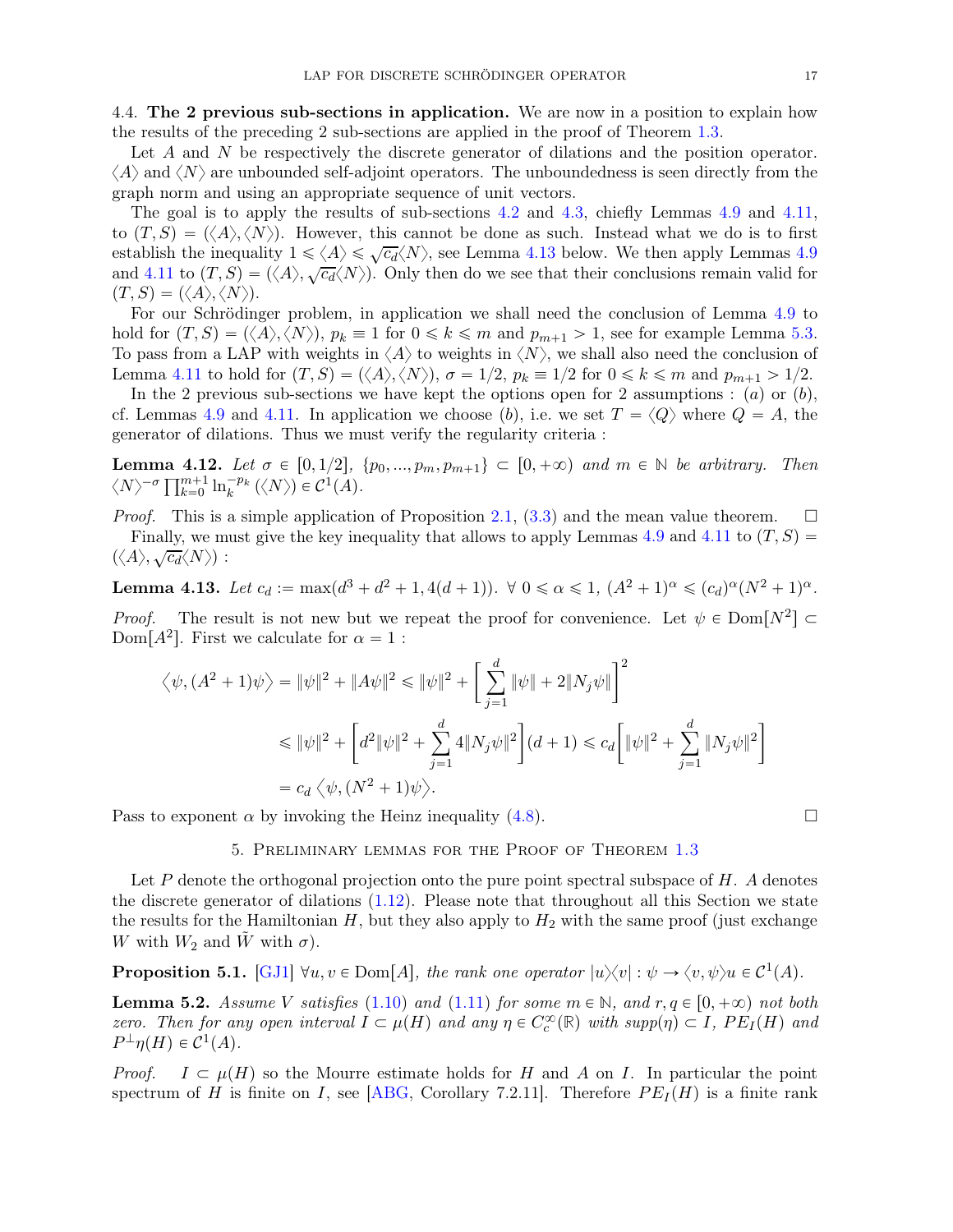operator. By  $[Ma2, Theorem 1.5]$ , the eigenfunctions of H, if any, belong to the domain of A. We may therefore apply Proposition [5.1](#page-16-3) to get  $PE_I(H) \in C^1(A)$ . As for  $P^{\perp}\eta(H)$  it is equal to  $\eta(H) - PE_I(H)\eta(H)$ , and so belongs to  $\mathcal{C}^1$  $(A)$ .

<span id="page-17-0"></span>**Lemma 5.3.** *Assume* V *satisfies* [\(1.10\)](#page-2-1) *for some*  $q > r = 2$ ,  $m \in \mathbb{N}$ *. Let*  $\eta \in C_c^{\infty}(\mathbb{R})$  *be supported on an open interval I. Then*  $\forall$  0  $\leq$  *p*  $\lt$  *q*/4*, M*  $\geq$  *m,* 

<span id="page-17-2"></span>(5.1) 
$$
(\eta(H) - \eta(\Delta))w_M^{2p,1}(A),
$$

<span id="page-17-1"></span>(5.2) 
$$
w_M^{2p,1}(A)(\eta(H) - \eta(\Delta))w_M^{2p,1}(A)
$$

*are compact operators.*

*Proof.* We prove the first one and leave the second one for the reader. By Proposition [9.3,](#page-27-4)  $\Delta \in C^1(w_M^{2p,1}(A)),$  since  $w_M^{2p,1}(x) \in \mathcal{S}^{\varepsilon}(\mathbb{R}), \forall \varepsilon > 0$ , and  $\Delta \in C^1(A)$ . Thus  $[\Delta, w_M^{2p,1}(A)]_{\circ} \in \mathcal{B}(\mathcal{H})$ . By the Helffer-Sjöstrand formula and the resolvent identity,  $(\eta(H) - \eta(\Delta))w_M^{2p,1}(A)$  equals

$$
\frac{i}{2\pi} \int_{\mathbb{C}} \frac{\partial \tilde{\eta}}{\partial \overline{z}} (z - H)^{-1} (V + W)(z - \Delta)^{-1} w_M^{2p,1}(A) dz \wedge d\overline{z}
$$
\n
$$
= \frac{i}{2\pi} \int_{\mathbb{C}} \frac{\partial \tilde{\eta}}{\partial \overline{z}} (z - H)^{-1} (V + W) w_M^{2p,1}(A) (z - \Delta)^{-1} dz \wedge d\overline{z}
$$
\n
$$
+ \frac{i}{2\pi} \int_{\mathbb{C}} \frac{\partial \tilde{\eta}}{\partial \overline{z}} (z - H)^{-1} (V + W) [(z - \Delta)^{-1}, w_M^{2p,1}(A)]_{\circ} dz \wedge d\overline{z}
$$
\n
$$
= \frac{i}{2\pi} \int_{\mathbb{C}} \frac{\partial \tilde{\eta}}{\partial \overline{z}} (z - H)^{-1} \left( \frac{V w_M^{2p,1}(N)}{\text{compact by (1.10)}} + \frac{W w_M^{2p,1}(N)}{\text{compact}} \right) \frac{w_M^{-2p,1}(N) w_M^{2p,1}(A) (z - \Delta)^{-1} dz \wedge d\overline{z}
$$
\n
$$
+ \frac{i}{2\pi} \int_{\mathbb{C}} \frac{\partial \tilde{\eta}}{\partial \overline{z}} (z - H)^{-1} \frac{(V + W)(z - \Delta)^{-1} [\Delta, w_M^{2p,1}(A)]_{\circ} (z - \Delta)^{-1} dz \wedge d\overline{z}.
$$

The integrands of the last two integrals are compact operators. With the support of  $\eta$  bounded, the integrals converge in norm, and so the compactness is preserved in the limit.  $\Box$ 

<span id="page-17-3"></span>**Lemma 5.4.** *Let*  $R > 1$  *and recall that*  $w_M^{\alpha,\beta}(A/R)$  *is given by* [\(1.14\)](#page-3-4)*. Consider* 

$$
\tilde{K}_0 = \eta(\Delta)[V, iA]_{\circ}\eta(\Delta) + (\eta(H) - \eta(\Delta))[H, iA]_{\circ}\eta(\Delta) + \eta(H)[H, iA]_{\circ}(\eta(H) - \eta(\Delta)),
$$

*and*

$$
K_0 := \tilde{K}_0 + \eta(\Delta)[W, iA] \cdot \eta(\Delta) = \tilde{K}_0 + \eta(\Delta)K_W \eta(\Delta) + \eta(\Delta)B_W \eta(\Delta),
$$

 $where \eta \in C_c^{\infty}(\mathbb{R})$  is supported on an open interval  $I \in [0, 4d] \setminus \Theta(\Delta)$ . Assume V satisfies as*sumptions* [\(1.10\)](#page-2-1) *and* [\(1.11\)](#page-2-0) *for some*  $q > r = 2$ ,  $m \in \mathbb{N}$ *. Then for all*  $1/2 < p < q/4$ ,  $M \ge m$ ,  $w_M^{2p,1}(A/R)\tilde{K}_0w_M^{2p,1}(A/R)$  is a compact operator whose norm is uniformly bounded w.r.t. R. *Furthermore, if*  $I \subseteq \mu(H)$ *, then further shrinking the size of the interval* I also allows  $w_M^{2p,1}(A/R) K_0w_M^{2p,1}(A/R)$  to be a compact operator whose norm is uniformly bounded w.r.t. R. *Proof.* Write  $w_M^{2p,1}(A/R) \tilde{K}_0 w_M^{2p,1}(A/R)$  as  $w_M^{2p,1}$ M  $\int A$ R  $\bigg(w_M^{-2p,-1}(A)$ bounded uniformly in R  $\tilde{K} w_M^{-2p,-1}(A) w_M^{2p,1}$ M  $\int A$ R ˙ bounded uniformly in R  $\tilde{K} := w_M^{2p,1}(A) \tilde{K_0} w_M^{2p,1}(A).$ Thus we want to show that  $\tilde{K}$  is a compact operator.  $\tilde{K}$  is the sum of the following 3 terms :

$$
\tilde{K_1} := w_M^{2p,1}(A)\eta(\Delta)[V, iA]_{\circ}\eta(\Delta)w_M^{2p,1}(A),
$$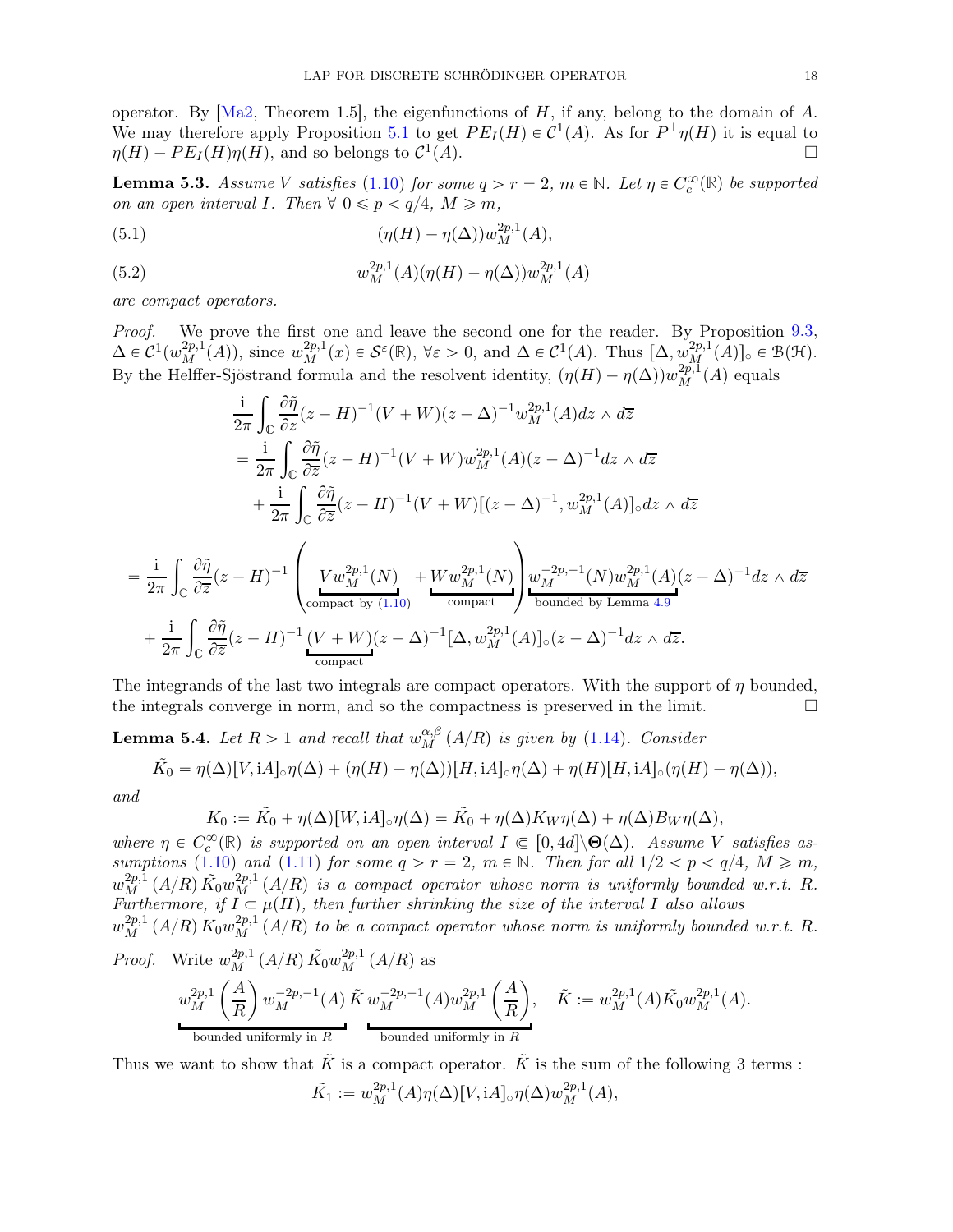$$
\tilde{K_2} := w_M^{2p,1}(A)(\eta(H) - \eta(\Delta))[H, iA]_{\circ}\eta(\Delta)w_M^{2p,1}(A),\n\tilde{K_3} := w_M^{2p,1}(A)\eta(H)[H, iA]_{\circ}(\eta(H) - \eta(\Delta))w_M^{2p,1}(A).
$$

Each of these terms are compact, as explained below.

• For  $\tilde{K}_1$  : we want to commute  $w_M^{2p,1}(A)$  with  $\eta(\Delta)$ . Since  $\eta(\Delta) \in C^1(A)$  and  $w_M^{2p,1}(x) \in$  $\mathcal{S}^{\varepsilon}(\mathbb{R}), \ \forall \varepsilon > 0, \ [w_M^{2p,1}(A), \eta(\Delta)]_0 \in \mathcal{B}(\mathcal{H})$  by Proposition [9.3.](#page-27-4) Also,  $w_M^{2p,1}(A)w_M^{-2p,-1}(N) \in \mathcal{B}(\mathcal{H})$ by Lemma [4.9,](#page-14-0) and  $w_{M_{\infty}}^{2p,1}(N)[V, iA]_{\infty}w_M^{2p,1}(N)$  is a compact operator, by the assumption [\(1.11\)](#page-2-0)  $(1/2 < p < q/4)$ . Thus  $\tilde{K}_1$  is a compact operator. • For  $\tilde{K_2}$ : Write it as

$$
w_M^{2p,1}(A)(\eta(H)-\eta(\Delta))[\Delta,\mathrm{i}A]_\circ\eta(\Delta)w_M^{2p,1}(A)+w_M^{2p,1}(A)(\eta(H)-\eta(\Delta))[V,\mathrm{i}A]_\circ\eta(\Delta)w_M^{2p,1}(A).
$$

For the first term commute  $[\Delta, iA] \circ \eta(\Delta)$  with  $w_M^{2p,1}(A)$  and then apply [\(5.2\)](#page-17-1). For the second term commute  $\eta(\Delta)$  with  $w_M^{2p,1}(A)$  and then apply [\(5.1\)](#page-17-2) and assumption [\(1.10\)](#page-2-1). We leave the details to the reader.

• For  $\tilde{K}_3$ : same idea as for  $\tilde{K}_2$ .

Now the second part of the statement where we assume  $I \subset \mu(H)$ . Recall  $K_W$  and  $B_W$  are given by  $(3.4)$  and  $(3.5)$ . It is enough to show that

$$
\tilde{K_4} := w_M^{2p,1}(A)\eta(\Delta)K_W\eta(\Delta)w_M^{2p,1}(A)
$$

and

$$
\tilde{K_5}:=w^{2p,1}_M(A)\eta(\Delta)B_W\eta(\Delta)w^{2p,1}_M(A)
$$

are compact. For  $\tilde{K_4}$ , commute  $w_M^{2p,1}(A)$  with  $\eta(\Delta)$  and use the fact that  $w_M^{2p,1}(A)K_W w_M^{2p,1}(A)$  is compact. For  $\tilde{K_5}$ , it is enough to prove that  $w_M^{2p,1}(A)\eta(\Delta)U_i\tilde{W}(S_i^*-S_i)\eta(\Delta)w_M^{2p,1}(A)$  is compact. By Lemma [3.1](#page-8-3) and Proposition [3.2,](#page-9-3)  $\eta(\Delta)\tilde{W}\eta(\Delta) = 0$  if the the support of  $\eta$  is sufficiently small. So it is enough to prove that  $w_M^{2p,1}(A)[\eta(\Delta), U_i] \circ \tilde{W}(S_i^* - S_i)\eta(\Delta)w_M^{2p,1}(A)$  is compact. This can be gleaned from the following grouping

$$
\underbrace{w_M^{2p,1}(A)w_M^{-2p,-1}(N)}_{\text{bounded by Lemma 4.9}} w_M^{2p,1}(N)[\eta(\Delta), U_i]_{\circ} w_M^{2p,1}(N) w_M^{-2p,-1}(N)\tilde{W}(S_i^* - S_i)\eta(\Delta)w_M^{2p,1}(A) \dots \text{bounded by Lemma 4.9}}_{\text{bounded by Lemma 4.9}}.
$$

## 6. Proof of Theorem [1.3](#page-3-1)

<span id="page-18-0"></span>We are now ready to prove the *projected weighted Mourre estimate* [\(2.3\)](#page-7-3), which in turn will imply the LAP [\(2.4\)](#page-7-2). The proof makes use of almost analytic extensions of  $C^{\infty}(\mathbb{R})$  bounded functions and the class of functions  $S^{\rho}(\mathbb{R})$  with  $\rho = 0$ , see Appendix [9.](#page-27-0) We also mention that the proof is essentially the same as that of  $[GJ2,$  Theorem 4.15 (see also  $[Ma1,$  Theorem 5.4), but we display it in detail for the reader's convenience. Please note that throughout all this Section we work with the Hamiltonian  $H$ , but the same developments work for  $H_2$ .

$$
\begin{array}{c}\n1 \\
0\n\end{array}
$$

<span id="page-18-1"></span>FIGURE 1. From left to right :  $E_J(x)$ ,  $\theta(x)$ ,  $\eta(x)$ ,  $\chi(x)$ ,  $E_I(x)$ .

*Proof of Theorem [1.3.](#page-3-1)*  $E \in \mu(H)$  so let  $I \subset \mu(H)$  be an open interval containing E such that the Mourre estimate holds over I. By Lemma [5.2,](#page-16-4)  $PE_I(H)$  and  $P^{\perp}\eta(H)$  are of class  $\mathcal{C}^1(A)$ , for any  $\eta \in C_c^{\infty}(\mathbb{R})$  with supp $(\eta) \subset I$ . Let  $\theta, \eta, \chi \in C_c^{\infty}(\mathbb{R})$  be bump functions such that  $\eta\theta = \theta, \chi\eta = \eta$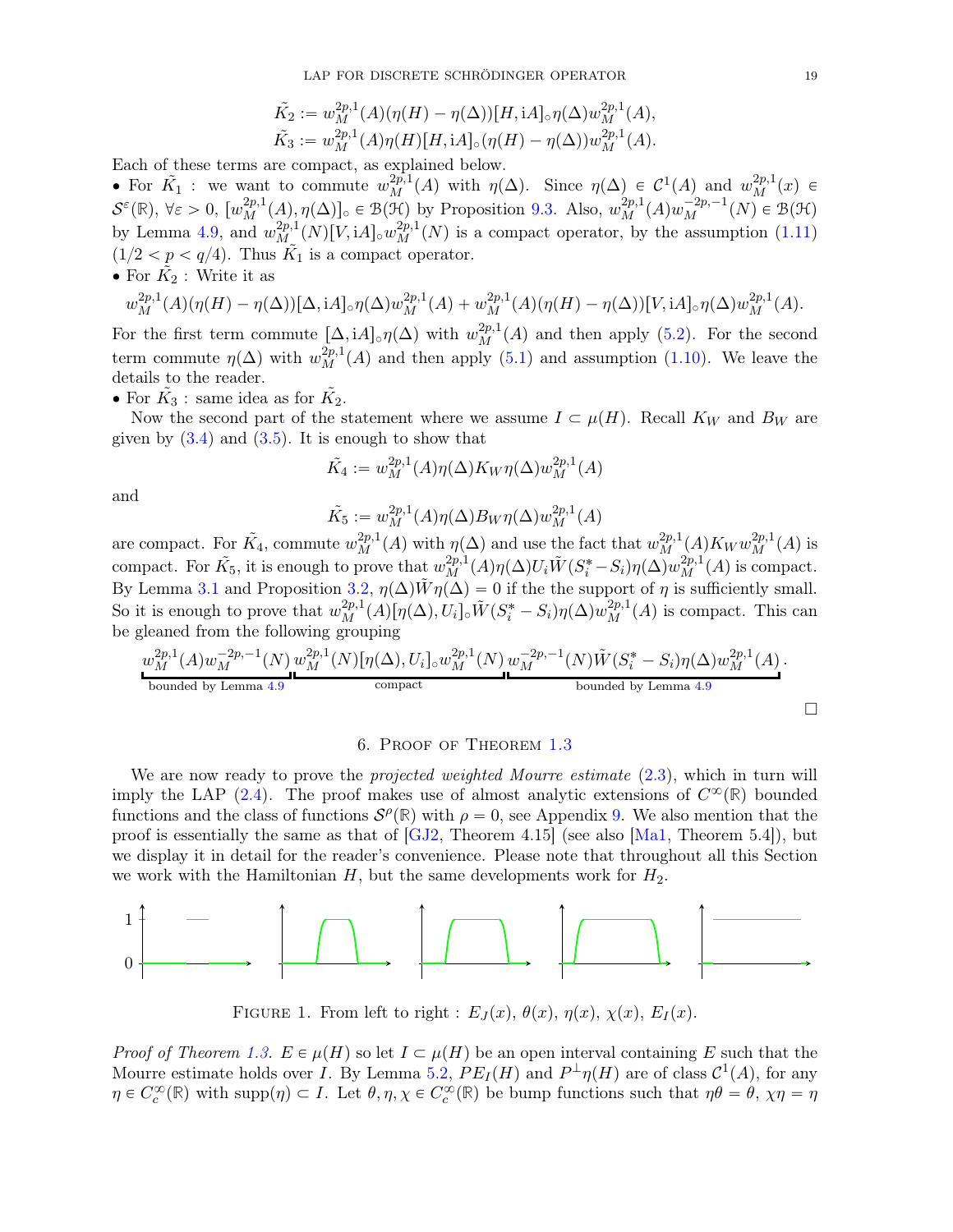and  $\text{supp}(\chi) \subset I$ , see Figure [1.](#page-18-1) Initially J,  $\theta$  and  $\eta$  are chosen and fixed so that one may apply Lemma [3.1](#page-8-3) and Proposition [3.2.](#page-9-3) As for  $\chi$  and I they are chosen to fulfill the conditions drawn in Figure [1.](#page-18-1) Later in the proof we will shrink the interval I around  $E$  (and thereby possibly J as well).

We aim to derive [\(2.3\)](#page-7-3) on I for  $B = \varphi(A/R)$ ,  $C = \sqrt{\varphi'(A/R)}$ , some  $R > 1$  and  $\varphi$  given by

(6.1) 
$$
\varphi : \mathbb{R} \to \mathbb{R}, \quad \varphi : t \mapsto \int_{-\infty}^{t} \frac{dx}{\langle x \rangle w_M^{2p,1}(x)}, \quad t \in \mathbb{R}, \quad p > 1/2.
$$

Note that  $\varphi \in \mathcal{S}^0(\mathbb{R})$ , so that  $\varphi(A/R) \in \mathcal{B}(\mathcal{H})$  for all  $R > 1$ . Please note that it is sufficient to obtain the LAP [\(1.15\)](#page-3-2) for all  $1/2 < p \le p_0$ , for some  $p_0 > 1/2$ , and only  $M = m$ , because then the extension to all  $p > 1/2$  and  $M \ge m$  is automatic. Consider the bounded operator

$$
F := P^{\perp}\theta(H)[H, i\varphi(A/R)]_{\circ}\theta(H)P^{\perp}
$$
  
=  $\frac{i}{2\pi} \frac{1}{R} \int_{\mathbb{C}} \frac{\partial \tilde{\varphi}}{\partial \overline{z}}(z)P^{\perp}\theta(H)(z - A/R)^{-1}[H, iA]_{\circ}(z - A/R)^{-1}\theta(H)P^{\perp}dz \wedge d\overline{z}.$ 

To save room, henceforth we drop the element  $dz \wedge d\overline{z}$ . By Lemma [5.2](#page-16-4)  $P^{\perp} \eta(H) \in C^1(A)$ , so

$$
[P^{\perp}\eta(H), (z - A/R)^{-1}]_{\circ} = (z - A/R)^{-1} [P^{\perp}\eta(H), A/R]_{\circ} (z - A/R)^{-1}.
$$

Next to  $P^{\perp}\theta(H)$  we introduce  $P^{\perp}\eta(H)$  and commute it with  $(z - A/R)^{-1}$ . We get :

$$
F = \frac{1}{2\pi} \frac{1}{R} \int_{\mathbb{C}} \frac{\partial \tilde{\varphi}}{\partial \overline{z}}(z) P^{\perp} \theta(H)(z - A/R)^{-1} P^{\perp} \eta(H)[H, iA]_{\circ} \eta(H) P^{\perp}(z - A/R)^{-1} \theta(H) P^{\perp}
$$
  
+  $P^{\perp} \theta(H) \left\langle \frac{A}{R} \right\rangle^{-\frac{1}{2}} w_M^{-p,-\frac{1}{2}} \left( \frac{A}{R} \right) \cdot \frac{B_1}{R^2} \cdot w_M^{-p,-\frac{1}{2}} \left( \frac{A}{R} \right) \left\langle \frac{A}{R} \right\rangle^{-\frac{1}{2}} \theta(H) P^{\perp},$ 

where  $B_1 \in \mathcal{B}(\mathcal{H})$  is uniformly bounded in R. We refer to [\[Ma1,](#page-29-0) Proof of Theorem 5.4] for extra details. Next to each  $\eta(H)$  we insert  $\chi(H)$ , and then decompose  $\eta(H)[H, iA]_{\circ}\eta(H)$  as follows :

$$
\eta(H)[H, iA]_{\circ}\eta(H) = \eta(\Delta)[\Delta, iA]_{\circ}\eta(\Delta) + K_0,
$$

where

$$
K_0 = \eta(\Delta)[V + W, iA]_{\circ}\eta(\Delta) + (\eta(H) - \eta(\Delta))[H, iA]_{\circ}\eta(\Delta) + \eta(H)[H, iA]_{\circ}(\eta(H) - \eta(\Delta)).
$$

Note that  $K_0$  is the compact operator that appears in Lemma [5.4.](#page-17-3) We also let

$$
M_0 := P^{\perp} \chi(H) \eta(\Delta) [\Delta, iA]_{\circ} \eta(\Delta) \chi(H) P^{\perp}.
$$

Thus :

<span id="page-19-0"></span>
$$
F = \frac{1}{2\pi} \frac{1}{R} \int_{\mathbb{C}} \frac{\partial \tilde{\varphi}}{\partial \overline{z}}(z) P^{\perp} \theta(H) (z - A/R)^{-1} M_0 (z - A/R)^{-1} \theta(H) P^{\perp}
$$
  
(6.2)  

$$
+ \frac{1}{2\pi} \frac{1}{R} \int_{\mathbb{C}} \frac{\partial \tilde{\varphi}}{\partial \overline{z}}(z) P^{\perp} \theta(H) (z - A/R)^{-1} P^{\perp} \chi(H) K_0 \chi(H) P^{\perp} (z - A/R)^{-1} \theta(H) P^{\perp}
$$

$$
+ P^{\perp} \theta(H) \Big\langle \frac{A}{R} \Big\rangle^{-\frac{1}{2}} w_M^{-p, -\frac{1}{2}} \left( \frac{A}{R} \right) \cdot \frac{B_1}{R^2} \cdot w_M^{-p, -\frac{1}{2}} \left( \frac{A}{R} \right) \Big\langle \frac{A}{R} \Big\rangle^{-\frac{1}{2}} \theta(H) P^{\perp}.
$$

We write the second term in  $(6.2)$  as

$$
R^{-1} \langle A/R \rangle^{-1/2} w_M^{-p,-1/2} (A/R) \mathcal{K} w_M^{-p,-1/2} (A/R) \langle A/R \rangle^{-1/2}
$$

where

$$
\mathcal{K} := \frac{i}{2\pi} \int_{\mathbb{C}} \frac{\partial \tilde{\varphi}}{\partial \overline{z}}(z) \left\langle \frac{A}{R} \right\rangle^{\frac{1}{2}} w_M^{p, \frac{1}{2}} \left( \frac{A}{R} \right) (z - A/R)^{-1} P^{\perp} \chi(H) K_0 \chi(H) P^{\perp} (z - A/R)^{-1} w_M^{p, \frac{1}{2}} \left( \frac{A}{R} \right) \left\langle \frac{A}{R} \right\rangle^{\frac{1}{2}}.
$$
  
CLAIM.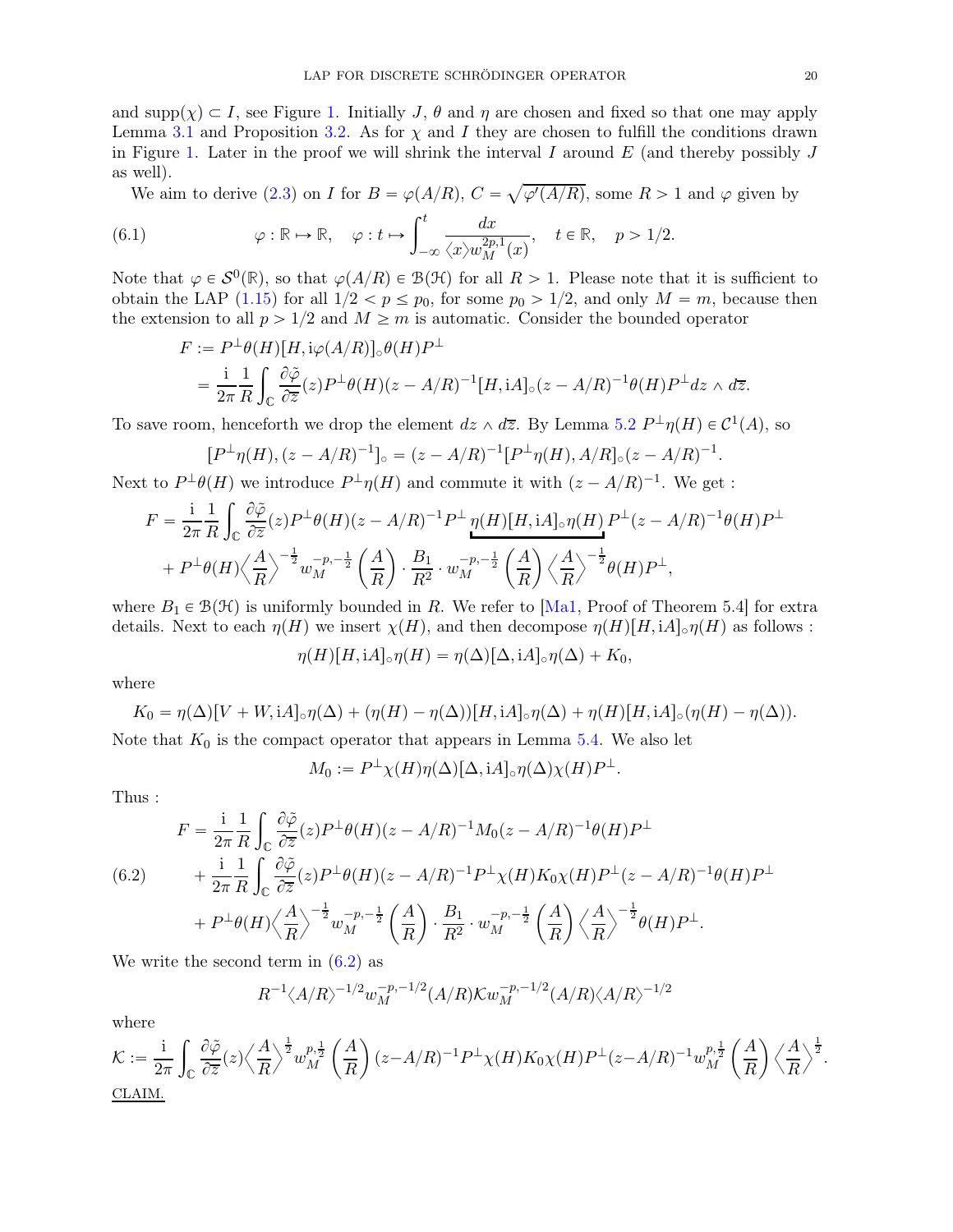K is a compact operator for  $1/2 < p < q/4$ , where q is the exponent that appears in [\(1.10\)](#page-2-1) and  $(1.11)$  – Hypothesis (H). Also the norm of K goes to zero as the support of  $\chi$  gets tighter around E, and this uniformly in R.

PROOF OF CLAIM. Write  $K$  as

$$
\mathcal{K} = \frac{1}{2\pi} \int_{\mathbb{C}} \frac{\partial \tilde{\varphi}}{\partial \overline{z}}(z) \left\langle \frac{A}{R} \right\rangle^{\frac{1}{2}} w_M^{-p, -\frac{1}{2}} \left( \frac{A}{R} \right) (z - A/R)^{-1} \times
$$
  
\nbounded by Lemma 4.3  
\n
$$
w_M^{2p, 1} \left( \frac{A}{R} \right) P^{\perp} \chi(H) K_0 \chi(H) P^{\perp} (z - A/R)^{-1} w_M^{p, \frac{1}{2}} \left( \frac{A}{R} \right) \left\langle \frac{A}{R} \right\rangle^{\frac{1}{2}}.
$$
  
\nbounded by Lemma 4.3  
\nbounded by Lemma 4.3

Now we want to commute  $w_M^{2p,1}$  $L_M^{2p,1}(\frac{A}{R})$  with  $P^{\perp}\chi(H)$ . Since  $P^{\perp}\chi(H) \in C^1(A)$  and  $w_M^{2p,1}(x) \in \mathcal{S}^{\varepsilon}(\mathbb{R}),$  $\forall \varepsilon > 0,$ 

$$
w_M^{2p,1}\left(\frac{A}{R}\right)\left[w_M^{2p,1}\left(\frac{A}{R}\right), P^{\perp}\chi(H)\right] \in \mathcal{B}(\mathcal{H})
$$

by Proposition [9.3.](#page-27-4) So  $K = \mathcal{K}_1 + \mathcal{K}_2$ , where

$$
\mathcal{K}_1 = \frac{1}{2\pi} \int_{\mathbb{C}} \frac{\partial \tilde{\varphi}}{\partial \overline{z}}(z) \left\langle \frac{A}{R} \right\rangle^{\frac{1}{2}} w_M^{-p,-\frac{1}{2}} \left( \frac{A}{R} \right) (z - A/R)^{-1} \times
$$
  
\nbounded by Lemma 4.3  
\n
$$
P^{\perp} \chi(H) w_M^{2p,1} \left( \frac{A}{R} \right) K_0 \chi(H) P^{\perp} (z - A/R)^{-1} w_M^{p,\frac{1}{2}} \left( \frac{A}{R} \right) \left\langle \frac{A}{R} \right\rangle^{\frac{1}{2}}
$$
  
\nbounded by Lemma 4.3  
\nbounded by Lemma 4.3

and

$$
\mathcal{K}_2 = \frac{1}{2\pi} \int_{\mathbb{C}} \frac{\partial \tilde{\varphi}}{\partial \overline{z}}(z) \left\langle \frac{A}{R} \right\rangle^{\frac{1}{2}} w_M^{-3p, -\frac{3}{2}} \left( \frac{A}{R} \right) (z - A/R)^{-1} \times
$$
  
\nbounded by Lemma 4.3  
\n
$$
w_M^{2p,1} \left( \frac{A}{R} \right) \left[ w_M^{2p,1} \left( \frac{A}{R} \right), P^{\perp} \chi(H) \right]_0 K_0 \chi(H) P^{\perp} (z - A/R)^{-1} w_M^{p,\frac{1}{2}} \left( \frac{A}{R} \right) \left\langle \frac{A}{R} \right\rangle^{\frac{1}{2}}.
$$
  
\nbounded uniformly in *R* by Proposition 9.3  
\nbounded by Lemma 4.3  
\nbounded by Lemma 4.3

By Lemma [4.3,](#page-11-1) there is  $C > 0$  such that

$$
\left\| \left\langle \frac{A}{R} \right\rangle^{\frac{1}{2}} w_M^{-3p,-\frac{3}{2}} \left( \frac{A}{R} \right) (z - A/R)^{-1} \right\| \leqslant C w_M^{-3p,-\frac{3}{2}} (x) \langle x \rangle^{\frac{1}{2}} |y|^{-1},
$$

and

$$
\left\|\left\langle\frac{A}{R}\right\rangle^{\frac{1}{2}}w^{p,\frac{1}{2}}_M\left(\frac{A}{R}\right)(z-A/R)^{-1}\right\|\leqslant Cw^{p,\frac{1}{2}}_M(x)\langle x\rangle^{\frac{1}{2}}|y|^{-1}.
$$

Now apply Lemma [4.3](#page-11-1) and [\(9.2\)](#page-27-5) with  $\rho = 0$  and  $\ell = 2$ . Note that  $\|\mathcal{K}_2\|$  is bounded above by a multiple of  $||K_0 \chi(H) P^{\perp}||$  times

$$
\int_{\overline{\Omega}}\langle x\rangle^{p-1-\ell}|y|^{\ell}\cdot w_M^{-3p,-\frac{3}{2}}(x)\langle x\rangle^{\frac{1}{2}}|y|^{-1}\cdot w_M^{p,\frac{1}{2}}(x)\langle x\rangle^{\frac{1}{2}}|y|^{-1}\,dxdy=\int_{\overline{\Omega}}\frac{dxdy}{\langle x\rangle^2w_M^{2p,1}(x)}<\infty,
$$

thanks to  $p > 1/2$ . Because  $K_0$  is compact, it follows that  $K_2$  is a compact operator and  $\|\mathcal{K}_2\|$ goes to zero as the support of  $\chi$  gets tighter around E. We repeat a similar operation for  $\mathcal{K}_1$ :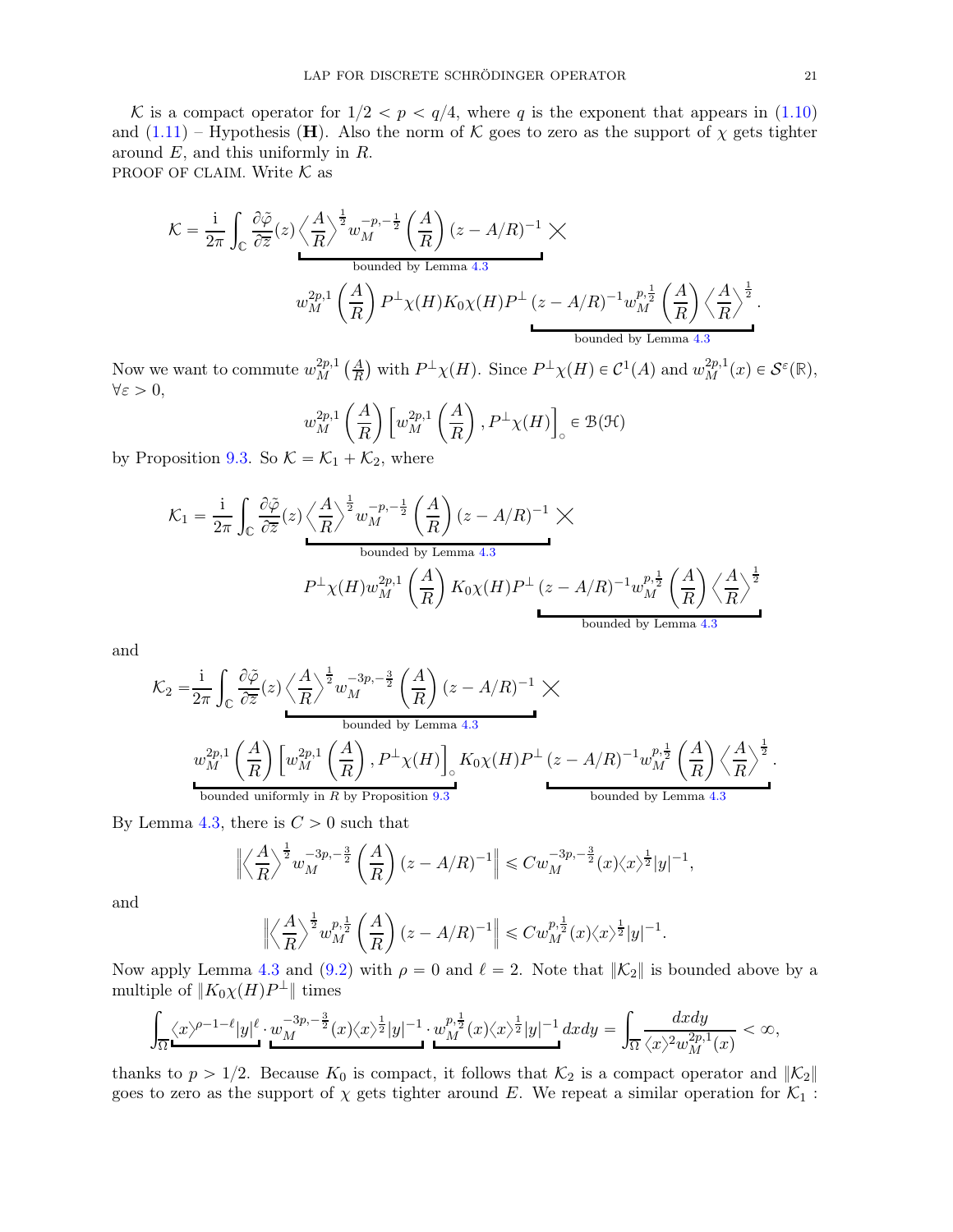write  $w_M^{p, \frac{1}{2}}\left(\frac{A}{R}\right) = w_M^{2p, 1}$  ${}_{M}^{2p,1}\left( \frac{A}{R}\right) w_{M}^{-p,-\frac{1}{2}}\left( \frac{A}{R}\right)$  and commute  $w_{M}^{2p,1}$  $_{M}^{2p,1}\left( \frac{A}{R}\right)$  with  $\chi(H)P^{\perp}$ . Doing this gives

$$
\mathcal{K}_1 = \frac{\mathrm{i}}{2\pi} \int_{\mathbb{C}} \frac{\partial \tilde{\varphi}}{\partial \overline{z}}(z) \left\langle \frac{A}{R} \right\rangle^{\frac{1}{2}} w_M^{-p, -\frac{1}{2}} \left( \frac{A}{R} \right) (z - A/R)^{-1} \times
$$
\nbounded by Lemma 4.3\n
$$
P^{\perp} \chi(H) w_M^{2p, 1} \left( \frac{A}{R} \right) K_0 w_M^{2p, 1} \left( \frac{A}{R} \right) \chi(H) P^{\perp} (z - A/R)^{-1} w_M^{-p, -\frac{1}{2}} \left( \frac{A}{R} \right) \left\langle \frac{A}{R} \right\rangle^{\frac{1}{2}} + \mathcal{K}_3
$$
\ncompact by Lemma 5.4\nbounded by Lemma 4.3\n
$$
\text{bounded by Lemma 4.3}
$$

One shows that  $||{\mathcal{K}}_1|| \leq c||P^{\perp} \chi(H)w_M^{2p,1}(A/R) K_0w_M^{2p,1}(A/R)$  for some constant  $c > 0$  and goes to zero as the support of  $\chi$  gets tighter around E, notably because  $w_M^{2p,1}(A/R) K_0 w_M^{2p,1}(A/R)$  is compact by Lemma [5.4.](#page-17-3) As for  $\mathcal{K}_3$ , it is compact and satisfies  $\|\mathcal{K}_3\| \leq c \|P^{\perp} \chi(H) w_M^{2p,1}(A/R) K_0\|$ for some constant  $c > 0$ . All in all, we see that K is a compact operator such that  $\|\mathcal{K}\|$  goes to zero as the support of  $\chi$  gets tighter around E, uniformly in R. This proves the claim.

We now proceed with the proof of the Theorem. Thanks to the claim we have :

$$
F = \frac{1}{2\pi} \frac{1}{R} \int_{\mathbb{C}} \frac{\partial \tilde{\varphi}}{\partial \overline{z}}(z) P^{\perp} \theta(H) (z - A/R)^{-1} M_0 (z - A/R)^{-1} \theta(H) P^{\perp} + P^{\perp} \theta(H) \Big\langle \frac{A}{R} \Big\rangle^{-\frac{1}{2}} w_M^{-p, -\frac{1}{2}} \left( \frac{A}{R} \right) \left( \frac{B_1}{R^2} + \frac{K}{R} \right) w_M^{-p, -\frac{1}{2}} \left( \frac{A}{R} \right) \Big\langle \frac{A}{R} \Big\rangle^{-\frac{1}{2}} \theta(H) P^{\perp}.
$$

The next thing to do is to commute  $(z - A/R)^{-1}$  with  $M_0$ :

$$
F = \frac{1}{2\pi} \frac{1}{R} \int_{\mathbb{C}} \frac{\partial \tilde{\varphi}}{\partial \overline{z}}(z) P^{\perp} \theta(H) (z - A/R)^{-2} M_0 \theta(H) P^{\perp}
$$
  
+ 
$$
\frac{1}{2\pi} \frac{1}{R} \int_{\mathbb{C}} \frac{\partial \tilde{\varphi}}{\partial \overline{z}}(z) P^{\perp} \theta(H) (z - A/R)^{-1} [M_0, (z - A/R)^{-1}]_{\circ} \theta(H) P^{\perp}
$$
  
+ 
$$
P^{\perp} \theta(H) \Big\langle \frac{A}{R} \Big\rangle^{-\frac{1}{2}} w_M^{-p, -\frac{1}{2}} \left( \frac{A}{R} \right) \left( \frac{B_1}{R^2} + \frac{K}{R} \right) w_M^{-p, -\frac{1}{2}} \left( \frac{A}{R} \right) \Big\langle \frac{A}{R} \Big\rangle^{-\frac{1}{2}} \theta(H) P^{\perp}.
$$

We apply [\(9.3\)](#page-27-6) to the first integral (which converges in norm), while for the second integral we use the fact that  $M_0 \in C^1(A)$  to conclude that there exists a  $B_2 \in \mathcal{B}(\mathcal{H})$  whose norm is uniformly bounded in R such that

$$
F = R^{-1}P^{\perp}\theta(H)\varphi'(A/R)M_0\theta(H)P^{\perp}
$$
  
+  $P^{\perp}\theta(H)\left\langle\frac{A}{R}\right\rangle^{-\frac{1}{2}}w_M^{-p,-\frac{1}{2}}\left(\frac{A}{R}\right)\left(\frac{B_2}{R^2}+\frac{K}{R}\right)w_M^{-p,-\frac{1}{2}}\left(\frac{A}{R}\right)\left\langle\frac{A}{R}\right\rangle^{-\frac{1}{2}}\theta(H)P^{\perp}.$ 

Now  $\varphi'(A/R) = \langle A/R \rangle^{-1} w_M^{-2p,-1}(A/R)$ . By Proposition [9.3,](#page-27-4)

$$
[\langle A/R \rangle^{-\frac{1}{2}} w_M^{-p,-\frac{1}{2}} (A/R), M_0] \langle A/R \rangle^{\frac{1}{2}} w_M^{p,\frac{1}{2}} (A/R) = R^{-1} B'
$$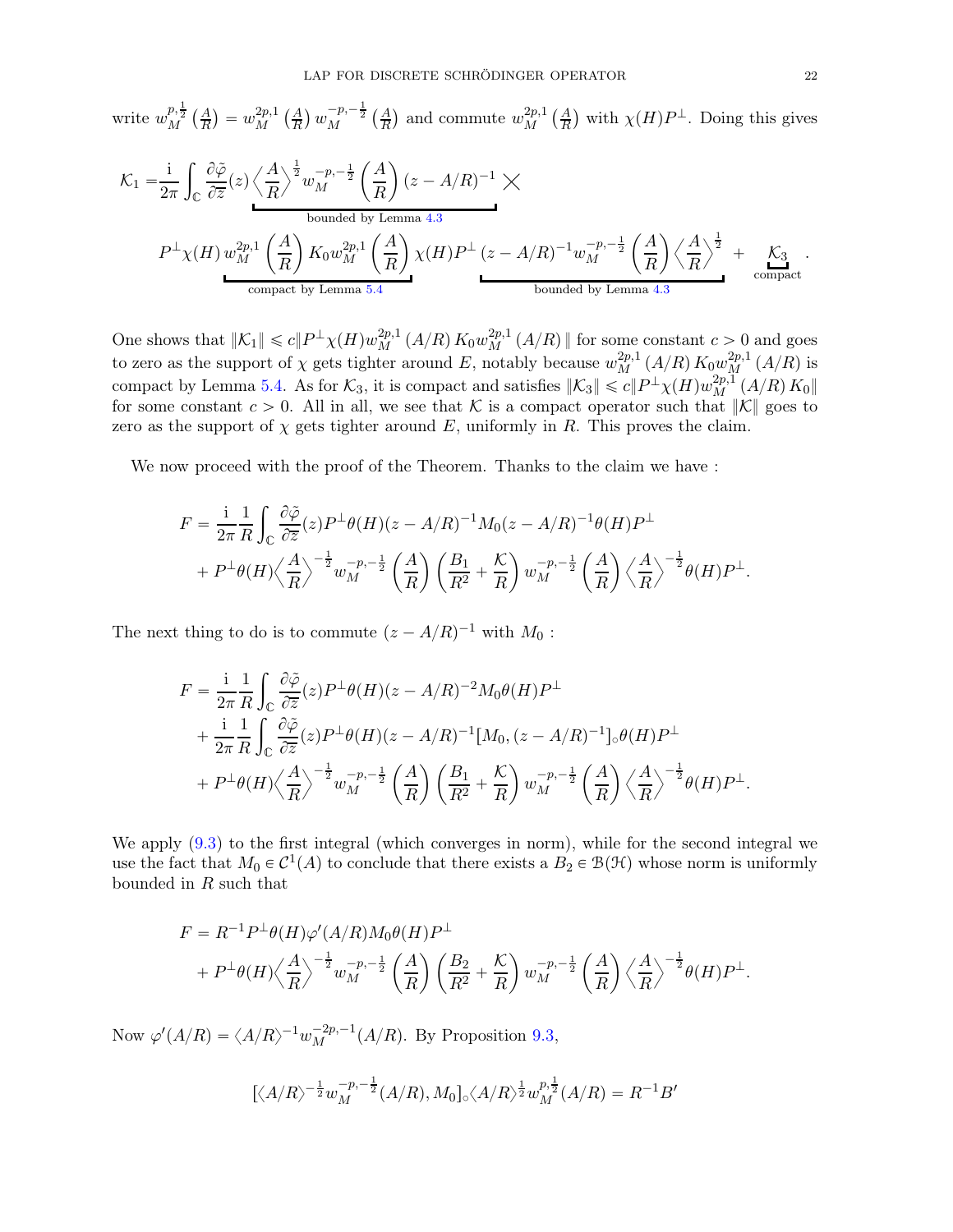for some  $B' \in \mathcal{B}(\mathcal{H})$  whose norm is uniformly bounded in R. Thus there is  $B_3 \in \mathcal{B}(\mathcal{H})$  with norm uniform in  $R$  such that

$$
F = R^{-1}P^{\perp}\theta(H)\left\langle\frac{A}{R}\right\rangle^{-\frac{1}{2}}w_M^{-p,-\frac{1}{2}}\left(\frac{A}{R}\right)M_0w_M^{-p,-\frac{1}{2}}\left(\frac{A}{R}\right)\left\langle\frac{A}{R}\right\rangle^{-\frac{1}{2}}\theta(H)P^{\perp}
$$
  
+  $P^{\perp}\theta(H)\left\langle\frac{A}{R}\right\rangle^{-\frac{1}{2}}w_M^{-p,-\frac{1}{2}}\left(\frac{A}{R}\right)\left(\frac{B_3}{R^2} + \frac{K}{R}\right)w_M^{-p,-\frac{1}{2}}\left(\frac{A}{R}\right)\left\langle\frac{A}{R}\right\rangle^{-\frac{1}{2}}\theta(H)P^{\perp}$   
 $\geq \gamma R^{-1}P^{\perp}\theta(H)\left\langle\frac{A}{R}\right\rangle^{-\frac{1}{2}}w_M^{-p,-\frac{1}{2}}\left(\frac{A}{R}\right)P^{\perp}\chi(H)\eta^2(\Delta)\chi(H)P^{\perp}w_M^{-p,-\frac{1}{2}}\left(\frac{A}{R}\right)\left\langle\frac{A}{R}\right\rangle^{-\frac{1}{2}}\theta(H)P^{\perp}$   
+  $P^{\perp}\theta(H)\left\langle\frac{A}{R}\right\rangle^{-\frac{1}{2}}w_M^{-p,-\frac{1}{2}}\left(\frac{A}{R}\right)\left(\frac{B_3}{R^2} + \frac{K}{R}\right)w_M^{-p,-\frac{1}{2}}\left(\frac{A}{R}\right)\left\langle\frac{A}{R}\right\rangle^{-\frac{1}{2}}\theta(H)P^{\perp}$ 

where  $\gamma > 0$  comes from applying the Mourre estimate for  $\Delta$  and A. Let

$$
\tilde{\mathcal{K}} := \gamma P^{\perp} \chi(H) (\eta^2(\Delta) - \eta^2(H)) \chi(H) P^{\perp}.
$$

Note that  $\tilde{\mathcal{K}}$  is compact with  $\|\tilde{\mathcal{K}}\|$  vanishing as the support of  $\chi$  gets tighter around E. Thus

$$
F \ge \gamma R^{-1} P^{\perp} \theta(H) \left\langle \frac{A}{R} \right\rangle^{-\frac{1}{2}} w_M^{-p, -\frac{1}{2}} \left( \frac{A}{R} \right) P^{\perp} \chi(H) \eta^2(H) \chi(H) P^{\perp} w_M^{-p, -\frac{1}{2}} \left( \frac{A}{R} \right) \left\langle \frac{A}{R} \right\rangle^{-\frac{1}{2}} \theta(H) P^{\perp}
$$
  
+  $P^{\perp} \theta(H) \left\langle \frac{A}{R} \right\rangle^{-\frac{1}{2}} w_M^{-p, -\frac{1}{2}} \left( \frac{A}{R} \right) \left( \frac{B_3}{R^2} + \frac{K + \tilde{K}}{R} \right) w_M^{-p, -\frac{1}{2}} \left( \frac{A}{R} \right) \left\langle \frac{A}{R} \right\rangle^{-\frac{1}{2}} \theta(H) P^{\perp}.$ 

Finally, we commute  $P^{\perp} \chi(H) \eta^2(H) \chi(H) P^{\perp} = P^{\perp} \eta^2(H) P^{\perp}$  with  $w_M^{-p,-\frac{1}{2}}(A/R) \langle A/R \rangle^{-\frac{1}{2}}$ , and see that

$$
\gamma[P^{\perp}\eta^{2}(H)P^{\perp}, w_M^{-p,-\frac{1}{2}}(A/R)\langle A/R\rangle^{-\frac{1}{2}}]_{\circ}w_M^{p,\frac{1}{2}}(A/R)\langle A/R\rangle^{\frac{1}{2}} = R^{-1}B''
$$
\n6. B.(K) whose norm is uniformly bounded in  $P$ . Thus, there is  $P$ .

for some  $B'' \in \mathcal{B}(\mathcal{H})$  whose norm is uniformly bounded in R. Thus there is  $B_4 \in \mathcal{B}(\mathcal{H})$  with norm uniform in  $R$  such that

$$
F \ge \gamma R^{-1} P^{\perp} \theta(H) \left\langle \frac{A}{R} \right\rangle^{-1} w_M^{-2p,-1} \left( \frac{A}{R} \right) \theta(H) P^{\perp}
$$
  
+  $P^{\perp} \theta(H) \left\langle \frac{A}{R} \right\rangle^{-\frac{1}{2}} w_M^{-p,-\frac{1}{2}} \left( \frac{A}{R} \right) \left( \frac{B_4}{R^2} + \frac{K + \tilde{K}}{R} \right) w_M^{-p,-\frac{1}{2}} \left( \frac{A}{R} \right) \left\langle \frac{A}{R} \right\rangle^{-\frac{1}{2}} \theta(H) P^{\perp}.$ 

To conclude, we shrink the support of  $\chi$  to ensure that  $\|\mathcal{K} + \mathcal{K}\| < \gamma/3$  and choose  $R > 1$  so that  $||B_4||/R < \gamma/3$ . Then  $K + \tilde{K} \ge -\gamma/3$  and  $B_4/R \ge -\gamma/3$ , so

(6.3) 
$$
F = P^{\perp}\theta(H) \Big[ H, i\varphi\left(\frac{A}{R}\right) \Big]_0 \theta(H) P^{\perp} \geq \frac{\gamma}{3R} P^{\perp}\theta(H) \left\langle \frac{A}{R} \right\rangle^{-1} w_M^{-2p, -1} \left(\frac{A}{R}\right) \theta(H) P^{\perp}.
$$

Let J' be any open interval with  $J' \subseteq I$ . Applying  $E_{J'}(H)$  on both sides of this inequality yields the projected weighted Mourre estimate [\(2.3\)](#page-7-3), with  $c = \gamma/(3R)$  and  $C = \langle A/R \rangle^{-\frac{1}{2}} w_M^{-p,-\frac{1}{2}} (A/R)$ .  $1/2 < p < q/4$ . The proof of Theorem [1.3](#page-3-1) is complete, as explained in Section [2.3.](#page-7-4)

## <span id="page-22-0"></span>7. Appendix A. Nevanlinna functions, operator monotone functions and Loewner's theorem

We revisit Loewner's theorem on matrix operator monotone functions, see e.g. [\[L\]](#page-28-22), [\[Do\]](#page-28-23), [\[Si2\]](#page-29-19) and [\[Ha\]](#page-28-24). This wonderful theorem makes a striking connection between the operator monotone functions and the Nevanlinna functions.

Let  $\mathbb{C}_+$  (resp.  $\mathbb{C}_-$ ) denote the complex numbers with strictly positive (resp. negative) imaginary part. A *Nevanlinna function* (also known as Herglotz, Pick or R function) is an analytic function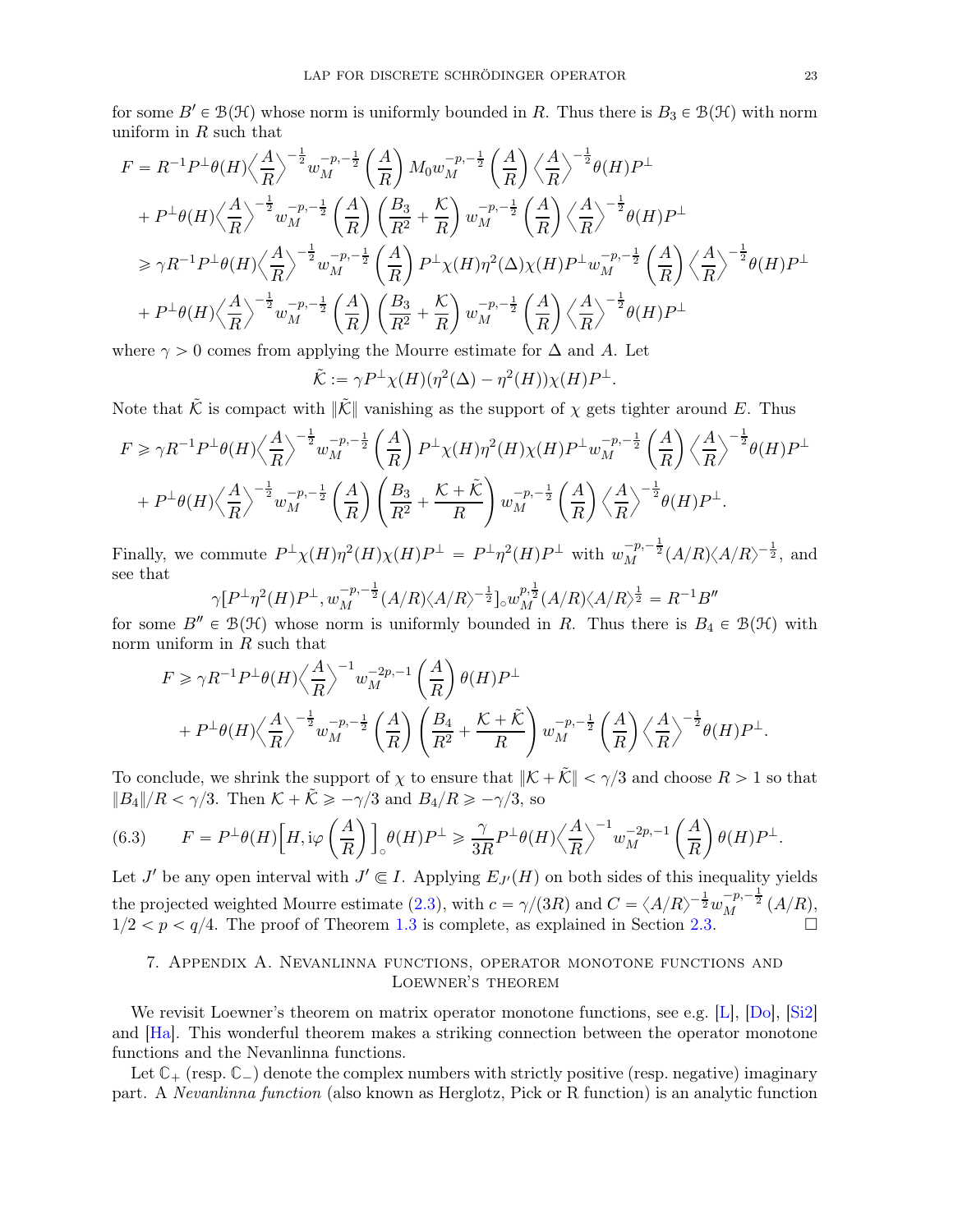on  $\mathbb{C}_+$  that maps  $\mathbb{C}_+$  to  $\overline{\mathbb{C}_+}$ . A function  $f : \mathbb{C}_+ \mapsto \mathbb{C}$  is Nevanlinna if and only if it admits a representation

(7.1) 
$$
f(z) = \alpha + \beta z + \int_{\mathbb{R}} \left( \frac{1}{\lambda - z} - \frac{\lambda}{\lambda^2 + 1} \right) d\mu(\lambda), \quad z \in \mathbb{C}^+
$$

where  $\alpha \in \mathbb{R}, \beta \geq 0$ , and  $\mu$  is a positive Borel measure on **R** satisfying  $\int_{\mathbb{R}} (\lambda^2 + 1)^{-1} d\mu(\lambda) < \infty$ . We refer to  $[D_0, T]$  Theorem 1 of Chapter II for a proof of this wonderful result. The integral representation is unique. The measure  $\mu$  is recovered from f by the Stieltjes inversion formula

<span id="page-23-0"></span>
$$
\mu((\lambda_1, \lambda_2]) = \lim_{\delta \downarrow 0} \lim_{\varepsilon \downarrow 0} \frac{1}{\pi} \int_{\lambda_1 + \delta}^{\lambda_2 + \delta} \text{Im} \left( f(\lambda + i\varepsilon) \right) d\lambda.
$$

Standard examples of Nevanlinna functions given in the literature include  $z^p$  for  $0 \leq p \leq 1, -z^p$ for  $-1 \leq p \leq 0$ , and the logarithm  $\ln(z)$  with the branch cut  $(-\infty, 0]$ .

**Notation.** Let  $(a, b)$  be an open interval (finite or infinite). Denote  $P(a, b)$  the set of Nevanlinna functions that continue analytically across  $(a, b)$  into  $\mathbb{C}_-$  and where the continuation is by reflection.

Functions in  $P(a, b)$  are real-valued on  $(a, b)$  and their measure satisfies  $\mu((a, b)) = 0$ , see [\[Do,](#page-28-23) Lemma 2, Chapter II]. Functions in  $P(a, b)$  are strictly increasing on  $(a, b)$ , unless they are constant. Indeed, if f is not a constant function  $\beta$  and  $\mu$  cannot be simulaneously zero and so

$$
f'(x) = \beta + \int_{\mathbb{R}} \frac{d\mu(\lambda)}{(\lambda - x)^2} > 0, \quad x \in (a, b).
$$

Let  $\mathcal{M}_n(\mathbb{C})$  be the set of  $n \times n$  matrices with entries in  $\mathbb{C}$ , and consider a function  $f : (a, b) \mapsto \mathbb{R}$ . **Definition.** f is matrix monotone of order n in  $(a, b)$  if  $f(T) \leq f(S)$  holds whenever T, S in  $\mathcal{M}_n(\mathbb{C})$  are hermitian matrices with spectrum in  $(a, b)$  and  $T \leq S$ .

In 1934 Karl Loewner proved the following remarkable theorem that characterizes the matrix monotone functions :

<span id="page-23-1"></span>**Theorem 7.1.** [\[L\]](#page-28-22) Let  $f : (a, b) \rightarrow \mathbb{R}$ , where  $(a, b)$  is a finite or infinite open interval. Then f is *matrix operator monotone of order* n *in*  $(a, b)$  *for all*  $n \in \mathbb{N}$  *if and only if* f *admits an analytic continuation that belongs to*  $P(a, b)$ *.* 

Loewner's theorem is a truly wonderful result and has been reproved in several different ways, see e.g. [\[Do,](#page-28-23) Theorem I of Chapter VII and Chapter IX for the converse], [\[Si2\]](#page-29-19) or [\[Ha\]](#page-28-24) and references therein for a concise historical exposition. For the purpose of this article, we need a version of Loewner's theorem that applies to unbounded self-adjoint operators. In B. Simon's book [\[Si2,](#page-29-19) Chapter 2] it is explicitly discussed how Loewner's theorem extends to unbounded operators. We propose below yet another proof of the extension to the semi-bounded operators (which is the case for  $\langle A \rangle$  and  $\langle N \rangle$ ). For self-adjoint operators T, S which are bounded from below, the inequality  $T \leq S$  means  $\text{Dom}[|S|^{1/2}] \subset \text{Dom}[|T|^{1/2}]$  and  $\langle \psi, T\psi \rangle \leq \langle \psi, S\psi \rangle$  for all  $\psi \in \text{Dom}[|S|^{1/2}]$ .

**Definition.** f is *operator monotone in*  $(a, b) \subset \mathbb{R}$  if  $f(T) \leq f(S)$  holds whenever T, S (possibly unbounded) are self-adjoint operators in  $\mathcal H$  with spectrum contained in  $(a, b)$  and  $T \leq S$ .

Assuming  $f \in P(a, b)$ , let  $\mu$  be the measure associated to f, see [\(7.1\)](#page-23-0), and denote the supremum of the support of  $\mu$  by  $\Sigma_{\mu}$ . In what follows the discussion is for general self-adjoint T, S, but one should keep in mind that the results are applied to  $T = \langle A \rangle$  and  $S = \sqrt{c_d} \langle N \rangle$ , cf. Lemma [4.13.](#page-16-2) We start with a Lemma :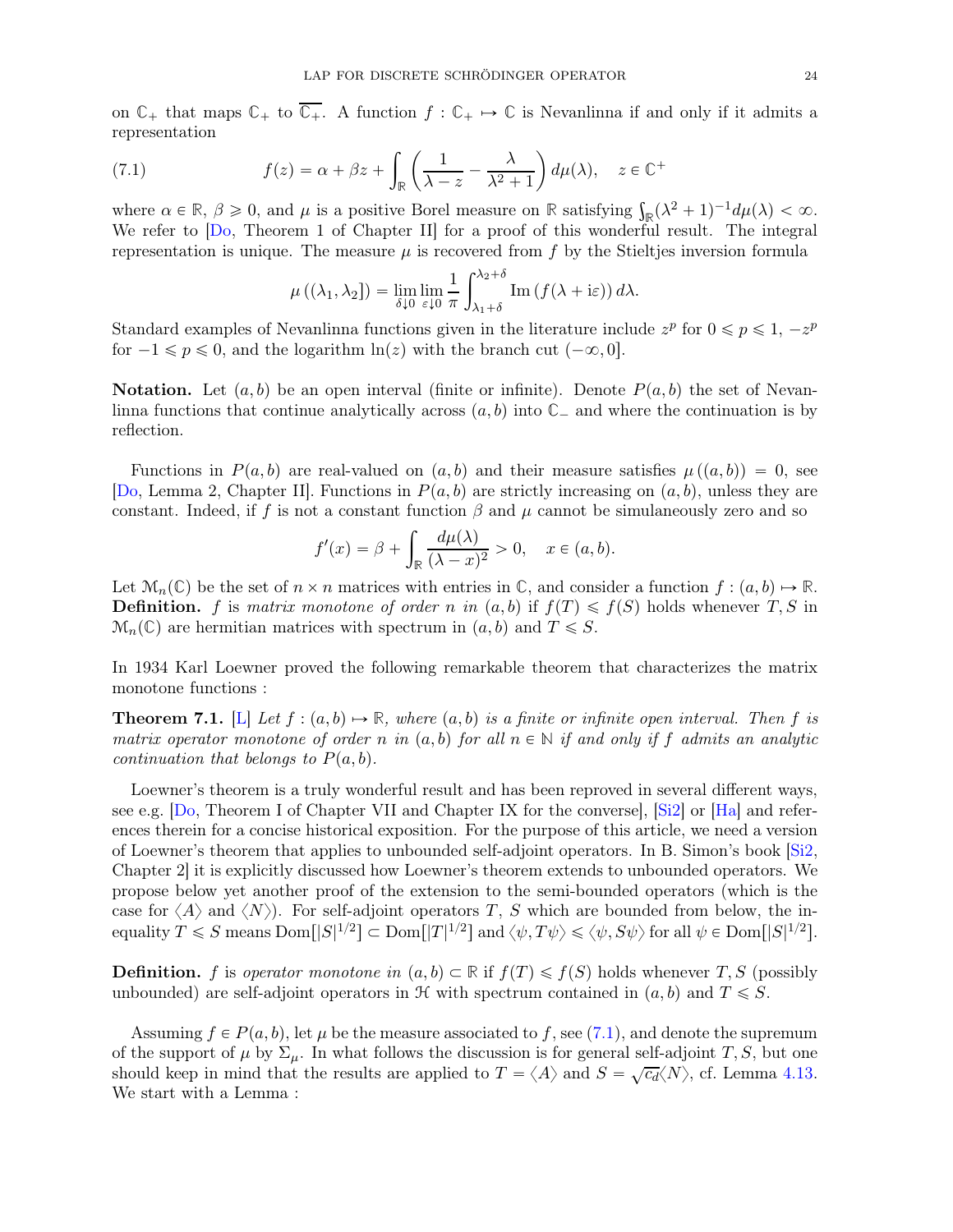<span id="page-24-1"></span>**Lemma 7.2.** Let f belong to  $P(a, +\infty)$ . Then

- $(1)$   $\Sigma_{\mu} \leqslant a$ ,
- *(2) given* T *a self-adjoint operator with*  $\inf(\sigma(T)) > a > 0$ , we have  $f(T)$  bounded from below and  $\text{Dom}[T] \subseteq \text{Dom}[f(T)]$  *with equality if and only if*  $\beta > 0$ *.*

*Proof.* For (1), we start by noting that f belongs to  $P(a, +\infty)$  so f admits an integral repre-sentation as in [\(7.1\)](#page-23-0). Thus  $\Sigma_{\mu} \leq a$  holds thanks to the Stieltjes inversion formula and the fact that f is real-valued on  $(a, +\infty)$ . For (2), adding a constant to f does not alter the assumptions of the Lemma and leads to the same conclusion, so we may assume  $f(\inf(\sigma(T))) > 0$ , where  $\inf(\sigma(T)) > a$  (recall f is non-decreasing on  $(a, +\infty)$ ). We start by showing that  $\lim_{x \to a} f(x)/x = \beta$ , as  $x \to +\infty$ , or equivalently

$$
\lim_{x \to +\infty} \int_{-\infty}^{\Sigma_{\mu}} \frac{1 + \lambda x}{x(\lambda - x)(\lambda^2 + 1)} d\mu(\lambda) = 0.
$$

We wish to exchange the order of the limit and integration. We have

 $(7.2) \ |(1 + \lambda x)x^{-1}(\lambda - x)^{-1}| \leq 1, \quad \forall (\lambda, x) \in (-\infty, 0] \times [1, +\infty) \cup [0, a] \times [a + \sqrt{a^2 + 1}, +\infty).$ 

We may apply the dominated convergence theorem, and the above limit follows. This limit implies that  $f(x)/x$  is a bounded function on  $(a, +\infty)$  and hence  $Dom(T) \subset Dom|f(T)|$ . For the reverse inclusion,  $x/f(x)$  is a well defined bounded function on  $(\inf(\sigma(T)), +\infty)$  iff  $\beta > 0$ . We are now ready to prove the extension of Theorem [7.1](#page-23-1) to semi-bounded operators :

<span id="page-24-0"></span>**Theorem 7.3.** Let  $f : (a, b) \rightarrow \mathbb{R}$ , where  $0 < a < b \leq +\infty$ . Then f is operator monotone in  $p(a, b)$  *if and only if* f *admits an analytic continuation that belongs to*  $P(a, b)$ *.* 

*Proof.* If f is operator monotone in  $(a, b)$ , then in particular it is matrix operator monotone of order n in  $(a, b)$  for all  $n \in \mathbb{N}$ , and so f admits an analytic continuation that belongs to  $P(a, b)$ by Loewner's theorem. This direction is in fact the hard direction in Loewner's theroem, but the extension is trivial!

For the converse, we suppose that f admits an analytic continuation that belongs to  $P(a, b)$ . Consider the two separate cases  $b < +\infty$  and  $b = +\infty$ . If  $b < +\infty$ , then f is matrix operator monotone of order n in  $(a, b)$  for all  $n \in \mathbb{N}$  by Loewner's theorem. But, since the interval  $(a, b)$ is finite, this is equivalent to being operator monotone in  $(a, b)$ , see e.g. [\[BS,](#page-28-25) Lemma 2.2] or [\[Si2,](#page-29-19) Chapter 2]. Now the case  $b = +\infty$ . We have  $\Sigma_{\mu} \le a$  by Lemma [7.2,](#page-24-1) and

$$
f(x) = \alpha + \beta x + \int_{-\infty}^{\Sigma_{\mu}} \left( \frac{1}{\lambda - x} - \frac{\lambda}{\lambda^2 + 1} \right) d\mu(\lambda), \quad x \in (a, +\infty).
$$

Let

<span id="page-24-2"></span>(7.3) 
$$
g_r(x) := \alpha + \int_{-r}^{\Sigma_{\mu}} \left( \frac{1}{\lambda - x} - \frac{\lambda}{\lambda^2 + 1} \right) d\mu(\lambda), \quad g(x) := f(x) - \beta x, \quad x \in (a, +\infty).
$$

Note that  $\{g_r\}_{r\in\mathbb{R}^+}$  is of a sequence of functions of the real variable x that converges pointwise to  $g(x)$  as  $r \to +\infty$  for all  $x \in (a, +\infty)$ . Moreover, since for every fixed  $r, g'_r(x) \geq 0$ , all functions in the sequence are increasing in the variable  $x$ . We need a Lemma.

<span id="page-24-3"></span>**Lemma 7.4.** *For every fixed*  $\varepsilon > 0$ *, the sub-sequence*  $\{g_r(x)\}_{r>1/\varepsilon}$  *has the property that*  $g_r(x)$  $g(x)$  for every  $x > \max(\Sigma_{\mu} + \varepsilon, a)$ .

*Proof.* Clearly  $g_r(x) \to g(x)$  as  $r \to +\infty$  for all  $x \in (a, +\infty)$ . What needs to be shown is that the sequence  $g_r(x)$  is increasing pointwise. Let  $\varepsilon > 0$  be given and fix  $x > \max(\Sigma_\mu + \varepsilon, a)$ . Recall a is assumed to be strictly positive. The integrand in  $(7.3)$  is equal to

$$
\frac{1+\lambda x}{(\lambda-x)(\lambda^2+1)}.
$$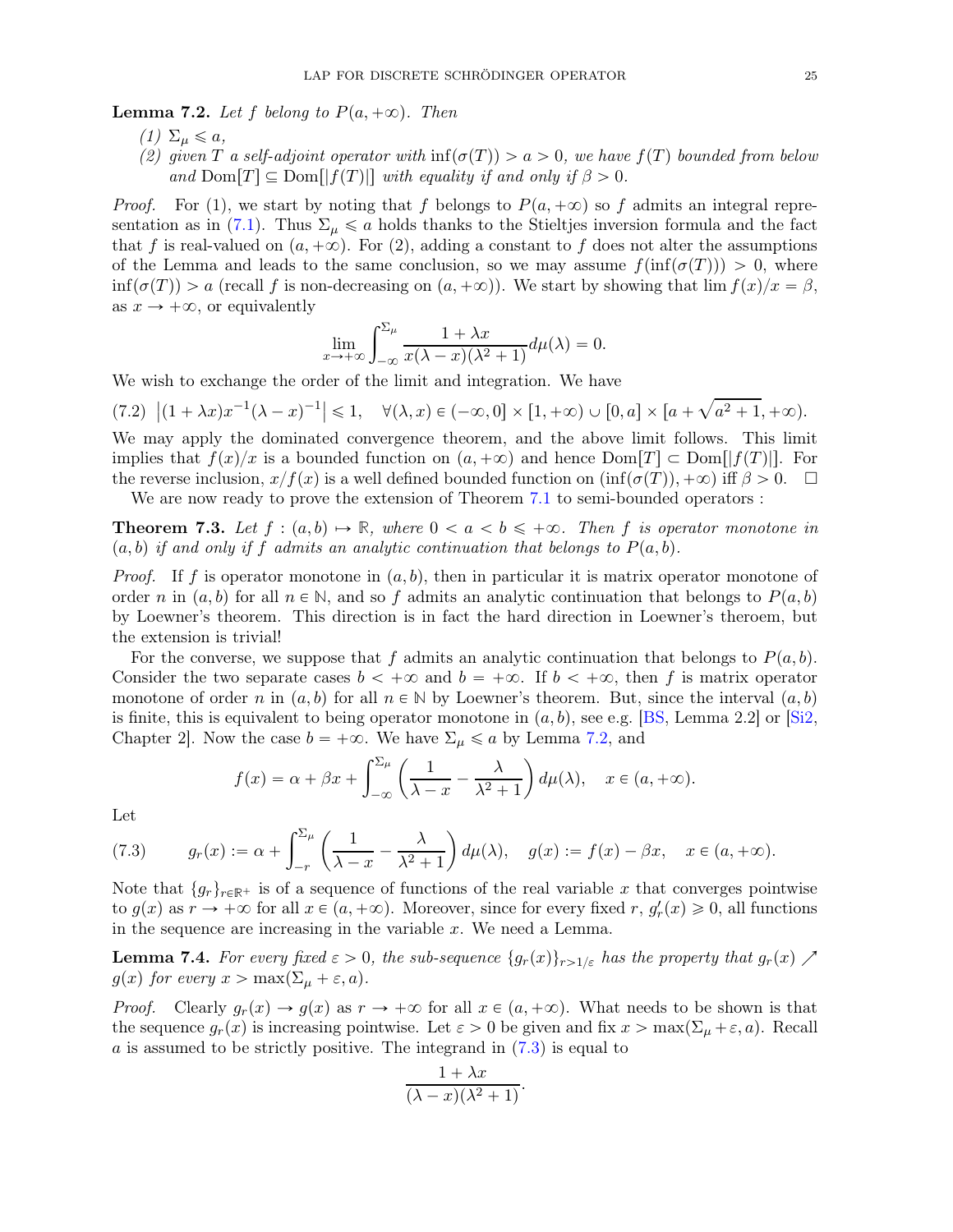On the one hand,  $x > \Sigma_{\mu} + \varepsilon$  implies that  $(\lambda - x)$  is negative for all  $\lambda \in \text{supp } \mu$ . On the other hand, the assumption  $x > a > 0$  implies that  $(1 + \lambda x)$  is negative for all  $\lambda < -1/x$ . Thus, for all  $x > \max(\Sigma_{\mu} + \varepsilon, a)$  and for all  $\lambda < -1/a$ , the integrand in [\(7.3\)](#page-24-2) is strictly positive. Thus, as r increases above  $1/a$ , the value of the integral in [\(7.3\)](#page-24-2) strictly increases. This completes the proof of the Lemma proof of the Lemma.

*Continuation of the proof of Theorem [7.3.](#page-24-0)* Now fix T, S self-adjoint operators with spectrum contained in  $(a, +\infty)$  and  $T \leq S$ . Let  $\psi \in \mathcal{H}$ .  $T \leq S$  implies  $\langle \psi, (\lambda - T)^{-1} \psi \rangle \leq \langle \psi, (\lambda - S)^{-1} \psi \rangle$ for all  $\lambda \leq \Sigma_{\mu}$ , e.g. [\[Ka,](#page-28-26) Theorem VI.2.21]. We integrate over the compact  $[-r, \Sigma_{\mu}]$ :

<span id="page-25-1"></span>
$$
\int_{-r}^{\Sigma_{\mu}} \langle \psi, (\lambda - T)^{-1} \psi \rangle \, d\mu(\lambda) \leq \int_{-r}^{\Sigma_{\mu}} \langle \psi, (\lambda - S)^{-1} \psi \rangle \, d\mu(\lambda), \quad \text{for every finite } r > |\Sigma_{\mu}|.
$$

Moreover, since the integrand is norm continuous, we infer

(7.4) 
$$
\langle \psi, g_r(T) \psi \rangle \leq \langle \psi, g_r(S) \psi \rangle
$$
, for every finite  $r > |\Sigma_{\mu}|$ .

Next we choose in Lemma [7.4](#page-24-3)  $\varepsilon$  small enough so that  $\max(\Sigma_{\mu} + \varepsilon, a) < \inf(\sigma(T)) \leq \inf(\sigma(S)).$ We obtain  $g_r(x) \nearrow g(x)$  (for  $r > 1/\varepsilon$ ) as r goes to infinity. In turn, the monotone conver-gence theorem for forms, e.g. [\[Ka,](#page-28-26) Theorem VIII.3.11], ensures that  $\langle \psi, q_r(T) \psi \rangle$  converges to  $\langle \psi, g(T) \psi \rangle$  as  $r \to +\infty$  for all  $\psi \in \text{Dom}[|g(T)|^{1/2}]$ , and similarly for S. Taking limits in [\(7.4\)](#page-25-1) gives  $\text{Dom}\left[|g(S)|^{1/2}\right] \subset \text{Dom}\left[|g(T)|^{1/2}\right]$  and

$$
\langle \psi, g(T)\psi \rangle \leq \langle \psi, g(S)\psi \rangle, \quad \psi \in \text{Dom}[|g(S)|^{1/2}].
$$

Thus, if  $\beta = 0$  we have

$$
\langle \psi, f(T)\psi \rangle \leq \langle \psi, f(S)\psi \rangle
$$
,  $\psi \in \text{Dom}[|g(S)|^{1/2}] = \text{Dom}[|f(S)|^{1/2}],$ 

whereas if  $\beta > 0$ , we use the fact that  $0 < T \le S$ , and  $\text{Dom}[S^{1/2}] = \text{Dom}[|f(S)|^{1/2}]$ ,  $\text{Dom}[T^{1/2}] =$  $\text{Dom}[|f(T)|^{1/2}]$ , by Lemma [7.2,](#page-24-1) which yields

$$
\langle \psi, f(T)\psi \rangle \leq \langle \psi, f(S)\psi \rangle
$$
,  $\psi \in \text{Dom}[S^{1/2}] = \text{Dom}[|f(S)|^{1/2}].$ 

This gives the result.  $\square$ 

To close this Section, we have a remark about results in the literature on order relations for general self-adjoint operators. In [\[O\]](#page-29-20), Olson introduced the *spectral order* for self-adjoint operators :  $T \leq S$  if and only if  $E_{(-\infty,t]}(T) \geq E_{(-\infty,t]}(S)$  for all  $t \in \mathbb{R}$ . Here  $E_{(-\infty,t]}(T)$  and  $E_{(-\infty,t]}(S)$  are the spectral resolutions of the identity for T and S. He showed that  $T^n \leqslant S^n$  for every  $n \in \mathbb{N}$  is equivalent to  $T \leq S$ , see also [\[U,](#page-29-21) Proposition 5]. Furthermore, it is shown in [\[FK\]](#page-28-27) that this order relation is equivalent to  $f(T) \leq f(S)$  for any continuous monotone nondecreasing function f defined on an interval which contains  $\sigma(T) \cup \sigma(S)$ . For the purpose of this article, we do not know if  $\langle A \rangle^n \leq (\sqrt{c_d} \langle N \rangle)^n$  holds  $\forall n \in \mathbb{N}$  but if it does it would considerably simplify this article. To check this inequality by brute force seems to be unbearable.

## <span id="page-25-0"></span>8. Appendix B. Polylogarithms of positive order are Nevanlinna functions

That logarithm with the standard branch cut is a Nevanlinna function follows from the identity  $\ln(z) = \ln(r) + i\theta$ , where  $z = re^{i\theta}$ ,  $r > 0$ , and  $\theta \in (-\pi, \pi)$ . The integral representation of the logarithm is

$$
\ln(z) = \int_{-\infty}^{0} \left( \frac{1}{\lambda - z} - \frac{\lambda}{\lambda^2 + 1} \right) d\lambda.
$$

The composition of Nevanlinna functions produces another Nevanlinna function. So for example  $\ln^p(z)$  is Nevanlinna for  $0 \leq p \leq 1$ . What about higher powers of the logarithm ? Certainly the square and cube of the logarithm are not Nevannlina functions. Indeed writing

$$
\ln^2(z) = \ln^2(r) - \theta^2 + i2\theta \ln(r)
$$
, and  $\ln^3(z) = \ln^3(r) - 3\theta^2 \ln(r) + i\theta(3\ln^2(r) - \theta^2)$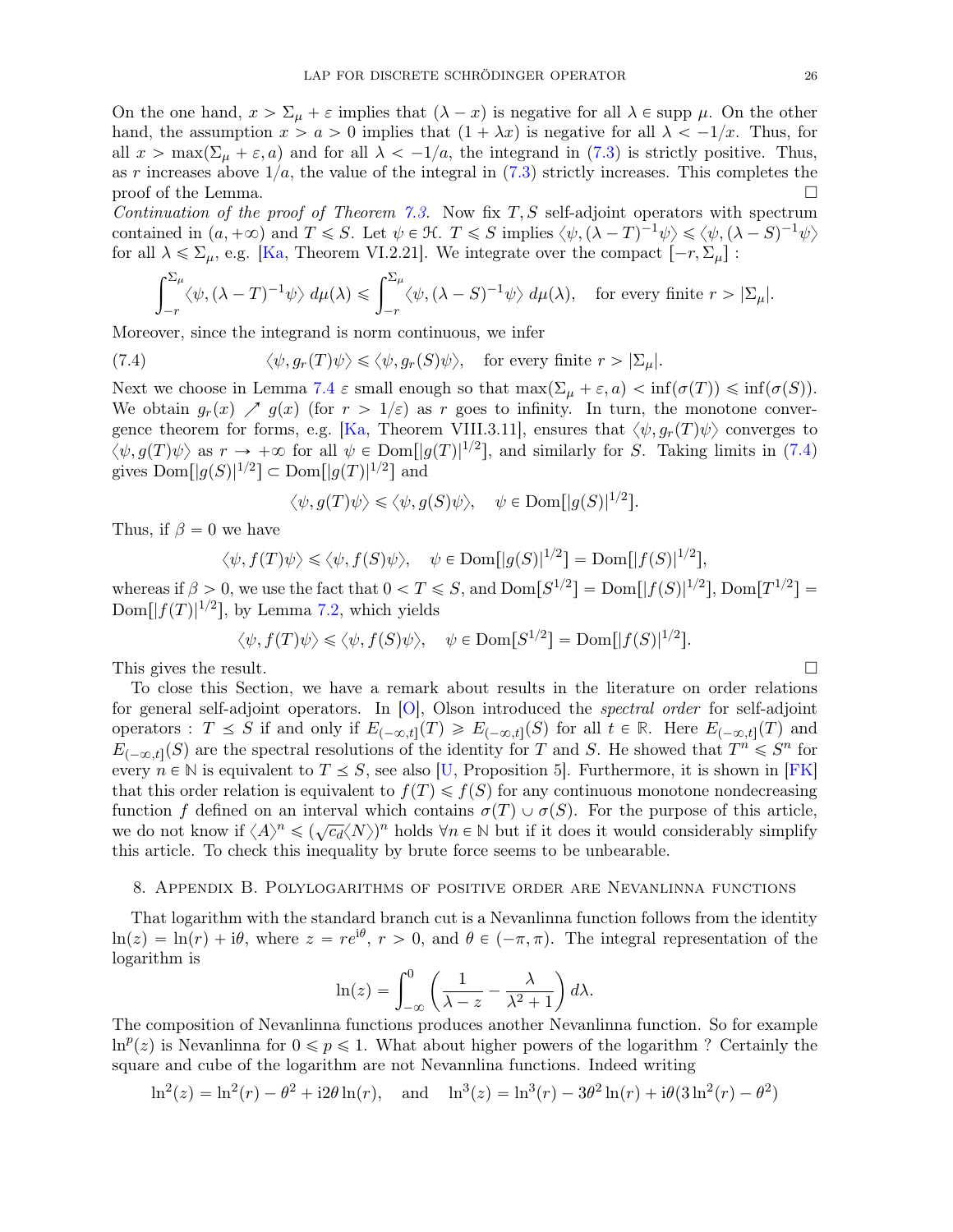reveals that these functions do not map  $\mathbb{C}_+$  to  $\overline{\mathbb{C}_+}$ . In spite of this there are functions that are Nevanlinna and are "almost" equal to the logarithms. To motivate the idea, we note that the Stieltjes inversion formula gives

$$
\lim_{\delta \downarrow 0} \lim_{\varepsilon \downarrow 0} \frac{1}{\pi} \int_{\lambda_1 + \delta}^{\lambda_2 + \delta} \text{Im} \left( \ln^2(\lambda + i\varepsilon) \right) d\lambda = \begin{cases} 0 & \lambda_1 \geq 0, \\ \int_{\lambda_1}^{\lambda_2} 2 \ln(|\lambda|) d\lambda & \lambda_2 \leq 0 \end{cases}
$$

when applied to  $\ln^2(z)$  and

$$
\lim_{\delta \downarrow 0} \lim_{\varepsilon \downarrow 0} \frac{1}{\pi} \int_{\lambda_1 + \delta}^{\lambda_2 + \delta} \text{Im} \left( \ln^3(\lambda + i\varepsilon) \right) d\lambda = \begin{cases} 0 & \lambda_1 \geq 0, \\ \int_{\lambda_1}^{\lambda_2} \left( 3\ln^2(|\lambda|) - \pi^2 \right) d\lambda & \lambda_2 \leq 0 \end{cases}
$$

when applied to  $\ln^3(z)$ . This suggests to calculate the Nevanlinna functions corresponding to the measures  $d\mu(\lambda) = \mathbf{1}_{\{\lambda < -1\}} \ln(-\lambda) d\lambda$  and  $d\mu(\lambda) = \mathbf{1}_{\{\lambda < -1\}} \ln^2(-\lambda) d\lambda$ .

We introduce polylogarithms. We refer to [\[Le\]](#page-28-28) and [\[PBM\]](#page-29-22) for formulas and a detailed exposition. The polylogarithm of order  $\sigma \in \mathbb{C}$  is defined by the power series

$$
\mathrm{Li}_{\sigma}(z) := \sum_{k=1}^{\infty} \frac{z^k}{k^{\sigma}}.
$$

The definition is valid for complex  $|z| < 1$  and is extended to the complex plane by analytic continuation. For the purpose of this article, we are interested in the polylogarithms with  $\sigma > 2$ , or  $\sigma = 3$  if we want to simplify by taking the smallest integer above 2. The standard branch cut is  $[1, +\infty)$  for Li<sub>1</sub>(z) and  $(1, +\infty)$  for Li<sub>2</sub>(z) and Li<sub>3</sub>(z). The polylogarithm of order 1 can be written in terms of a logarithm as  $\text{Li}_1(z) = -\ln(1 - z)$ . The polylogarithm of order 2 is called the *dilogarithm* or *Spence function* while the polylogarithm of order 3 is called the *trilogarithm*. On p. 494 of [\[PBM\]](#page-29-22) the following integral representation is given without proof :

<span id="page-26-1"></span>(8.1) 
$$
\mathrm{Li}_{\sigma+1}(z) = \frac{z}{\Gamma(\sigma+1)} \int_1^{\infty} \frac{\ln^{\sigma}(\lambda)}{\lambda(\lambda-z)} d\lambda,
$$

for  $|\arg(1 - z)| < \pi$ ,  $\text{Re}(\sigma) > -1$ , or for  $z = 1$ ,  $\text{Re}(\sigma) > 0$ . Here Γ is the Gamma function. Obviously [\(8.1\)](#page-26-1) is equivalent to

<span id="page-26-2"></span>(8.2) 
$$
\text{Li}_{\sigma+1}(z) = -\frac{1}{\Gamma(\sigma+1)} \int_1^{\infty} \frac{\ln^{\sigma}(\lambda)}{\lambda(\lambda^2+1)} d\lambda + \frac{1}{\Gamma(\sigma+1)} \int_1^{\infty} \left(\frac{1}{\lambda-z} - \frac{\lambda}{\lambda^2+1}\right) \ln^{\sigma}(\lambda) d\lambda.
$$

This means that  $Li_{\sigma+1}(z)$  is a Nevanlinna function for  $Re(\sigma) > -1$ . Although not difficult to prove, it is not clear where a proof of [\(8.1\)](#page-26-1) can be found in the literature. Thus we prove it :

Proposition 8.1. [\(8.1\)](#page-26-1) *is true.*

*Proof.* Let  $\lambda \geq 1$ . Writing  $1/(\lambda(\lambda - z))$  as a power series in z we have  $1/(\lambda(\lambda - z))$  =  $\sum_{k=0}^{\infty} \lambda^{-k-2} z^k$  for  $|z| < 1$ . Then the rhs of [\(8.1\)](#page-26-1) is equal to

$$
\frac{z}{\Gamma(\sigma+1)} \int_1^{\infty} \sum_{k=0}^{\infty} \frac{\ln^{\sigma}(\lambda)}{\lambda^{k+2}} z^k d\lambda = \sum_{k=1}^{\infty} \frac{z^k}{\Gamma(\sigma+1)} \int_1^{\infty} \frac{\ln^{\sigma}(\lambda)}{\lambda^{k+1}} d\lambda = \sum_{k=1}^{\infty} \frac{z^k}{k^{\sigma+1}}, \quad \text{Re}(\sigma) > -1.
$$

To evaluate the last integral the change of variable  $k \ln(\lambda) = t$  was performed, followed by the definition of the Gamma function. Thus the rhs of  $(8.1)$  is equal to  $Li_{\sigma+1}(z)$  for  $|z| < 1$  and  $Re(\sigma) > -1$ . The result follows by the uniqueness of the analytic continuation.  $\text{Re}(\sigma) > -1$ . The result follows by the uniqueness of the analytic continuation.

While we're at it we note that  $\text{Li}_0(z) = z/(1 - z)$  is also a Nevanlinna function. **Definition.** For  $\sigma \in \mathbb{C}$ ,

<span id="page-26-0"></span>(8.3) 
$$
\Phi_{\sigma}(z) := -\text{Li}_{\sigma}(-z), \quad z \in \mathbb{C} \setminus (-\infty, -1].
$$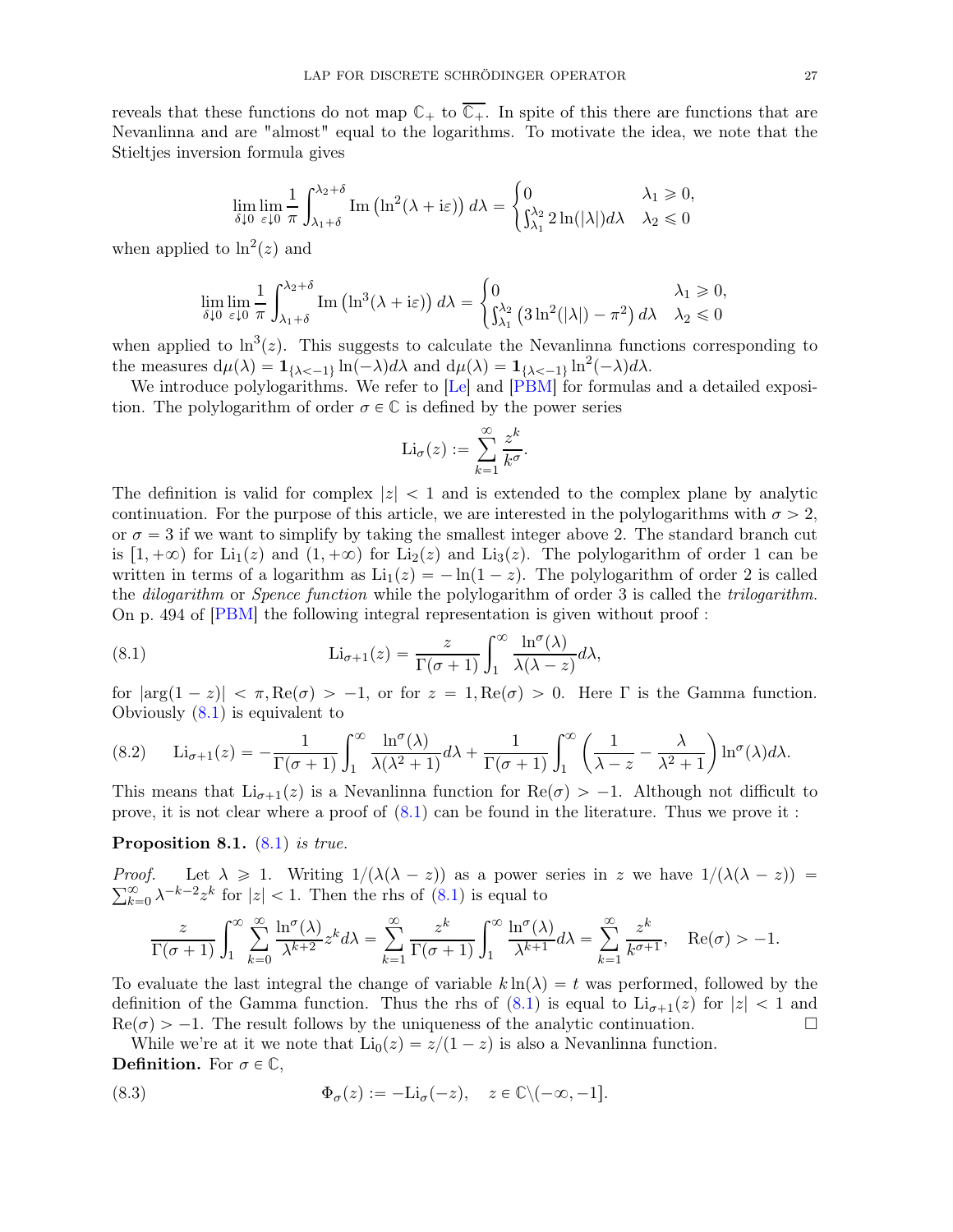Clearly [\(8.2\)](#page-26-2) implies that the  $\Phi_{\sigma}$  are Nevanlinna for Re( $\sigma$ ) > -1 with integral representations given by :

$$
\Phi_{\sigma+1}(z) = \frac{1}{\Gamma(\sigma+1)} \int_1^{\infty} \frac{\ln^{\sigma}(\lambda)}{\lambda(\lambda^2+1)} d\lambda + \frac{1}{\Gamma(\sigma+1)} \int_{-\infty}^{-1} \left( \frac{1}{\lambda-z} - \frac{\lambda}{\lambda^2+1} \right) \ln^{\sigma}(-\lambda) d\lambda,
$$

for  $|\arg(1 + z)| < \pi$ . Finally, the other reason we resort to polylogarithms is because they decay at the same rate as the logarithms, at least for positive integer order (this follows directly from the inversion/reflection formula [\[Le,](#page-28-28) (6) of Appendix A.2.7] together with  $\text{Li}_n(0)=0$ , namely :

(8.4) 
$$
\lim_{x \to +\infty} \frac{\Phi_n(x)}{\ln^n(x)} = \frac{1}{n!}, \quad n \in \mathbb{N}.
$$

## <span id="page-27-0"></span>9. Appendix C. Almost analytic extensions and Helffer-Sjöstrand calculus

We refer to [\[D\]](#page-28-29), [\[DG\]](#page-28-19), [\[GJ1\]](#page-28-13), [\[GJ2\]](#page-28-4), [\[MS\]](#page-29-23) for more details. Let  $\rho \in \mathbb{R}$  and denote by  $\mathcal{S}^{\rho}(\mathbb{R})$  the class of functions  $\varphi$  in  $C^{\infty}(\mathbb{R})$  such that

(9.1) 
$$
|\varphi^{(k)}(x)| \leq C_k \langle x \rangle^{\rho-k}, \text{ for all } k \in \mathbb{N}.
$$

<span id="page-27-1"></span>**Lemma 9.1.** [\[D\]](#page-28-29) and [\[DG\]](#page-28-19) Let  $\varphi \in \mathcal{S}^{\rho}(\mathbb{R})$ ,  $\rho \in \mathbb{R}$ *. Then for every*  $N \in \mathbb{Z}^+$  and every  $c > 0$ , there *exists a smooth function*  $\tilde{\varphi}_N : \mathbb{C} \to \mathbb{C}$ *, called an almost analytic extension of*  $\varphi$ *, satisfying:* 

<span id="page-27-3"></span><span id="page-27-2"></span>
$$
\tilde{\varphi}_N(x + i0) = \varphi(x), \quad \forall x \in \mathbb{R};
$$
  
 
$$
\text{supp } (\tilde{\varphi}_N) \subset \Omega := \{x + iy : |y| \leq c\langle x \rangle\};
$$
  
 
$$
\tilde{\varphi}_N(x + iy) = 0, \quad \forall y \in \mathbb{R} \text{ whenever } \varphi(x) = 0;
$$

(9.2) 
$$
\forall \ell \in \mathbb{N} \cap [0, N], \left| \frac{\partial \tilde{\varphi}_N}{\partial \overline{z}}(x + iy) \right| \leq c_{\ell} \langle x \rangle^{\rho - 1 - \ell} |y|^{\ell} \text{ for some constants } c_{\ell} > 0.
$$

<span id="page-27-6"></span><span id="page-27-5"></span>Now let Q be a self-adjoint operator.

**Lemma 9.2.** Let  $\rho < 0$  and  $\varphi \in \mathcal{S}^{\rho}(\mathbb{R})$ . Then for all  $k \in \mathbb{N}$  and  $N \in \mathbb{N}$ :

(9.3) 
$$
\varphi^{(k)}(Q) = \frac{i(k!)}{2\pi} \int_{\mathbb{C}} \frac{\partial \tilde{\varphi}_N}{\partial \overline{z}}(z)(z - Q)^{-1-k} dz \wedge d\overline{z}
$$

*where the integral exists in the norm topology. For*  $\rho \geq 0$ *, the following limit exists:* 

$$
(9.4) \qquad \varphi^{(k)}(Q)f = \lim_{R \to \infty} \frac{\mathrm{i}(k!)}{2\pi} \int_{\mathbb{C}} \frac{\partial(\varphi \tilde{\theta}_R)_N}{\partial \overline{z}}(z)(z - Q)^{-1-k} f dz \wedge d\overline{z}, \quad \text{for all } f \in \text{Dom}[\langle Q \rangle^{\rho}].
$$

*In particular, if*  $\varphi \in S^{\rho}(\mathbb{R})$  *with*  $0 \leq \rho < k$  *and*  $\varphi^{(k)}$  *is a bounded function, then*  $\varphi^{(k)}(Q)$  *is a bounded operator and* [\(9.3\)](#page-27-6) *holds (with the integral converging in norm).*

**Proposition 9.3.** [\[GJ1\]](#page-28-13) Let T be a bounded self-adjoint operator satisfying  $T \in C^1(Q)$ . Then :

(9.5) 
$$
[T, (z - Q)^{-1}]_{\circ} = (z - Q)^{-1} [T, Q]_{\circ} (z - Q)^{-1},
$$

*and for any*  $\varphi \in \mathcal{S}^{\rho}(\mathbb{R})$  *with*  $\rho < 1$ ,  $T \in \mathcal{C}^1(\varphi(Q))$  *and* 

<span id="page-27-4"></span>(9.6) 
$$
[T, \varphi(Q)]_{\circ} = \frac{i}{2\pi} \int_{\mathbb{C}} \frac{\partial \tilde{\varphi}_N}{\partial \overline{z}} (z - Q)^{-1} [T, Q]_{\circ} (z - Q)^{-1} dz \wedge d\overline{z}.
$$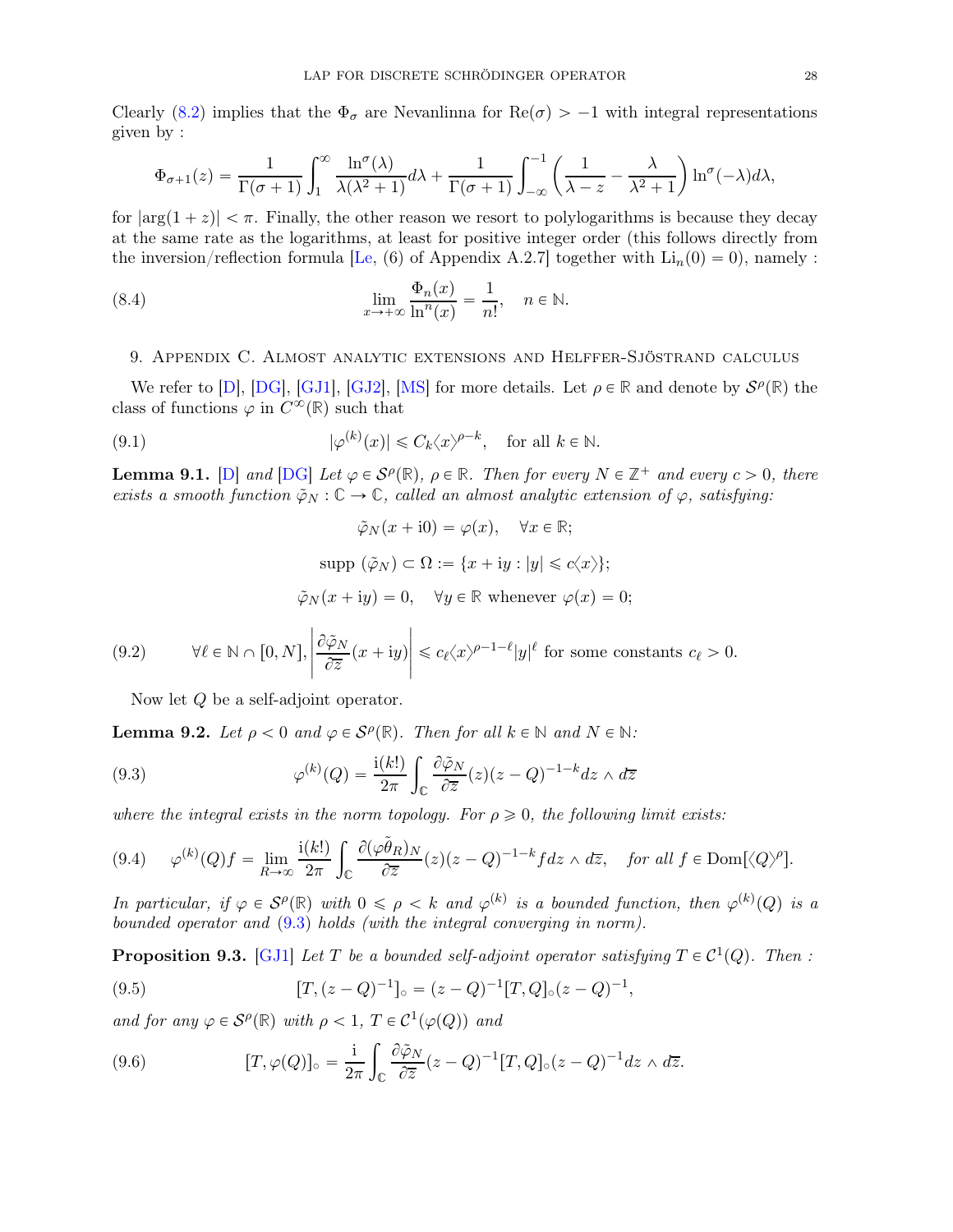#### **REFERENCES**

- <span id="page-28-0"></span>[A] S. Agmon: Spectral properties of Schrödinger operators and scattering theory, Ann. Scuola Norm. Sup. Pisa, 2 (1975), 151–218.
- <span id="page-28-1"></span>[ABG] W.O. Amrein, A. Boutet de Monvel, and V. Georgescu: C<sub>0</sub>-groups, commutator methods and spectral theory of N-body hamiltonians, Birkhäuser, (1996).
- <span id="page-28-18"></span>[AH] S. Agmon, L. Hörmander: Asymptotic properties of solutions to differential equations with simple characteristics, J. Analyse Math., 30, 1–38 (1976).
- <span id="page-28-25"></span>[BS] J. Bendat and S. Sherman: Monotone and convex operator functions, Trans. Amer. Math. Soc., Vol. 79, No. 1, 58–71, (1955).
- <span id="page-28-16"></span>[BSa] A. Boutet de Monvel, J. Sahbani: On the spectral properties of discrete Schrödinger operators: the multi-dimensional case, Rev. in Math. Phys.  $11$ , No. 9, p. 1061–1078, (1999).
- <span id="page-28-29"></span>[D] E.B. Davies: Spectral theory and differential operators, Cambridge Studies in Adv. Math., (1995).
- <span id="page-28-23"></span>[Do] W. Donoghue: Monotone matrix functions and analytic continuation, Springer, Berlin, Heidelberg, New York, (1974).
- <span id="page-28-19"></span>[DG] J. Dereziński, C. Gérard: Scattering theory of classical and quantum N-particle systems, Springer-Verlag, (1997).
- <span id="page-28-2"></span>[DMR] A. Devinatz, R. Moeckel, and P. Rejto: A limiting absorption principle for Schrödinger operators with Von-Neumann-Wigner potentials, Int. Eq. and Op. Theory, Vol. 14, No. 1, p. 13–68, (1991).
- <span id="page-28-27"></span>[FK] M. Fujii, I. Kasahara: A remark on the spectral order of operators, Proc. Japan Acad. 47, Vol. 47, (1971).
- <span id="page-28-3"></span>[FS] R. L. Frank, B. Simon: Eigenvalue bounds for Schrödinger operators with complex potentials II., J. Spectr. Theory 7, no. 3, 633–658, (2017).
- <span id="page-28-12"></span>[G] C. Gérard: A proof of the abstract limiting absorption principle by energy estimates, J. Funct. Anal. 254, No. 11, p. 2707–2724, (2008).
- <span id="page-28-14"></span>[GGo] V. Georgescu, S. Golénia: Isometries, Fock spaces and spectral analysis of Schrödinger operators on trees, J. Funct. Anal. 227, p. 389–429, (2005).
- <span id="page-28-13"></span>[GJ1] S. Golénia, T. Jecko: A new look at Mourre's commutator theory, Compl. Anal. Oper. Theory, Vol. 1, No. 3, p. 399–422, (2007).
- <span id="page-28-4"></span>[GJ2] S. Golénia, T. Jecko: Weighted Mourre's commutator theory, application to Schrödinger operators with oscillating potential, J. Oper. Theory, No. 1, p. 109–144, (2013).
- <span id="page-28-21"></span>[H] E. Heinz: Beiträge zur Störungstheorie der Spektralzerlegung, Math. Ann. 123, 415–438, (1951)
- <span id="page-28-24"></span>[Ha] F. Hansen: The fast track to Löwner's theorem, Lin. Alg. and its Appl., Vol. 438, Issue 11, 4557–4571, (2013).
- <span id="page-28-5"></span>[J] T. Jecko: On Schrödinger and Dirac operators with an oscillating potential, Revue roumaine de math. pures et appl., Vol. LXIV, (2019).
- <span id="page-28-6"></span>[JM] T. Jecko, A. Mbarek : Limiting absorption priniciple for Schrödinger operators with oscillating potentials, Documenta Math., 22, 727–776, (2017).
- [JMP] A. Jensen, E. Mourre, P. Perry: Multiple commutator estimates and resolvent smoothness in quantum scattering theory., Ann. Inst. H. Poincaré vol. 41, no 2, 1984, p.207-225.
- <span id="page-28-17"></span>[JP] A. Jensen, P. Perry: Commutator methods and Besov space estimates for Schrödinger operators, J. Oper. Theory, Vol. 14, No. 1, 181–188, (1985).
- <span id="page-28-9"></span>[JS] J. Janas, S. Simonov: Weyl-Titchmarsh type formula for discrete Schrödinger operator with Wigner-von Neumann potential, Studia Math. 201, No. 2, p. 167–189, (2010).
- <span id="page-28-26"></span>[Ka] T. Kato: Perturbation theory for linear operators, Reprint of the 1980 edition. Classics in Mathematics. Springer-Verlag, Berlin, 1995. xxii+619 pp. ISBN: 3-540-58661-X
- <span id="page-28-20"></span>[Ka1] T. Kato: A generalization of the Heinz inequality, Proc. Japan Acad. 37 (1961), 305–308.
- <span id="page-28-10"></span>[KN] P. Kurasov, S. Naboko: Wigner-von Neumann perturbations of a periodic potential: spectral singularities in bands, Math. Proc. Cambridge Philos. Soc. 142, No. 1, p. 161–183, (2007).
- <span id="page-28-11"></span>[KS] P. Kurasov, S. Simonov: Weyl-Titchmarsh type formula for periodic Schrödinger operator with Wignervon Neumann potential, Proc. Roy. Soc. Edinburgh Sect. A 143, No. 2, p. 401-425, (2013).
- <span id="page-28-22"></span>[L] K. Loewner : Über monotone Matrixfunktionen, Math. Z., 38:177–216, (1934).
- <span id="page-28-28"></span>[Le] L. Lewin: Polylogarithms and associated functions, Elsevier North Holland, New York, (1981).
- <span id="page-28-15"></span>[Li1] W. Liu: Absence of singular continuous spectrum for perturbed discrete Schrödinger operators, J. of Math. Anal. and Appl., Vol. 472, Issue 2, 1420–1429, (2019).
- <span id="page-28-7"></span>[Li2] W. Liu: Criteria for embedded eigenvalues for discrete Schrödinger Operators, International Mathematics Research Notices, rnz262, https://doi.org/10.1093/imrn/rnz262 (2019).
- <span id="page-28-8"></span>[L1] M. Lukic: Orthogonal polynomials with recursion coefficients of generalized bounded variation, Comm. Math. Phys. 306, p. 485–509, (2011).